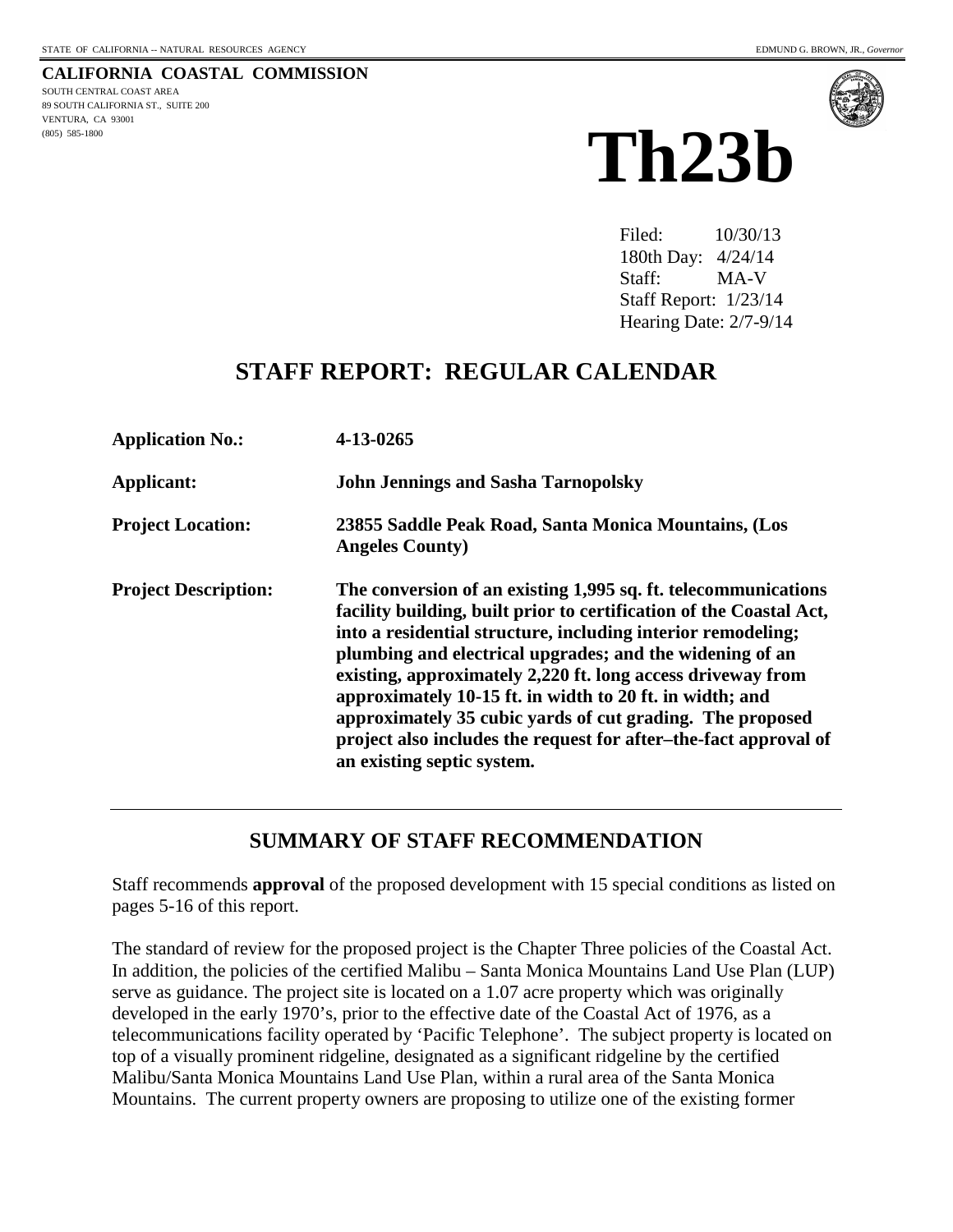telecommunications structures on the site as a residence and are requesting to remodel and upgrade the interior of the 1,995 sq. ft. steel and concrete structure, which was previously used as an equipment building. The use of the site for residential occupancy would be consistent with Los Angeles County's zoning and land use designation for the property, which allows for residential use.

Widening and paving of the existing 2,220 ft. long dirt access roadway which connects the site to Saddle Peak Road is also proposed as part of the project in order to provide adequate access for residential use of the property. While the proposed project is characterized as a minor interior remodel of an existing building and does not involve any substantial physical redevelopment on the subject property, the approximately 10-15ft. wide dirt access road on site must be widened to 20 ft. in width in order to comply with the Los Angeles County Fire Department requirements. Although the increase in width of the road itself to 20 ft. in width will occur within previously disturbed areas of the site, the additional 10 ft. of vegetation clearance on each side of the road that will be necessary to meet the County Fire Department fuel modification requirements will result in impacts to environmentally sensitive habitat area (ESHA). No additional fuel modification will be required around the existing structure on site; however, mitigation is required for the loss of ESHA due to the vegetation clearance/fuel modification associated with the widened road. Additionally, several oak trees are located alongside the existing access driveway. However, the proposed development will avoid the removal or the encroachment of development within the protected zone of any oak tree. The project is conditioned to require the implementation of oak tree protection measures during construction.

While the existing approximately 75 ft. high tower on the site is highly visible from public roads and trails in the surrounding area, it was constructed prior to certification of the Coastal Act and is a legal non-conforming use. Furthermore, the subject project proposes no modification or alterations to the existing approximately 75 ft. high tower. This case presents a unique circumstance in that the project is limited to relatively minor modifications to the existing steel and concrete bunker and minor roadway widening, with the attendant ESHA impacts and, as such, the proposed project will not increase the degree of non-conformity of the existing pre-Coastal Act tower. In order to further ensure that the existing visual impacts resulting from the pre-Coastal Act, non-conforming structure are not increased as part of the proposed project, Special Condition 11 prohibits the use of any new lights on the tower structure, including any lights on the stairway and multiple deck/platforms located on the different levels of the tower structure, other than the minimum necessary for aviation safety. In addition, Special Condition 11 requires the applicant to monitor the stability of the structure over time to ensure that if the structure poses a threat to public safety or becomes a hazard, then the property owner shall be responsible for demolishing/removing the tower subject to a coastal development permit. Furthermore, Special Condition 6 requires that the existing concrete structure to be converted to a residence on site utilize only exterior colors consistent with the surrounding natural landscape including shades of green, brown and gray (including the existing concrete gray finish); and Special Condition 7 requires that windows on the development be made of non-reflective glass; implement appropriate, adequate, and timely planting of native landscaping to soften the visual impact of the development from public view areas; and incorporate a limit on night lighting of the site to protect the nighttime rural character of this portion of the Santa Monica Mountains. As such, any potential coastal issues associated with the proposed project have been adequately addressed and resolved through the project design and proposed conditions of approval.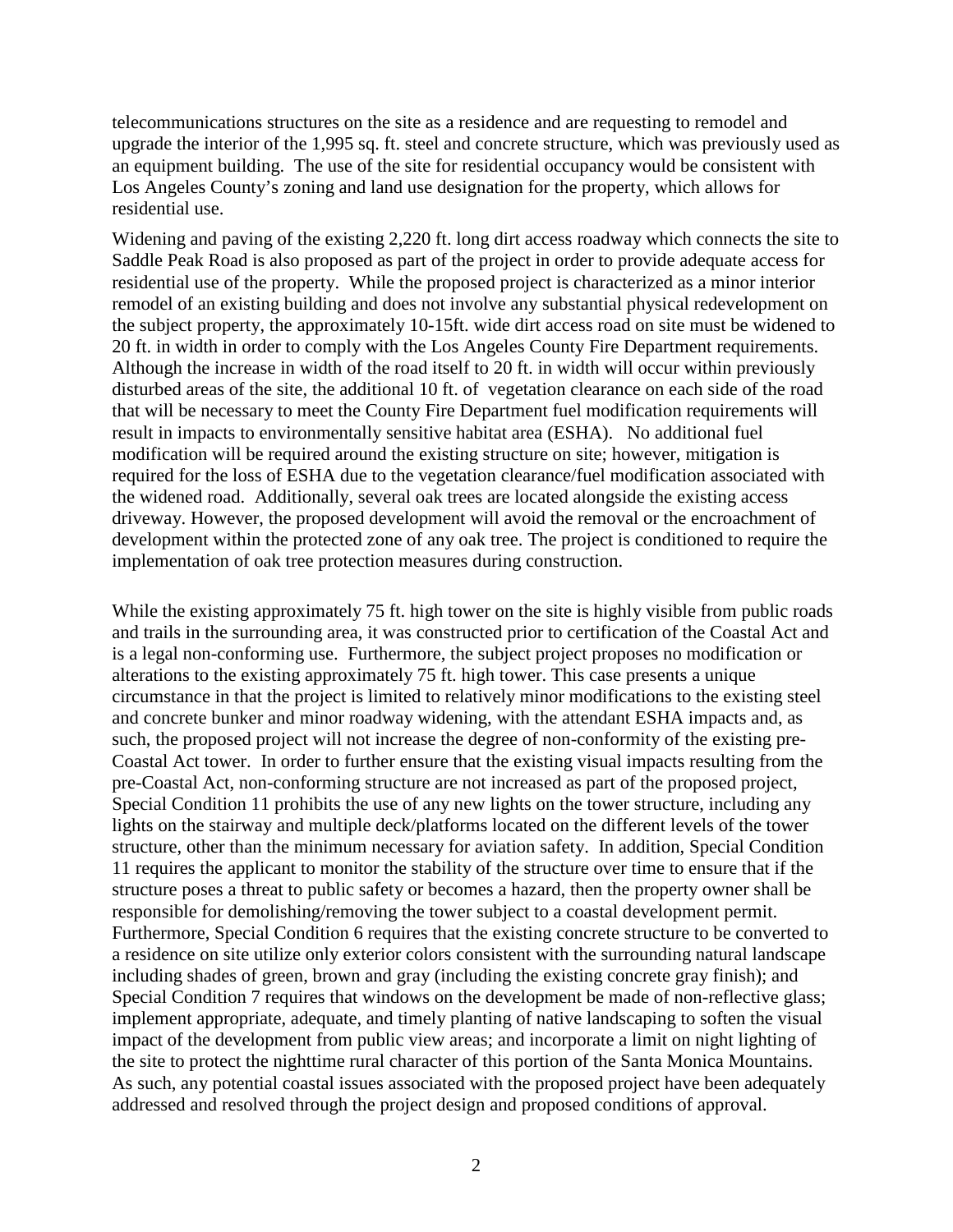# **TABLE OF CONTENTS**

| I. |           | $\mathbf{.4}$ |
|----|-----------|---------------|
|    |           |               |
|    |           |               |
|    | 1.        |               |
|    | 2.        |               |
|    | 3.        |               |
|    | 4.        |               |
|    | 5.        |               |
|    | 6.        |               |
|    | 7.        |               |
|    | 8.        |               |
|    | 9.<br>10. |               |
|    | 11.       |               |
|    | 12.       |               |
|    | 13.       |               |
|    | 14.       |               |
|    | 15.       |               |
|    |           |               |
| A. |           |               |
| B. |           |               |
| C. |           |               |
| D. |           |               |
| E. |           |               |
| F. |           |               |
| G. |           |               |
| H. |           |               |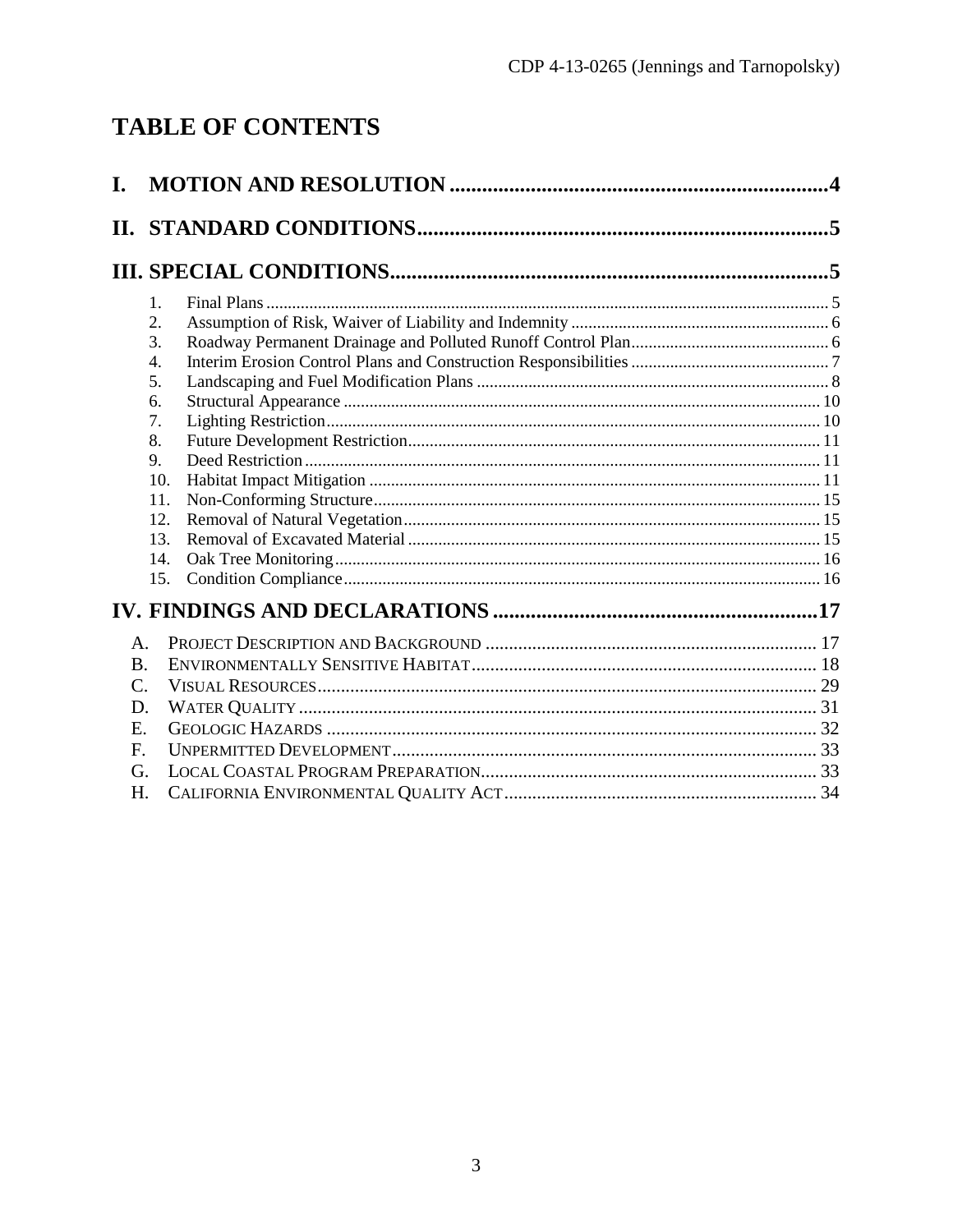# **APPENDICES**

Appendix 1 Substantive File Documents

# **EXHIBITS**

- Exhibit 1. Location Map
- Exhibit 2. Site Plan
- Exhibit 3. Site Aerial
- Exhibit 4. Aerial Property View
- Exhibit 5. Proposed Access roadway
- Exhibit 6. View of Subject Tower

**LOCAL APPROVALS RECEIVED:** County of Los Angeles Department of Regional Planning, Approval in Concept, dated 5/6/13; County of Los Angeles Environmental Health Services, Sewage Disposal System Conceptual Approval, dated 2013; County of Los Angeles Fire Department, Preliminary Fuel Modification Plan Approval, dated 2013;

# <span id="page-3-0"></span>**I. MOTION AND RESOLUTION**

The staff recommends that the Commission adopt the following resolution:

#### **Motion:**

*I move that the Commission approve Coastal Development Permit No. 4-13-0265 pursuant to the staff recommendation.*

Staff recommends a **YES** vote. Passage of this motion will result in approval of the permit as conditioned and adoption of the following resolution and findings. The motion passes only by affirmative vote of a majority of the Commissioners present.

#### **Resolution:**

*The Commission hereby approves a coastal development permit for the proposed development and adopts the findings set forth below on grounds that the development as conditioned will be in conformity with the policies of Chapter 3 of the Coastal Act and will not prejudice the ability of the local government having jurisdiction over the area to prepare a Local Coastal Program conforming to the provisions of Chapter 3. Approval of the permit complies with the California Environmental Quality Act because either 1) feasible mitigation measures and/or alternatives have been incorporated to substantially lessen any significant adverse effects of the development on the environment, or 2) there are no further feasible mitigation measures or alternatives that would substantially lessen any significant adverse impacts of the development on the environment.*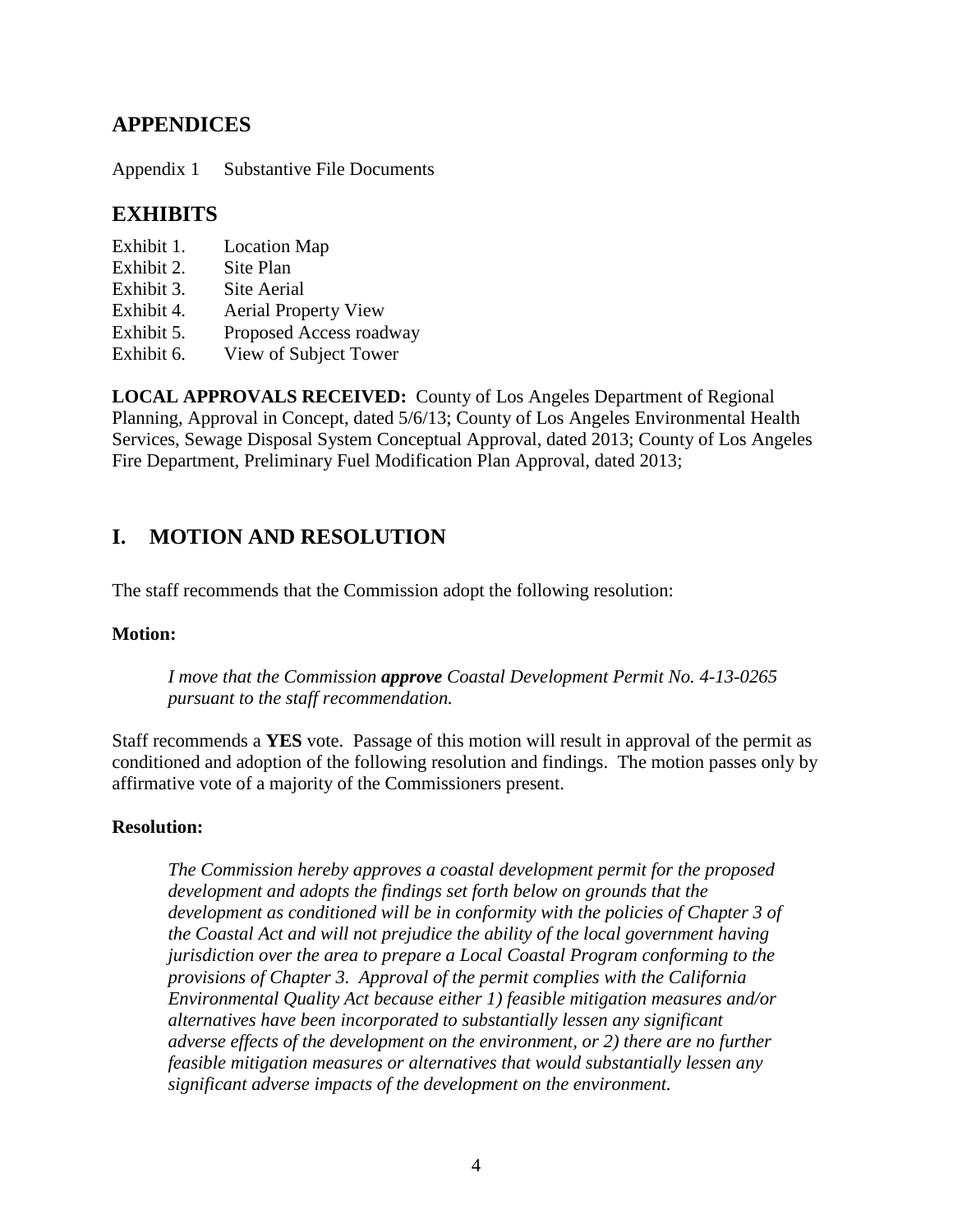# <span id="page-4-0"></span>**II. STANDARD CONDITIONS**

- **1. Notice of Receipt and Acknowledgment.** The permit is not valid and development shall not commence until a copy of the permit, signed by the permittee or authorized agent, acknowledging receipt of the permit and acceptance of the terms and conditions, is returned to the Commission office.
- **2. Expiration.** If development has not commenced, the permit will expire two years from the date on which the Commission voted on the application. Development shall be pursued in a diligent manner and completed in a reasonable period of time. Application for extension of the permit must be made prior to the expiration date.
- **3. Interpretation.** Any questions of intent or interpretation of any condition will be resolved by the Executive Director or the Commission.
- **4. Assignment.** The permit may be assigned to any qualified person, provided assignee files with the Commission an affidavit accepting all terms and conditions of the permit.
- **5. Terms and Conditions Run with the Land.** These terms and conditions shall be perpetual, and it is the intention of the Commission and the permittee to bind all future owners and possessors of the subject property to the terms and conditions.

# <span id="page-4-1"></span>**III. SPECIAL CONDITIONS**

#### <span id="page-4-2"></span>**1. Final Plans**

PRIOR TO ISSUANCE OF THE COASTAL DEVELOPMENT PERMIT, the applicant shall submit final site, development and staging and storage plans to the Executive Director for review and written approval. Said plans shall first be reviewed and approved in writing by the County of Los Angeles. Said plans shall also be in substantial conformance with the plans submitted by the applicant dated 5/23/12 and 9/4/13 with this application and shall include the following:

a. The location and dimensions of the subject tower and a written note stating that the existing tower on site to be retained is an existing, legally non-conforming structure constructed prior to certification of the California Coastal Act and is not approved as a part of Coastal Development Permit 4-13-0265.

b. The delineation and identification of the applicant's existing roadway easements in relation to the footprint of the final proposed access roadway.

The permitees shall undertake the development in accordance with the approved plans. Any proposed changes to the approved plans shall be reported to the Executive Director. No changes to the plans shall occur without a Coastal Commission approved amendment to this coastal development permit unless the Executive Director determines that no amendment is legally required.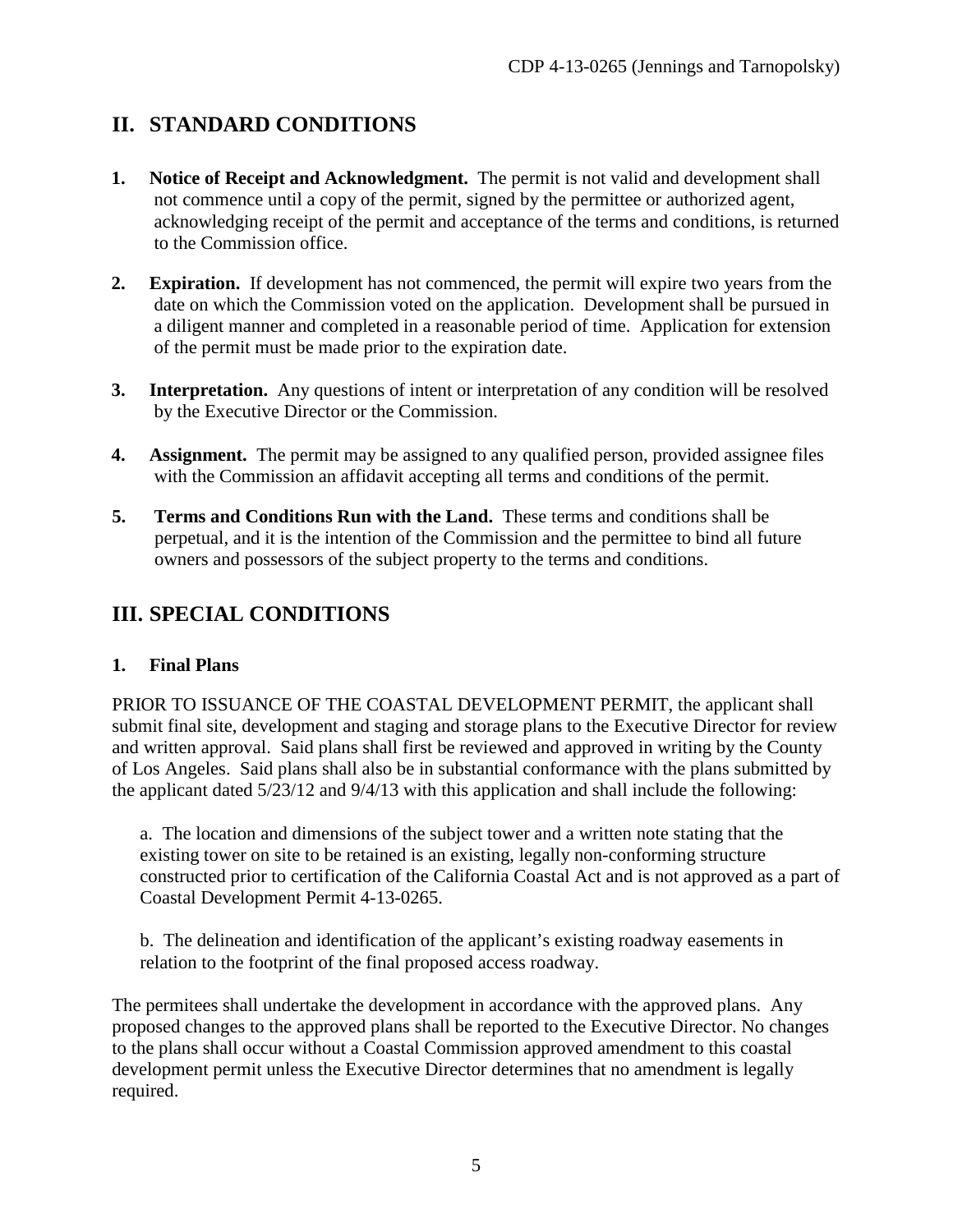#### <span id="page-5-0"></span>**2. Assumption of Risk, Waiver of Liability and Indemnity**

By acceptance of this permit, the applicant acknowledges and agrees (i) that the site may be subject to hazards from wildfire and erosion; (ii) to assume the risks to the applicant and the property that is the subject of this permit of injury and damage from such hazards in connection with this permitted development; (iii) to unconditionally waive any claim of damage or liability against the Commission, its officers, agents, and employees for injury or damage from such hazards; and (iv) to indemnify and hold harmless the Commission, its officers, agents, and employees with respect to the Commission's approval of the project against any and all liability, claims, demands, damages, costs (including costs and fees incurred in defense of such claims), expenses, and amounts paid in settlement arising from any injury or damage due to such hazards.

#### <span id="page-5-1"></span>**3. Roadway Permanent Drainage and Polluted Runoff Control Plan**

A. PRIOR TO ISSUANCE OF THE COASTAL DEVELOPMENT PERMIT, the applicant shall submit for the review and approval of the Executive Director, two (2) copies of a final Drainage and Runoff Control Plan for the proposed improved access roadway, including supporting calculations. The plan shall be prepared by a qualified licensed professional and shall incorporate Best Management Practices (BMPs) including site design and source control measures designed to control pollutants and minimize the volume and velocity of stormwater and dry weather runoff leaving the roadway. In addition to the specifications above, the qualified licensed professional shall certify in writing that the final Drainage and Runoff Control Plan is in substantial conformance with the following minimum requirements:

(1) The plans incorporate long-term post-construction Best Management Practices (BMPs) that protect water quality and minimize increases in runoff volume and rate. Structural treatment control is generally unnecessary for Minor category projects. BMPs should be prioritized in the following manner:

a. Site Design BMPs: Project design features that reduce the creation or severity of potential pollutant sources, or reduce the alteration of the project site's natural stormwater flow regime. Examples are minimizing impervious surfaces, preserving native vegetation, and minimizing grading.

b. Source Control BMPs: Methods that reduce potential pollutants at their sources and/or avoid entrainment of pollutants in runoff, including schedules of activities, prohibitions of practices, maintenance procedures, managerial practices, or operational practices. Examples are covering outdoor storage areas, use of efficient irrigation, and minimizing the use of landscaping chemicals.

B. The final Drainage and Runoff Control Plan shall be in conformance with the site/ development plans approved by the Coastal Commission. Any necessary changes to the Coastal Commission approved site/development plans required by a qualified, licensed professional shall be reported to the Executive Director. No changes to the Coastal Commission approved final site/development plans shall occur without an amendment to the coastal development permit, unless the Executive Director determines that no amendment is required.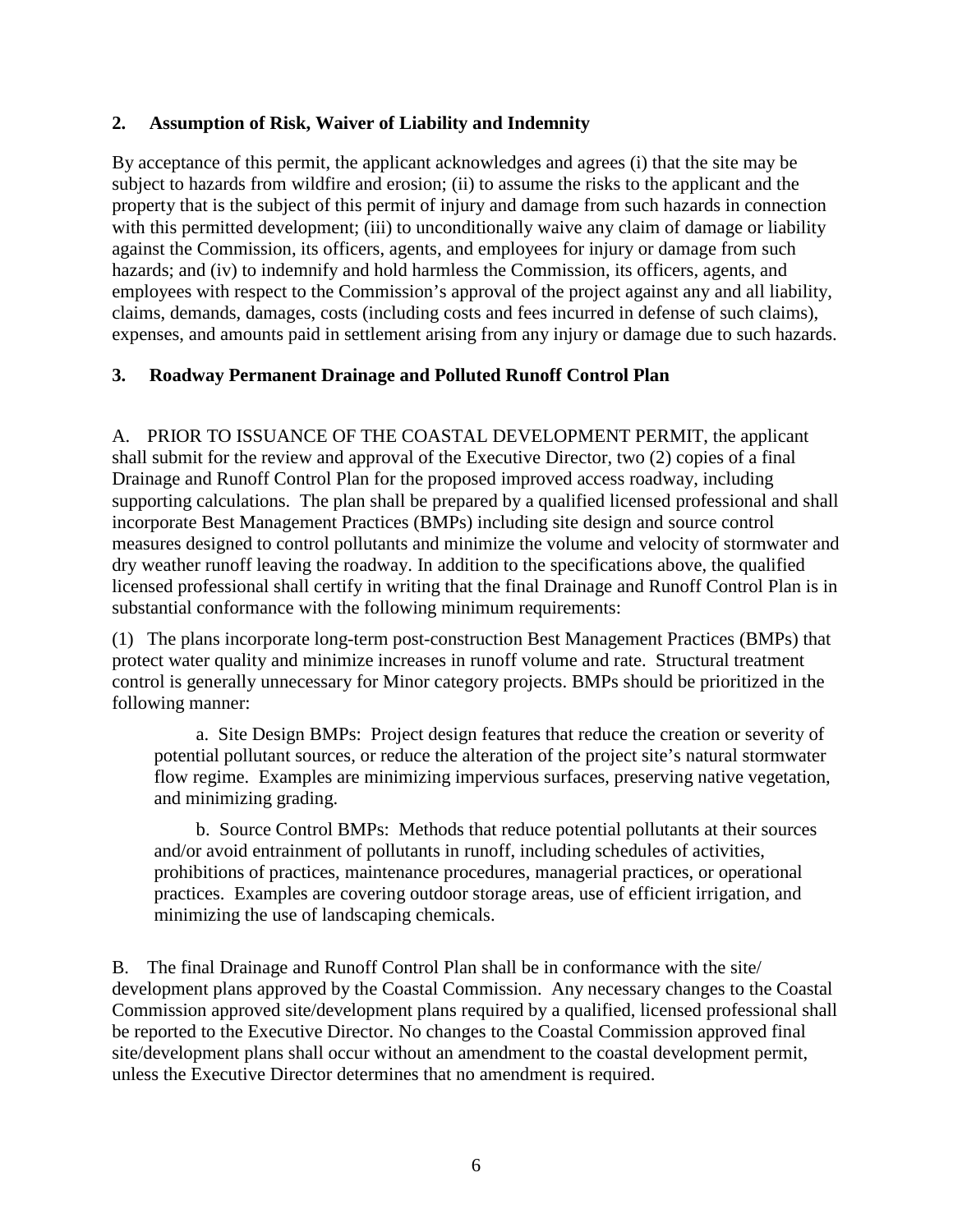### <span id="page-6-0"></span>**4. Interim Erosion Control Plans and Construction Responsibilities**

A. PRIOR TO THE ISSUANCE OF THE COASTAL DEVELOPMENT PERMIT, the applicant shall submit to the Executive Director an Interim Erosion Control and Construction Best Management Practices Plan, prepared by a qualified, licensed professional. The qualified, licensed professional shall certify in writing that the Interim Erosion Control and Construction Best Management Practices (BMPs) plan are in conformance with the following requirements:

- 1. Erosion Control Plan
- (a) The plan shall delineate the areas to be disturbed by grading or construction activities and shall include any temporary access roads, staging areas and stockpile areas. The natural areas on the site shall be clearly delineated on the plan and on-site with fencing or survey flags.
- (b) Include a narrative report describing all temporary run-off and erosion control measures to be used during construction.
- (c) The plan shall identify and delineate on a site or grading plan the locations of all temporary erosion control measures.
- (d) The plan shall specify that should grading take place during the rainy season (November 1 – March 31) the applicant shall install or construct temporary sediment basins (including debris basins, desilting basins or silt traps); temporary drains and swales ; sand bag barriers; silt fencing; stabilize any stockpiled fill with geofabric covers or other appropriate cover; install geotextiles or mats on all cut or fill slopes; and close and stabilize open trenches as soon as possible. Basins shall be sized to handle not less than a 10 year, 6 hour duration rainfall intensity event.
- 2. Construction Best Management Practices
- (a) No demolition or construction materials, debris, or waste shall be placed or stored where it may enter sensitive habitat, receiving waters or a storm drain, or be subject to wave, wind, rain, or tidal erosion and dispersion.
- (b) No demolition or construction equipment, materials, or activity shall be placed in or occur in any location that would result in impacts to environmentally sensitive habitat areas, streams, wetlands or their buffers.
- (c) Any and all debris resulting from demolition or construction activities shall be removed from the project site within 24 hours of completion of the project.
- (d) Demolition or construction debris and sediment shall be removed from work areas each day that demolition or construction occurs to prevent the accumulation of sediment and other debris that may be discharged into coastal waters.
- (e) All trash and debris shall be disposed in the proper trash and recycling receptacles at the end of every construction day.
- (f) The applicant shall provide adequate disposal facilities for solid waste, including excess concrete, produced during demolition or construction.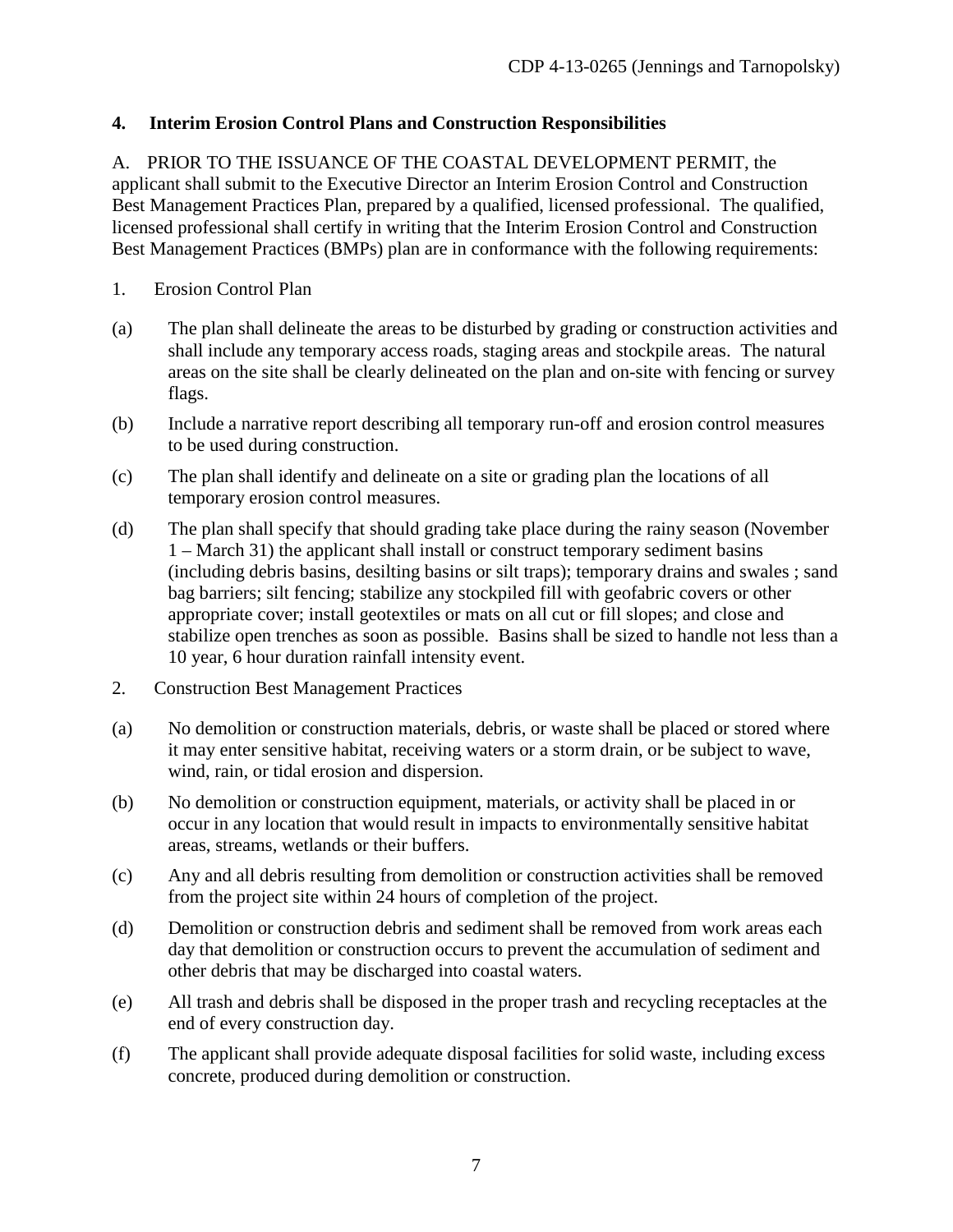- (g) Debris shall be disposed of at a permitted disposal site or recycled at a permitted recycling facility. If the disposal site is located in the coastal zone, a coastal development permit or an amendment to this permit shall be required before disposal can take place unless the disposal site or recycling plant is permitted to accept the type of waste generated and the Executive Director has been notified or unless the Executive Director determines that no amendment or new permit is legally required.
- (h) All stock piles and construction materials shall be covered, enclosed on all sides, shall be located as far away as possible from drain inlets and any waterway, and shall not be stored in contact with the soil.
- (i) Machinery and equipment shall be maintained and washed in confined areas specifically designed to control runoff. Thinners or solvents shall not be discharged into sanitary or storm sewer systems.
- (j) The discharge of any hazardous materials into any receiving waters shall be prohibited.
- (k) Spill prevention and control measures shall be implemented to ensure the proper handling and storage of petroleum products and other construction materials. Measures shall include a designated fueling and vehicle maintenance area with appropriate berms and protection to prevent any spillage of gasoline or related petroleum products or contact with runoff. The area shall be located as far away from the receiving waters and storm drain inlets as possible.
- (l) Best Management Practices (BMPs) and Good Housekeeping Practices (GHPs) designed to prevent spillage and/or runoff of demolition or construction-related materials, and to contain sediment or contaminants associated with demolition or construction activity, shall be implemented prior to the on-set of such activity
- (m) All BMPs shall be maintained in a functional condition throughout the duration of construction activity.

B. The final Interim Erosion Control and Construction Best Management Practices Plan shall be in conformance with the site/ development plans approved by the Coastal Commission. Any necessary changes to the Coastal Commission approved site/development plans required by a qualified, licensed professional shall be reported to the Executive Director. No changes to the Coastal Commission approved final site/development plans shall occur without an amendment to the coastal development permit, unless the Executive Director determines that no amendment is required.

#### <span id="page-7-0"></span>**5. Landscaping and Fuel Modification Plans**

PRIOR TO ISSUANCE OF THE COASTAL DEVELOPMENT PERMIT, the applicant shall submit two sets of landscaping and fuel modification plans, prepared by a licensed landscape architect or a qualified resource specialist. The consulting landscape architect or qualified landscape professional shall certify in writing that the final Landscape and Fuel Modification plans are in conformance with the following requirements:

#### **A) Landscaping Plan**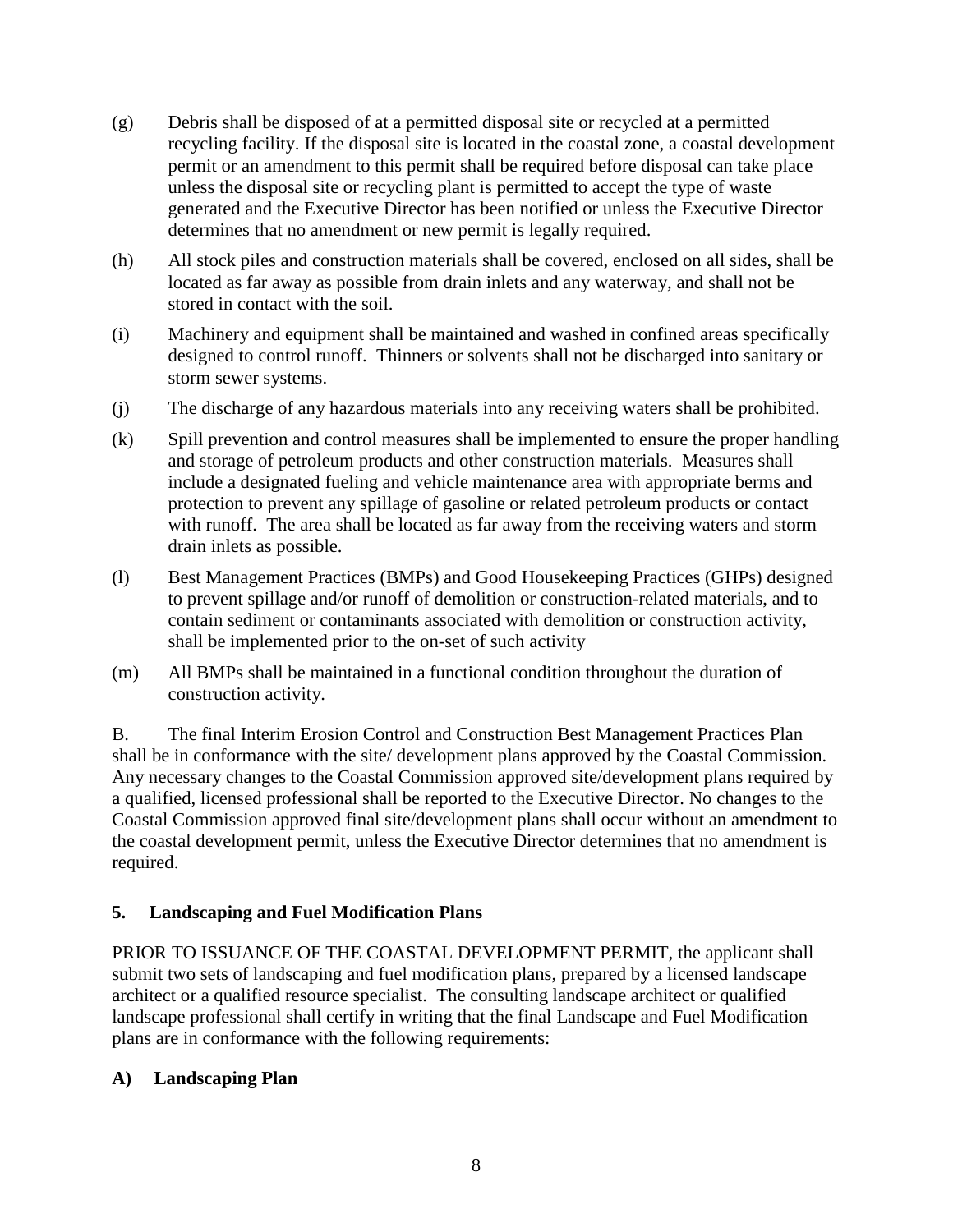- (1) All graded & disturbed areas on the subject site shall be planted and maintained for erosion control purposes within thirty (30) days of receipt of the certificate of occupancy for the residence. To minimize the need for irrigation all landscaping shall consist primarily of native/drought resistant plants, as listed by the California Native Plant Society, Santa Monica Mountains Chapter, in their document entitled Recommended List of Plants for Landscaping in the Santa Monica Mountains, dated February 5, 1996. All native plant species shall be of local genetic stock. No plant species listed as problematic and/or invasive by the California Native Plant Society [\(http://www.CNPS.org/\)](http://www.cnps.org/), the California Invasive Plant Council (formerly the California Exotic Pest Plant Council) [\(http://www.cal-ipc.org/\)](http://www.cal-ipc.org/), or as may be identified from time to time by the State of California shall be employed or allowed to naturalize or persist on the site. No plant species listed as a "noxious weed" by the State of California or the U.S. Federal Government shall be utilized within the property (or allowed to naturalize or persist? Why is this construction non-parallel?).
- (2) All cut and fill slopes shall be stabilized with planting at the completion of final grading. Planting should be of native plant species indigenous to the Santa Monica Mountains using accepted planting procedures, consistent with fire safety requirements. All native plant species shall be of local genetic stock. Such planting shall be adequate to provide 90 percent coverage within two (2) years, and this requirement shall apply to all disturbed soils;
- (3) Plantings will be maintained in good growing condition throughout the life of the project and, whenever necessary, shall be replaced with new plant materials to ensure continued compliance with applicable landscape requirements;
- (4) Rodenticides containing any anticoagulant compounds (including, but not limited to, Warfarin, Brodifacoum, Bromadiolone or Diphacinone) shall not be used.

# **B) Fuel Modification Plans**

Some clearance or thinning may be allowed on either side of the existing access roadway. However, such thinning shall only occur in accordance with an approved long-term fuel modification plan submitted pursuant to this special condition. The fuel modification plan shall include details regarding the types, sizes and location of plant materials to be removed, and how often thinning is to occur. In addition, the applicant shall submit evidence that the fuel modification plan has been reviewed and approved by the Forestry Department of Los Angeles County. Irrigated lawn, turf and ground cover planted within the twenty foot radius of the proposed house shall be selected from the most drought tolerant species or subspecies, or varieties suited to the Mediterranean climate of the Santa Monica Mountains.

#### **C) Conformance with Commission Approved Site/Development Plans**

The Permittee shall undertake development in accordance with the final Landscape and Fuel Modification Plans. The final Landscape and Fuel Modification Plans shall be in conformance with the site/development plans approved by the Coastal Commission. Any changes to the Coastal Commission approved site/development plans shall be reported to the Executive Director. No changes to the Coastal Commission approved final site/development plans shall occur without an amendment to the coastal development permit, unless the Executive Director determines that no amendment is legally required.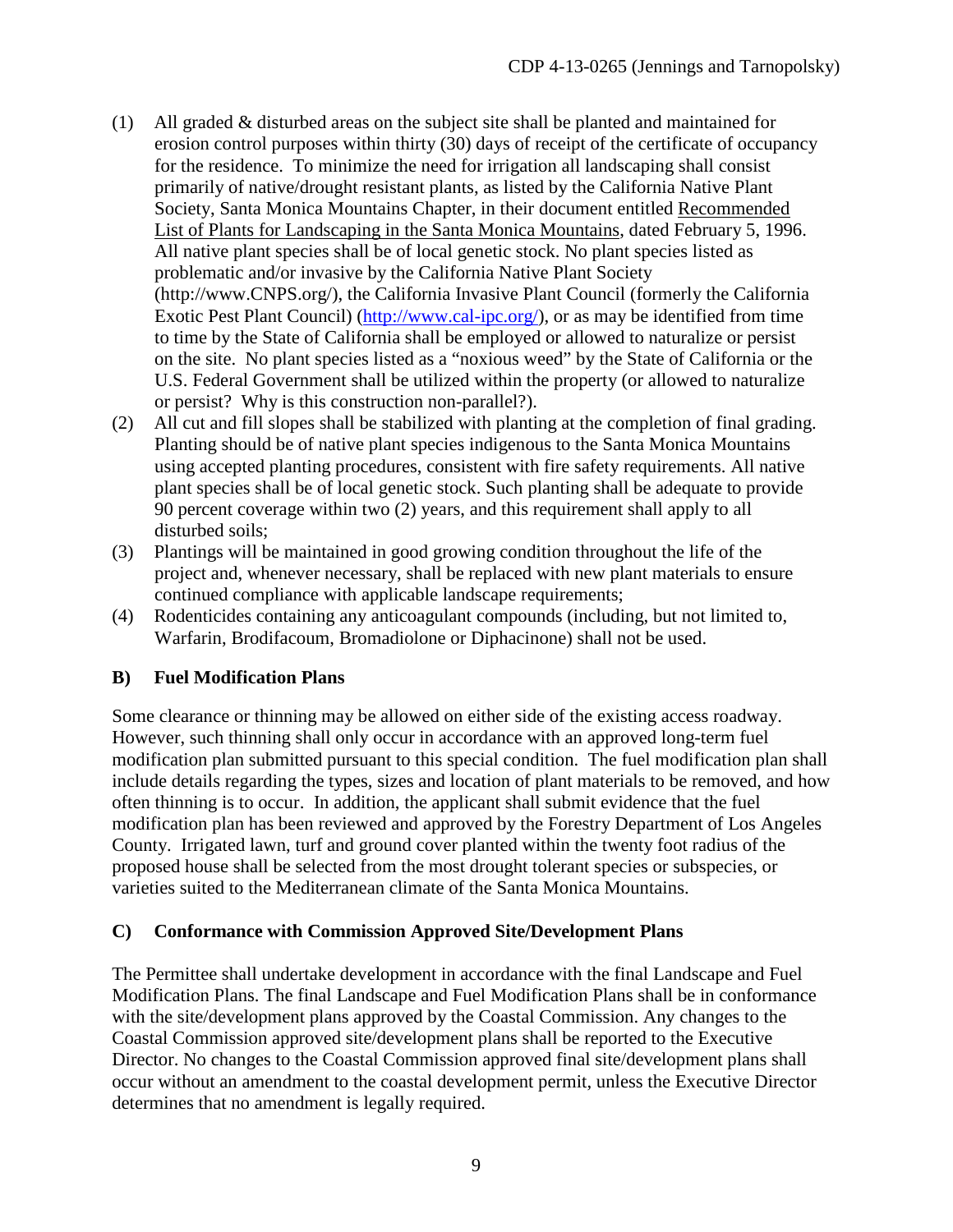# **D) Monitoring**

Three years from the date of the receipt of the Certificate of Occupancy for the residence the applicant shall submit to the Executive Director, a landscape monitoring report, prepared by a licensed Landscape Architect or qualified Resource Specialist, that certifies the on-site landscaping is in conformance with the landscape plan approved pursuant to this Special Condition. The monitoring report shall include photographic documentation of plant species and plant coverage.

If the landscape monitoring report indicates the landscaping is not in conformance with or has failed to meet the requirements specified in this condition, the applicant, or successors in interest, shall submit, within 30 days of the date of the monitoring report, a revised or supplemental landscape plan, certified by a licensed Landscape Architect or a qualified Resource Specialist, that specifies additional or supplemental landscaping measures to remediate those portions of the original plan that have failed or are not in conformance with the original approved plan. This remedial landscaping plan shall be implemented within 30 days of the date of the final supplemental landscaping plan and remedial measures shall be repeated as necessary to meet the requirements of this condition.

### <span id="page-9-0"></span>**6. Structural Appearance**

PRIOR TO ISSUANCE OF THE COASTAL DEVELOPMENT PERMIT, the applicant shall submit for the review and approval of the Executive Director, a color palette and material specifications for the outer surface of all structures authorized by the approval of this Coastal Development Permit. The palette samples shall be presented in a format not to exceed  $8\frac{1}{2}$ " x 11" x ½" in size. The palette shall include the colors proposed for the roofs, trims, exterior surfaces, driveways, retaining walls, and the equipment building proposed to be altered or modified in this permit. Acceptable colors shall be limited to colors compatible with the surrounding environment (earth tones) including shades of green, brown and gray (maintaining the existing concrete gray finish is acceptable) with no white or light shades and no bright tones. All windows shall be comprised of non-glare glass.

The approved structures shall be colored with only the colors and window materials authorized pursuant to this special condition. Alternative colors or materials for future repainting or resurfacing or new windows may only be applied to the structures authorized by this Coastal Development Permit if such changes are specifically authorized by the Executive Director as complying with this special condition.

#### <span id="page-9-1"></span>**7. Lighting Restriction**

- A. The only outdoor night lighting allowed on the subject parcel is limited to the following:
- (1) The minimum necessary to light walkways used for entry and exit to the structures, including parking areas on the site. This lighting shall be limited to fixtures that do not exceed two feet in height above finished grade, are directed downward and generate the same or less lumens equivalent to those generated by a 60 watt incandescent bulb, unless a greater number of lumens is authorized by the Executive Director.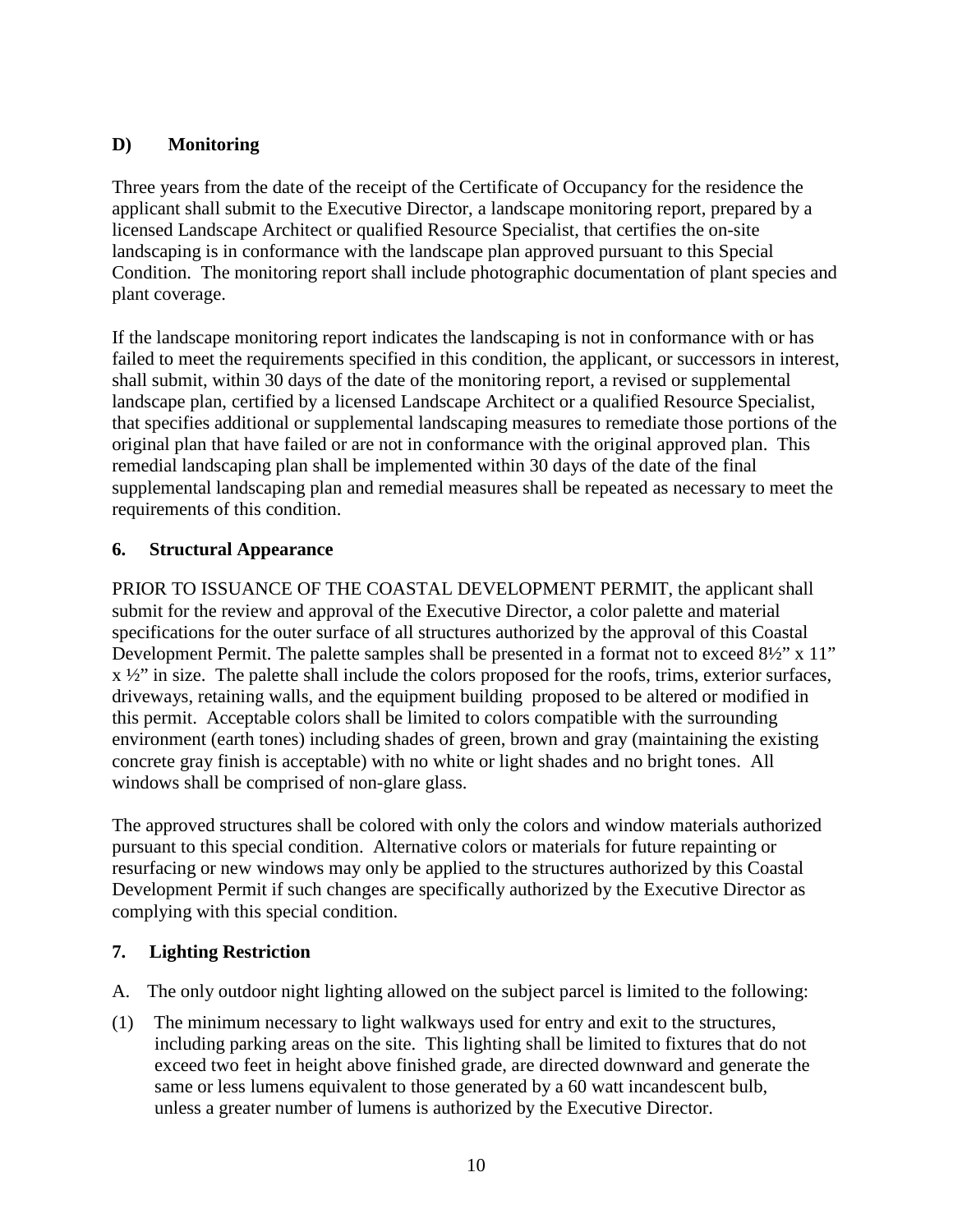- (2) Security lighting attached to the residence and garage shall be controlled by motion detectors and is limited to same or less lumens equivalent to those generated by a 60 watt incandescent bulb.
- (3) The minimum necessary to light the entry area to the driveway with the same or less lumens equivalent to those generated by a 60 watt incandescent bulb.

B. No lighting around the perimeter of the site and no lighting for aesthetic purposes is allowed.

### <span id="page-10-0"></span>**8. Future Development Restriction**

This permit is only for the development described in this Coastal Development Permit. Pursuant to Title 14 California Code of Regulations section 13250(b)(6) and 13253(b)(6), the exemptions otherwise provided in Public Resources Code section 30610(a) and (b) shall not apply to the development governed by this Coastal Development Permit. Accordingly, any future structures, future improvements, or change of use to the permitted structures authorized by this permit, including but not limited to, any grading, clearing or other disturbance of vegetation other than as provided for in the approved landscape plan prepared pursuant to **Special Condition 4, Landscaping and Fuel Modification Plans,** shall require an amendment to this Coastal Development Permit from the Commission or shall require an additional coastal development permit from the Commission or from the applicable certified local government.

#### <span id="page-10-1"></span>**9. Deed Restriction**

PRIOR TO ISSUANCE OF THE COASTAL DEVELOPMENT PERMIT, the applicant shall submit to the Executive Director for review and approval documentation demonstrating that the applicant has executed and recorded against the parcel(s) governed by this permit a deed restriction, in a form and content acceptable to the Executive Director: (1) indicating that, pursuant to this permit, the California Coastal Commission has authorized development on the subject property, subject to terms and conditions that restrict the use and enjoyment of that property; and (2) imposing the Special Conditions of this permit as covenants, conditions and restrictions on the use and enjoyment of the Property. The deed restriction shall include a legal description of the entire parcel or parcels governed by this permit. The deed restriction shall also indicate that, in the event of an extinguishment or termination of the deed restriction for any reason, the terms and conditions of this permit shall continue to restrict the use and enjoyment of the subject property so long as either this permit or the development it authorizes, or any part, modification, or amendment thereof, remains in existence on or with respect to the subject property.

# <span id="page-10-2"></span>**10. Habitat Impact Mitigation**

PRIOR TO ISSUANCE OF THE COASTAL DEVELOPMENT PERMIT, the applicant shall submit, for the review and approval of the Executive Director, a map delineating all areas of chaparral and coastal sage scrub habitat (ESHA) that will be disturbed by the proposed access road widening, including fuel modification and brush clearance requirements on the project site and adjacent properties. The chaparral and coastal sage scrub ESHA areas on the site and adjacent properties shall be delineated on a detailed map, to scale, illustrating the subject parcel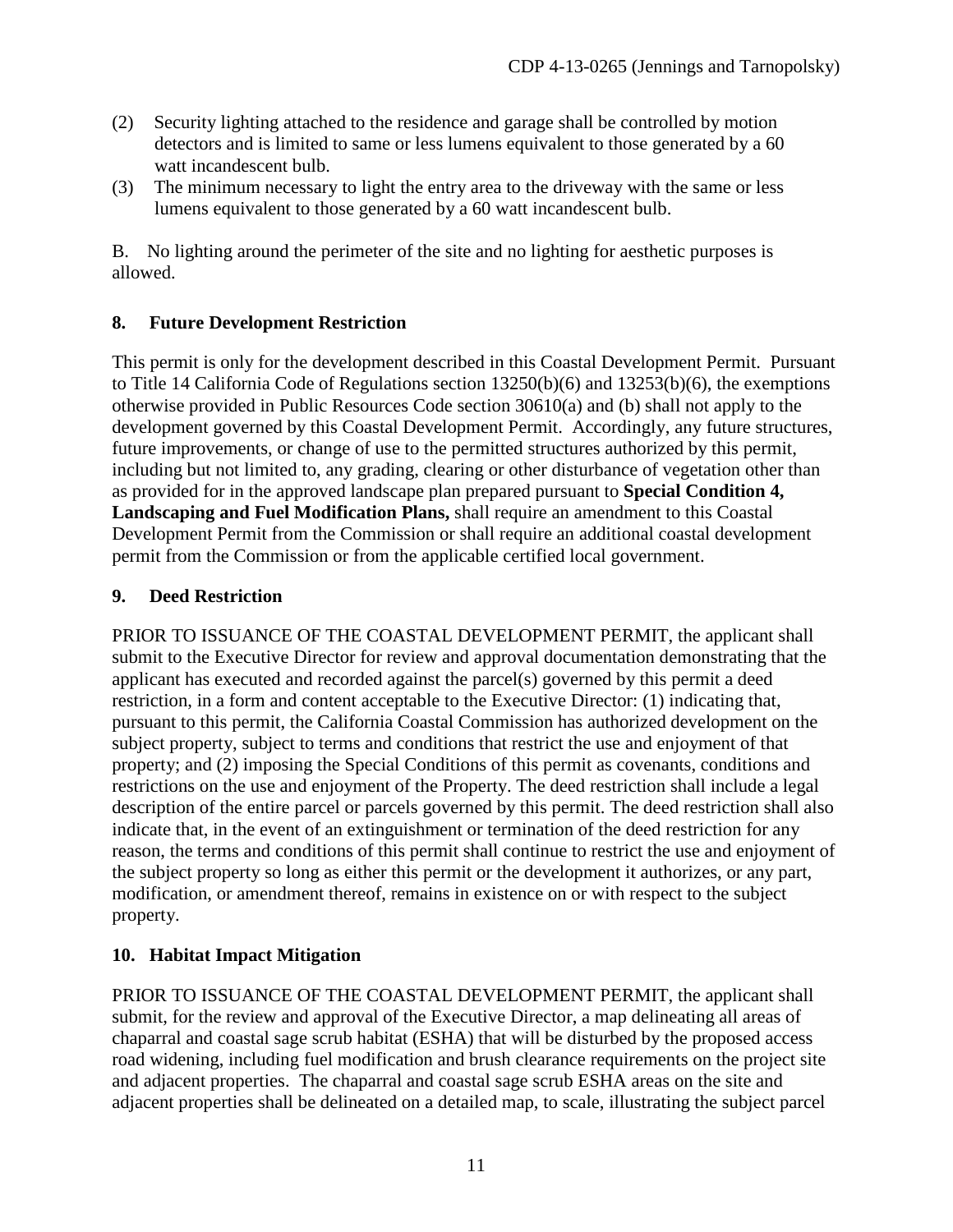boundaries and, if the fuel modification/brush clearance zones extend onto adjacent property, adjacent parcel boundaries. The delineation map shall indicate the total acreage for all chaparral and coastal sage scrub ESHA, both on and offsite, which will be impacted by the proposed development, including the fuel modification/brush clearance areas. As identified by the submitted application materials, no fuel modification will occur on the adjacent National Park Service land or State of California parkland. The delineation shall be prepared by a qualified resource specialist or biologist familiar with the ecology of the Santa Monica Mountains.

Mitigation shall be provided for impacts to the chaparral and coastal sage scrub ESHA from the proposed development and fuel modification/brush clearance requirements by one of the three following habitat mitigation methods:

#### **A. Habitat Restoration**

#### 1) Habitat Restoration Plan

PRIOR TO ISSUANCE OF THE COASTAL DEVELOPMENT PERMIT, the applicant shall submit a habitat restoration plan, for the review and approval of the Executive Director, for an area of degraded chaparral and/or coastal sage scrub habitat equivalent to the area of chaparral and/or coastal sage scrub ESHA impacted by the fuel modification/brush clearance area. The habitat restoration area may either be onsite or offsite within the coastal zone either in the City of Malibu or elsewhere in the Santa Monica Mountains. The habitat restoration area shall be delineated on a detailed site plan, to scale, that illustrates the parcel boundaries and topographic contours of the site. The habitat restoration plan shall be prepared by a qualified resource specialist or biologist familiar with the ecology of the Santa Monica Mountains and shall be designed to restore the area in question for habitat function, species diversity and vegetation cover. The restoration plan shall include a statement of goals and performance standards, revegetation and restoration methodology, and maintenance and monitoring provisions. If the restoration site is offsite, the applicant shall submit written evidence to the Executive Director that the property owner has irrevocably agreed to allow the restoration work, maintenance and monitoring required by this condition and not to disturb any native vegetation in the restoration area.

The applicant shall submit, on an annual basis for five years, a written report, for the review and approval of the Executive Director, prepared by a qualified resource specialist, evaluating compliance with the performance standards outlined in the restoration plan and describing the revegetation, maintenance and monitoring that was conducted during the prior year. The annual report shall include recommendations for mid-course corrective measures. At the end of the five-year period, a final detailed report shall be submitted for the review and approval of the Executive Director. If this report indicates that the restoration project has been, in part or in whole, unsuccessful, based on the approved goals and performance standards, the applicant shall submit a revised or supplemental restoration plan with maintenance and monitoring provisions, for the review and approval of the Executive Director, to compensate for those portions of the original restoration plan that were not successful. Should supplemental restoration be required, the applicant shall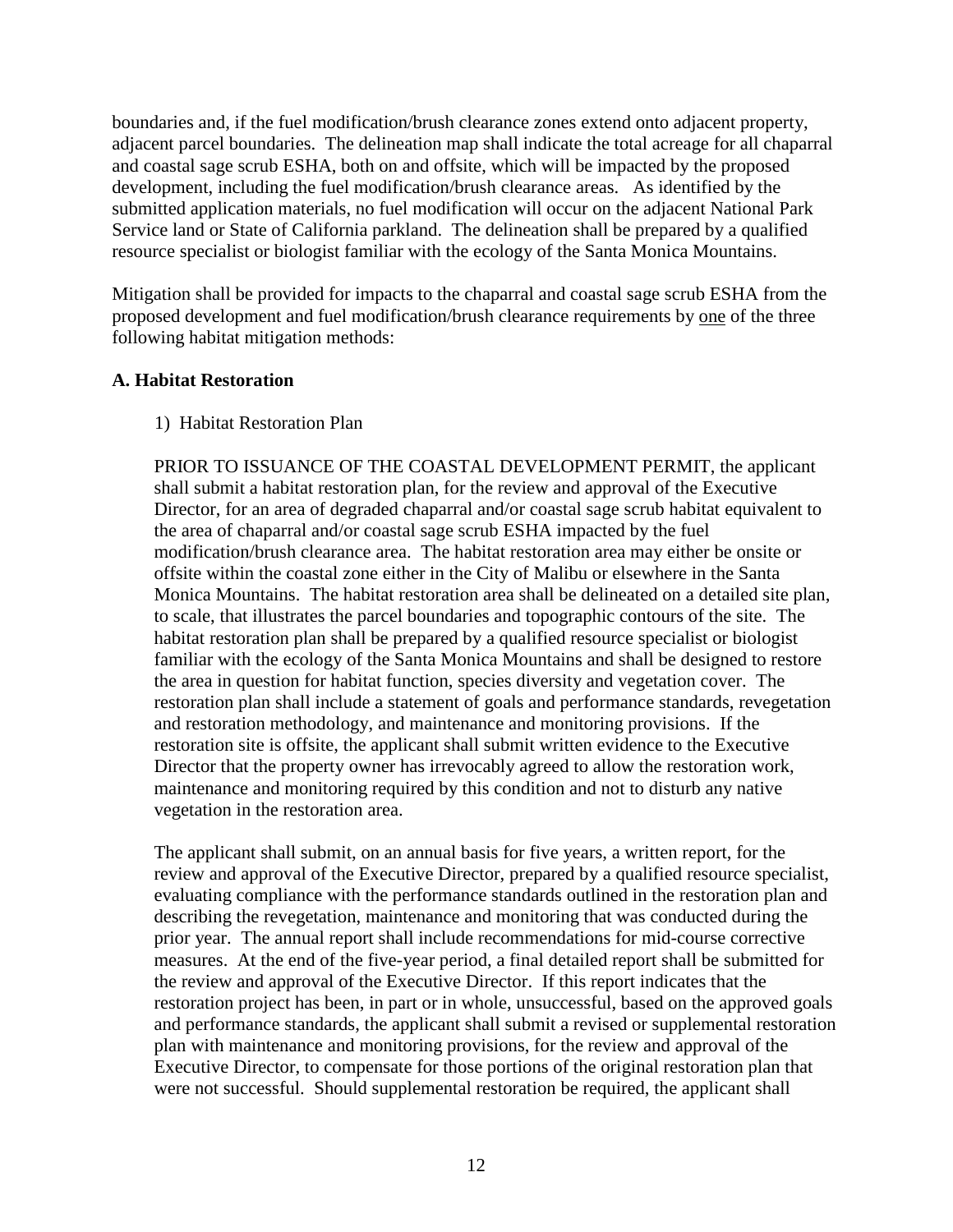submit, on an annual basis for five years, a written report, for the review and approval of the Executive Director, prepared by a qualified resource specialist, evaluating the supplemental restoration areas. At the end of the five-year period, a final report shall be submitted evaluating whether the supplemental restoration plan has achieved compliance with the goals and performance standards for the restoration area. If the goals and performance standards are not met within 10 years, the applicant shall submit an application for an amendment to the coastal development permit for an alternative mitigation program and shall implement whatever alternative mitigation program the Commission approves, as approved.

The habitat restoration work approved in the restoration plan shall be carried out prior to occupancy of the residence.

2) Open Space Deed Restriction

No development, as defined in section 30106 of the Coastal Act, shall occur in the habitat restoration area, as shown on the habitat restoration site plan required pursuant to  $(A)(1)$ above.

PRIOR TO THE ISSUANCE OF THE COASTAL DEVELOPMENT PERMIT, the applicant shall submit evidence that the applicant has executed and recorded a deed restriction (if the applicant is not the owner, then the applicant shall submit evidence that the owner has executed and recorded the deed restriction), in a form and content acceptable to the Executive Director, reflecting the above restriction on development and designating the habitat restoration area as open space. The deed restriction shall include a graphic depiction and narrative legal descriptions of both the parcel on which the restoration area lies and the open space area/habitat restoration area. The deed restriction shall run with the land, binding all successors and assigns, and shall be recorded free of prior liens that the Executive Director determines may affect the enforceability of the restriction. This deed restriction shall not be removed or changed without a Commission amendment to this coastal development permit.

3) Performance Bond

PRIOR TO ISSUANCE OF THE COASTAL DEVELOPMENT PERMIT, the applicant shall post performance bonds to guarantee implementation of the restoration plan as follows: a) one equal to the value of the labor and materials; and b) one equal to the value of the maintenance and monitoring for a period of 5 years. Each performance bond shall be released upon satisfactory completion of items (a) and (b) above. If the applicant fails to either restore or maintain and monitor according to the approved plans, the Coastal Commission may collect the security and complete the work on the property.

#### **B. Habitat Conservation**

PRIOR TO ISSUANCE OF THE COASTAL DEVELOPMENT PERMIT, the applicant shall (or, if the applicant is not the owner of the habitat conservation site, then the owner of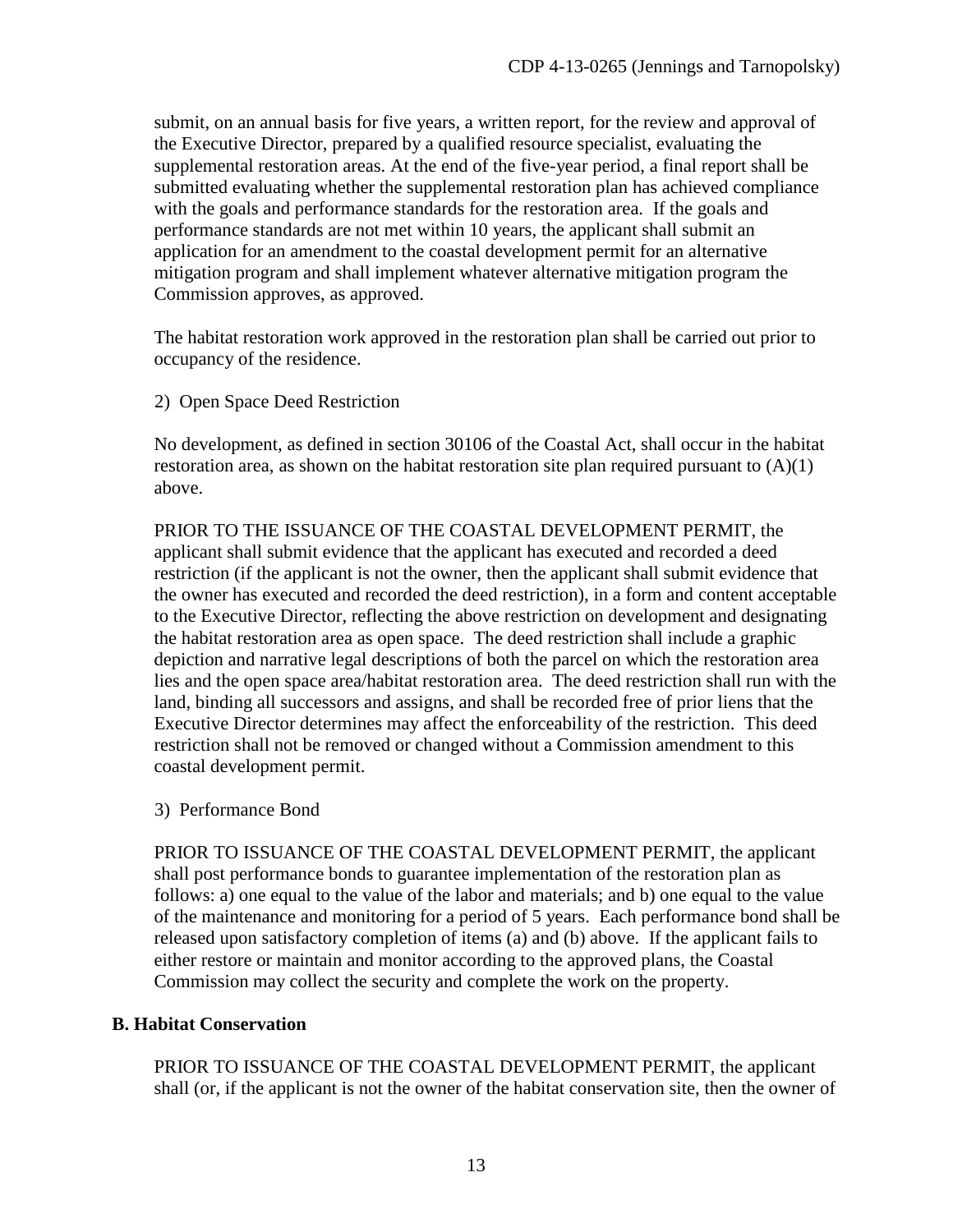the habitat conservation site shall) execute and record an open space deed restriction in a form and content acceptable to the Executive Director, over the entirety of a legal parcel or parcels containing chaparral and/or coastal sage scrub ESHA. The chaparral and/or coastal sage scrub ESHA located on the mitigation parcel or parcels must be of equal or greater area than the ESHA area impacted by the proposed development, including the fuel modification/brush clearance areas. No development, as defined in section 30106 of the Coastal Act, shall occur on the mitigation parcel(s) and the parcel(s) shall be preserved as permanent open space. The deed restriction shall include a graphic depiction and narrative legal descriptions of the parcel or parcels. The deed restriction shall run with the land, binding all successors and assigns, and shall be recorded free of prior liens that the Executive Director determines may affect the enforceability of the restriction.

Prior to occupancy of the residence, the applicant shall submit evidence, for the review and approval of the Executive Director, that the recorded documents have been reflected in the Los Angeles County Tax Assessor Records.

If the mitigation parcel(s) is/are larger in size than the impacted habitat area, the excess acreage may be used to provide habitat impact mitigation for other development projects that impact like ESHA.

#### **C. Habitat Impact Mitigation Fund**

PRIOR TO ISSUANCE OF THE COASTAL DEVELOPMENT PERMIT, the applicant shall submit evidence, for the review and approval of the Executive Director, that payment for compensatory mitigation has been provided to the Mountains Recreation and Conservation Authority to mitigate adverse impacts to chaparral and coastal sage scrub habitat ESHA. The payment shall be calculated as follows:

#### **1. Development Area, Irrigated Fuel Modification Zones, Off-site Brush Clearance**

The payment for these areas shall be \$12,000 per acre within the development area, any required irrigated fuel modification zones, and required off-site brush clearance areas (assuming a 200-foot radius from all structures). The total acreage shall be based on the map delineating these areas required by this condition.

#### **2. Non-irrigated Fuel Modification Zones**

The payment for non-irrigated fuel modification areas (on-site) shall be \$3,000 per acre. The total acreage shall be based on the map delineating these areas required by this condition.

Prior to the payment for mitigation to the Mountains Recreation and Conservation Authority, the applicant shall submit, for the review and approval of the Executive Director, the calculation of the payment required to mitigate adverse impacts to chaparral and/or coastal sage scrub habitat ESHA, in accordance with this condition. After review and approval of the payment calculation, the payment shall be made to the Mountains Recreation and Conservation Authority's Coastal Habitat Impact Mitigation Fund for the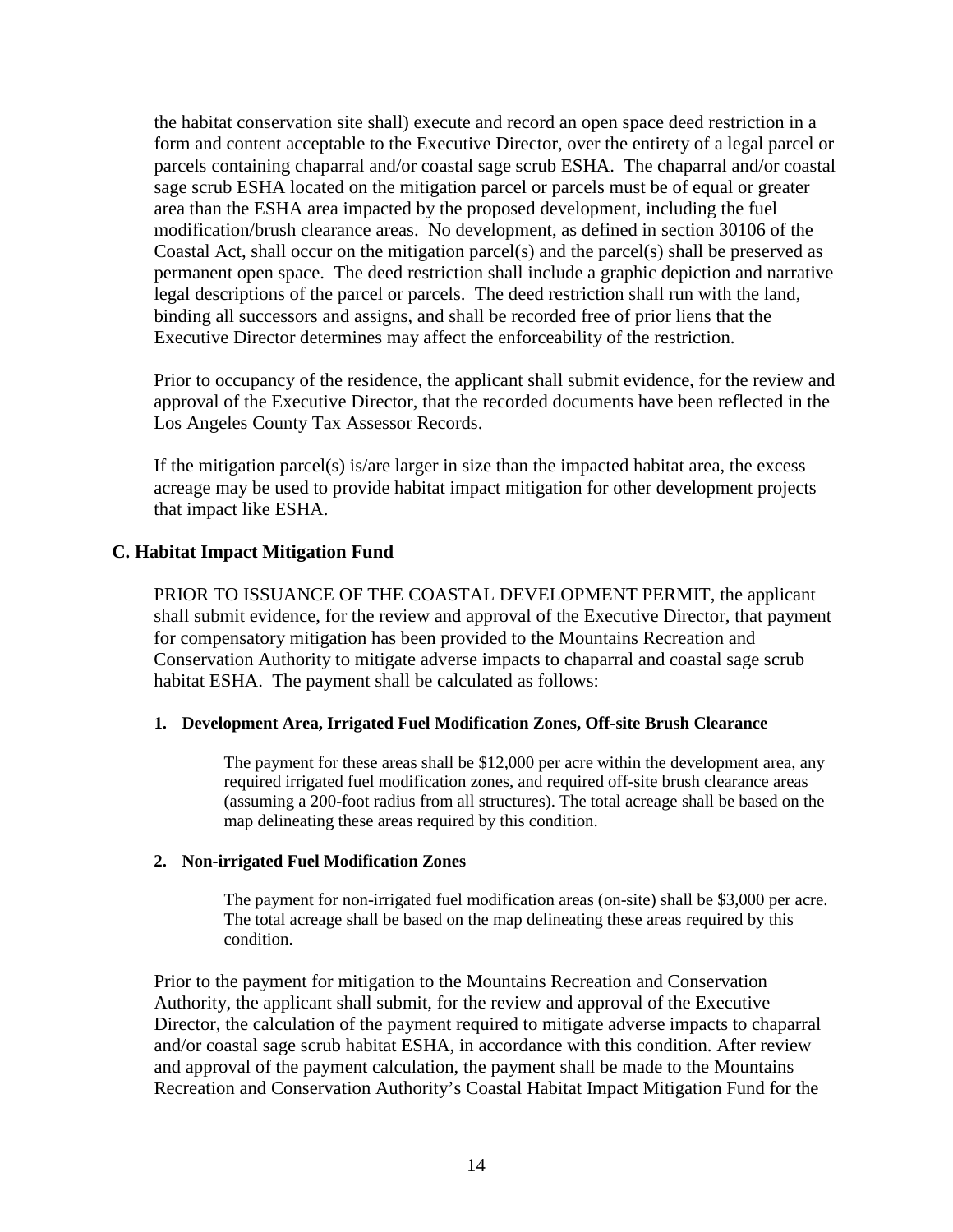acquisition, permanent preservation or restoration of habitat in the Santa Monica Mountains coastal zone, with priority given to the acquisition of or extinguishment of all development potential on properties containing environmentally sensitive habitat areas and properties adjacent to public parklands.. The payment may not be used to restore areas where development occurred in violation of the Coastal Act's permit requirements.

#### <span id="page-14-0"></span>**11. Non-Conforming Structure**

**A**. No improvements to the existing legally non-conforming tower are permitted by this coastal development permit. The exact location and dimensions of the subject tower will be depicted on the revised final plans required pursuant to Special Condition No. 1. Additionally, the addition of any lights to the tower (including, but not limited to, any lighting of the stairway and all decks/platforms) will be prohibited, except for those necessary to meet the requirements for aviation safety.

**B.** The property owners shall be responsible for monitoring the condition of the nonconforming structure over time. If the monitoring reveals that the structure becomes a hazard or poses a threat to public safety then the property owner shall be responsible to remove the structure subject to the requirement to obtain a new coastal development permit..

**C.** The permittee shall undertake the development in accordance with the revised final plans required pursuant to Special Condition No.1 above. Any proposed changes to the approved plans shall be reported to the Executive Director. No changes to the plans shall occur without a Coastal Commission approved amendment to this coastal development permit unless the Executive Director determines that no amendment is legally required.

**D.** Nothing in this permit is intended to act as a limitation on the police power of Los Angeles County or limit in any way the ability of the County of Los Angeles to lawfully order removal of the tower, when in the County's judgment such action is necessary and appropriate to preserve public health, safety, or welfare.

#### <span id="page-14-1"></span>**12. Removal of Natural Vegetation**

Removal of natural vegetation for the purpose of fuel modification within the 50 foot zone surrounding the proposed structure(s) shall not commence until the local government has issued a building or grading permit for the development approved pursuant to this permit. Vegetation thinning within the approved fuel modification zone shall not occur until commencement of the construction approved pursuant to this permit.

#### <span id="page-14-2"></span>**13. Removal of Excavated Material**

PRIOR TO ISSUANCE OF THE COASTAL DEVELOPMENT PERMIT, the applicant shall provide evidence to the Executive Director of the location of the disposal site for all excess excavated material from the site. If the disposal site is located in the Coastal Zone, the disposal site must have a valid coastal development permit for the disposal of fill material. If the disposal site does not have a coastal permit, such a permit will be required prior to the disposal of material.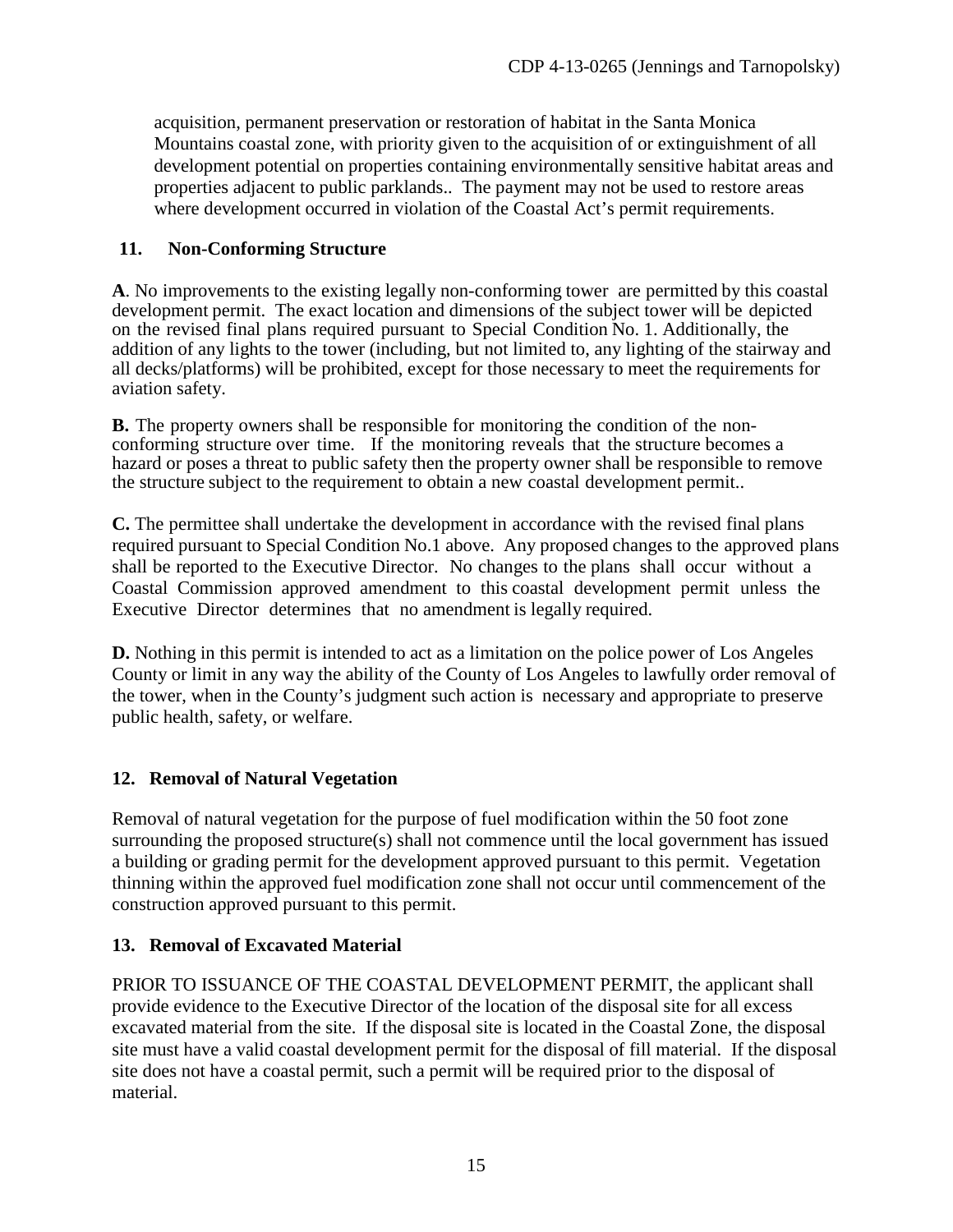# <span id="page-15-0"></span>**14. Oak Tree Monitoring**

To ensure that all other oak trees located on the subject parcel and along the proposed access road are protected during construction activities, temporary protective barrier fencing shall be installed around the protected zones (5 feet beyond dripline or 15 feet from the trunk, whichever is greater) of all oak trees and retained during all construction operations. If required construction operations cannot feasibly be carried out in any location with the protective barrier fencing in place, then flagging shall be installed on trees to be protected. The permittee shall also follow the oak tree preservation recommendations that are enumerated in the Oak Tree Report referenced in the Substantive File Documents.

The applicant shall retain the services of a biological consultant or arborist with appropriate qualifications acceptable to the Executive Director. The biological consultant or arborist shall be present on site during all grading activities within 50 feet of any oak tree. The consultant shall immediately notify the Executive Director if unpermitted activities occur or if habitat is removed or impacted beyond the scope of the work allowed by this Coastal Development Permit. This monitor shall have the authority to require the applicant to cease work should any breach in permit compliance occur, or if any unforeseen sensitive habitat issues arise.

An annual monitoring report shall be submitted for the review and approval of the Executive Director for each of the ten years. Should any of these trees be lost or suffer worsened health or vigor as a result of this project, the applicant shall plant replacement trees on the site at a rate of 10:1. If replacement plantings are required, the applicant shall submit, for the review and approval of the Executive Director, an oak tree replacement planting program, prepared by a qualified biologist, arborist, or other qualified resource specialist, which specifies replacement tree locations, planting specifications, and a ten-year monitoring program with specific performance standards to ensure that the replacement planting program is successful. An annual monitoring report on the oak tree replacement area shall be submitted for the review and approval of the Executive Director for each of the 10 years. Upon submittal of the replacement planting program, the Executive Director shall determine if an amendment to this coastal development permit, or an additional coastal development permit is required.

#### <span id="page-15-1"></span>**15. Condition Compliance**

Within 180 days of Commission action on this coastal development permit application, or within such additional time as the Executive Director may grant for good cause, the applicant shall satisfy all requirements specified in the conditions hereto that the applicant is required to satisfy prior to issuance of this permit. Failure to comply with this requirement may result in the expiration of this coastal permit approval and the institution of enforcement action under the provisions of Chapter 9 of the Coastal Act.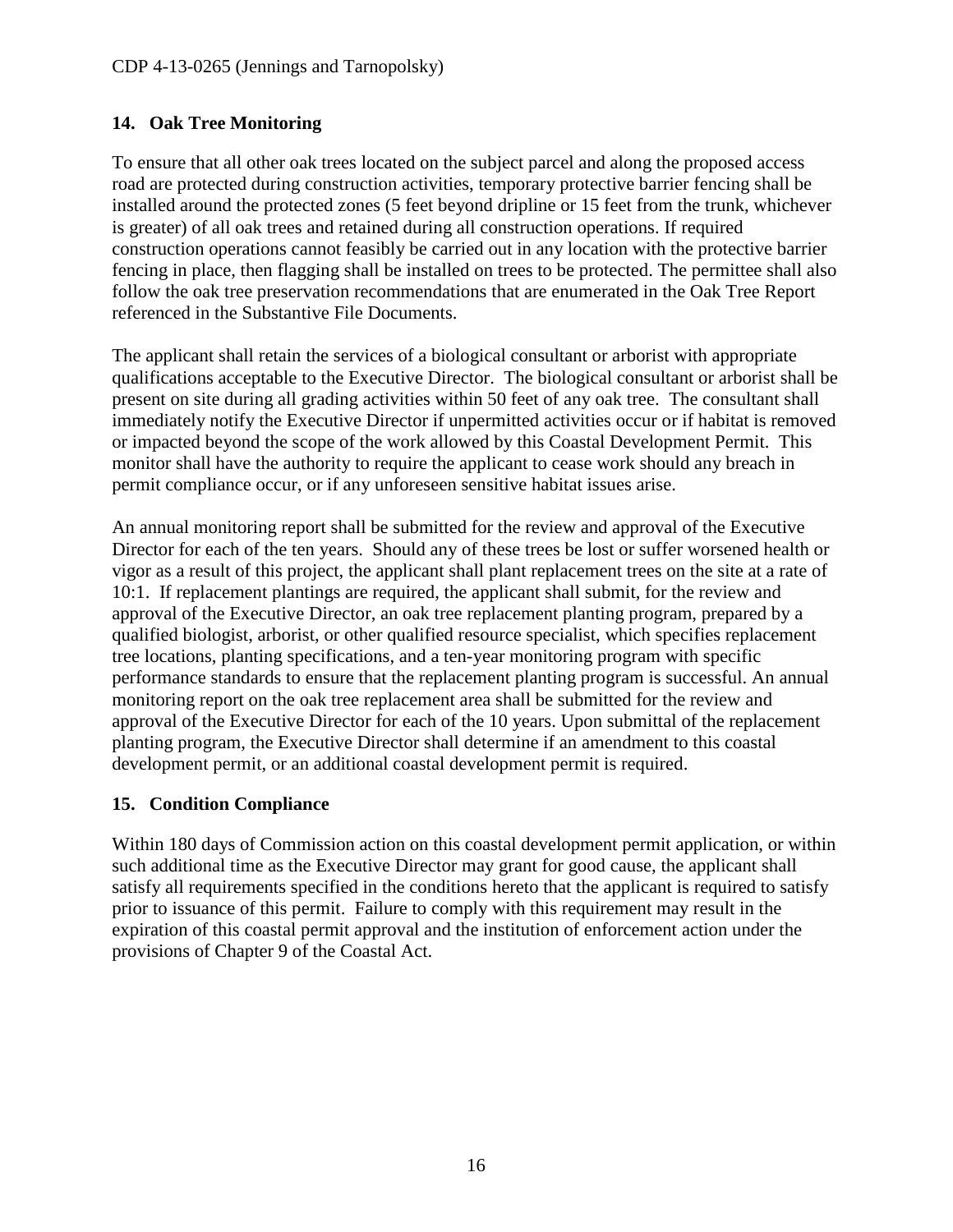# <span id="page-16-0"></span>**IV. FINDINGS AND DECLARATIONS**

The Commission hereby finds and declares:

# <span id="page-16-1"></span>**A. PROJECT DESCRIPTION AND BACKGROUND**

The applicants propose to remodel an existing 1,995 sq. ft. telecommunications facility equipment building, constructed in 1972, to allow for residential occupancy. The proposed project will include interior remodeling, minor upgrades to the existing electrical and plumbing utilities of the structure, modifications to some existing exterior walls to create additional window and door openings, 35 cubic yards of cut grading and subsequent paving of a 2,210 linear foot access roadway section to provide adequate fire truck access to the subject structure, as well as construction of nine (9) 1 ft. to 3 ft. high sections of retaining walls to stabilize the sides of the improved roadway. The applicant is also requesting after-the-fact approval of an existing 1,500 gallon septic tank and 40 ft. deep septic leach pit installed in 2005 without the required coastal development permit. The proposed project will not modify or expand the existing footprint of the subject equipment building structure, which was constructed in 1972, prior to certification of the Coastal act.

The site is located at 23855 Saddle Peak Road, in the Topanga area of the Santa Monica Mountains. The subject 1.07 acre site is located on top of a promontory ridgeline and is adjacent to a popular public hiking trail, called the Backbone Trail, which is located immediately north of the subject site. There are no other single family residences in the immediate area and the closest structure to the subject site is a County maintained water storage tank located on the neighboring property to the west. While the public hiking trail is located to the north and directly adjacent to the subject site on National Park Service Land, no portion of the Backbone Trail crosses the subject property. This trail provides a link throughout scenic regions of the the Santa Monica mountains national recreation area and extends over the National Park Service property located directly to the north and east of the subject site. The proposed project will not impact or obstruct the continued use of and access to this particular portion of the Backbone Trail.

The subject site is located atop an elevated ridgeline within the Santa Monica Mountains, which is designated as a significant ridgeline pursuant to the certified 1986 Malibu/Santa Monica Mountains Land Use Plan, and exists as a mostly leveled pad, containing an existing 1,995 sq. ft. equipment building, two parking spaces, and an adjacent, although non-attached, approximately 75 ft. high steel and concrete tower, located on a 2,400 sq. ft. concrete base pad. The subject site is bounded by State of California Parkland to the south, Los Angeles County-owned land to the west, and National Park Service Land to the north and east. Environmentally sensitive native chaparral habitat is located on the surrounding parkland properties and borders the majority of the subject site. The property itself has been previously developed and contains limited patches of native vegetation on either side of the existing graded pad, where the existing equipment building and tower are situated. There are no streams or wetlands located on the subject site or within the immediate vicinity. Access to the subject property is gained from a 2,210 ft. long unpaved roadway, which has historically been maintained by Los Angeles County to provide continued access to its water storage tank facility located on a separate property adjacent to the subject site. The applicants hold access easements over the roadway in order to ensure continued access to their property.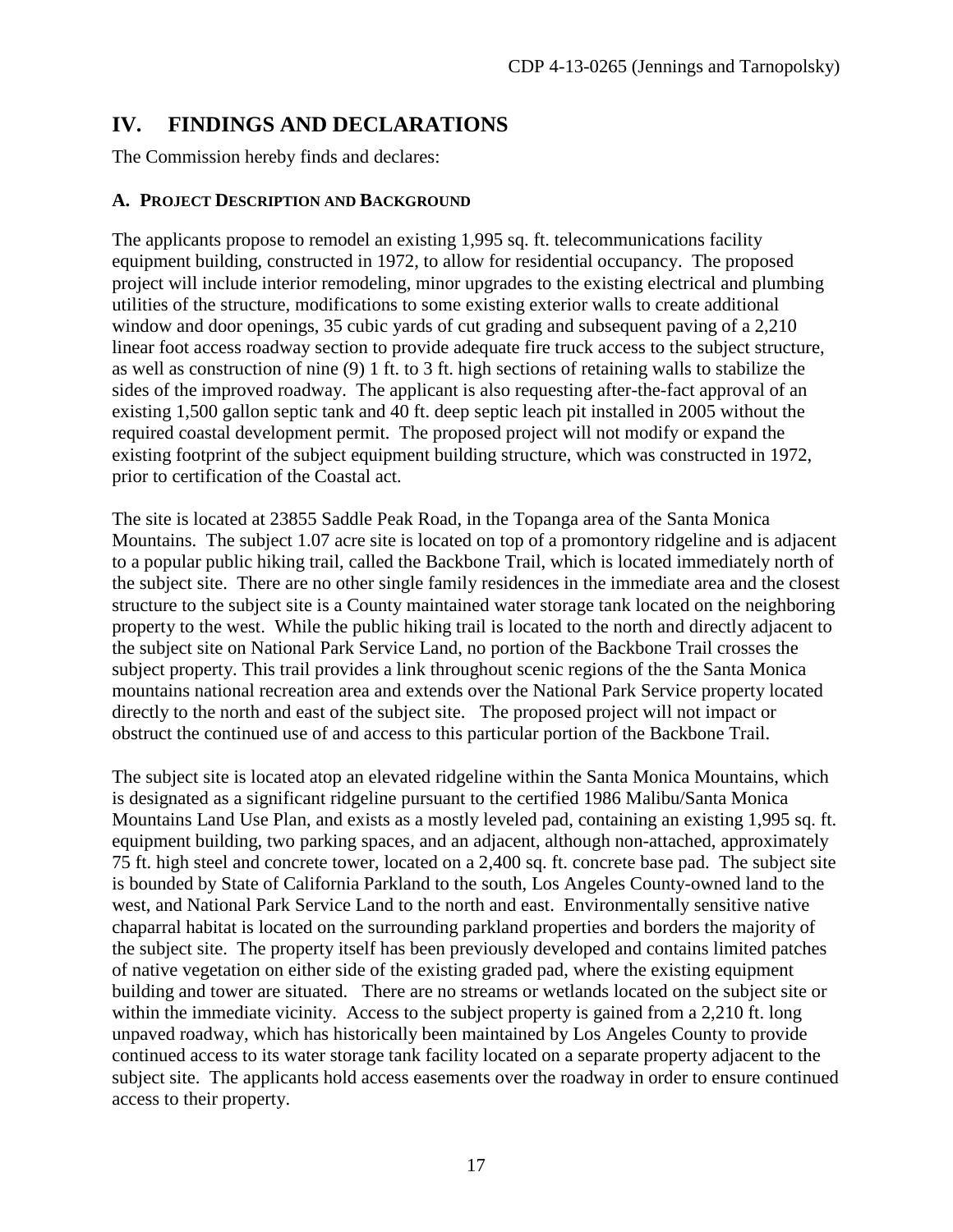#### CDP 4-13-0265 (Jennings and Tarnopolsky)

The project site is located in a scenic area, visible from various public viewing points including Saddle Peak Road and the public trail on National Park Service Land located to the north of the subject site (Exhibit 13). The subject site was developed in the early 1970'sprior to the effective date of the Coastal Act pursuant to Los Angeles County Special Use Permit 2037., This permit remains effective for the subject site and authorizes the construction and operation of a 96 ft. high antenna tower structure (although the applicant has indicated that the existing tower located on site is only approximately 75 ft. in height). Subsequently, a Los Angeles County building permit, issued in 1972, authorized construction of the 1,995 sq. ft. telecommunications equipment building structure, which is now proposed to be converted to residential use as part of the proposed project. Although Los Angeles County does not have a certified Local Coastal Program, the County designated zoning for the site is "A-1-1" which allows residential uses. In addition, the County's certified Land Use Plan designates the site as "Rural Land I" which also allows for residential use of the site. No previous coastal development permits have been issued for any development on the subject site, although the same applicants of this CDP application had previously submitted a CDP application in 2008 for a similar development as described herein, which was later withdrawn.

#### <span id="page-17-0"></span>**B. ENVIRONMENTALLY SENSITIVE HABITAT**

Section 30240 of the Coastal Act protects environmentally sensitive habitat areas (ESHA) by restricting development in and adjacent to ESHA. Section 30240 states:

- *(a) Environmentally sensitive habitat areas shall be protected against any significant disruption of habitat values, and only uses dependent on such resources shall be allowed within such areas.*
- *(b) Development in areas adjacent to environmentally sensitive habitat areas and parks and recreation areas shall be sited and designed to prevent impacts which would significantly degrade such areas, and shall be compatible with the continuance of such habitat areas.*

Section 30107.5 of the Coastal Act, defines an environmentally sensitive area as:

*"Environmentally sensitive area" means any area in which plant or animal life or their habitats are either rare or especially valuable because of their special nature or role in an ecosystem and which could be easily disturbed or degraded by human activities and developments.* 

In addition, the Malibu/Santa Monica Mountains LUP provides policy guidance regarding the protection of environmentally sensitive habitats. The Coastal Commission has applied the following relevant policies as guidance in the review of development proposals in the Santa Monica Mountains.

*P57 Designate the following areas as Environmentally Sensitive Habitat Areas (ESHAs): (a) those shown on the Sensitive Environmental Resources Map (Figure 6), and (b) any undesignated areas which meet the criteria and which are identified through the biotic review process or other means, including those oak woodlands and other areas identified by the*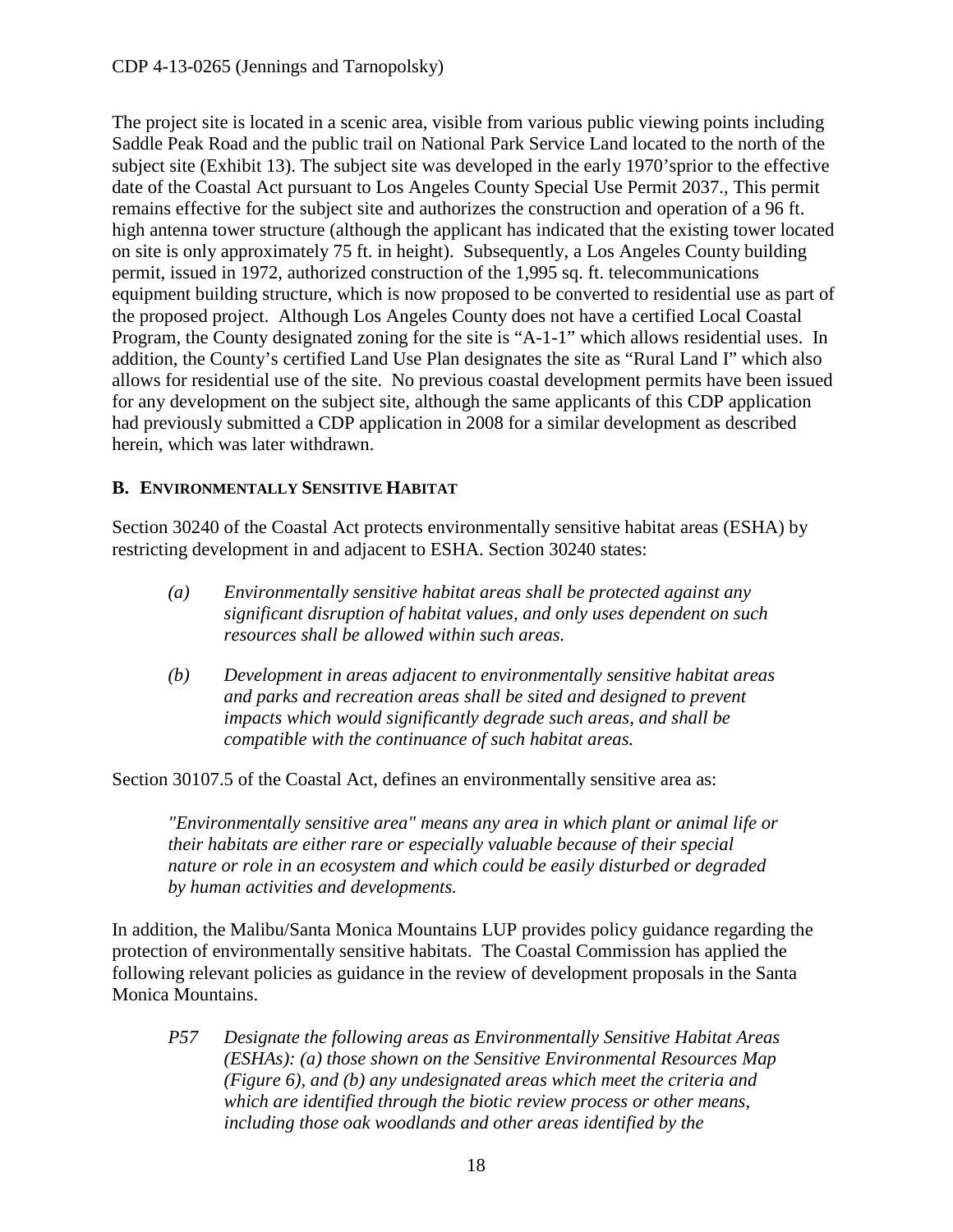*Department of Fish and Game as being appropriate for ESHA designation.*

- *P63 Uses shall be permitted in ESHAs, DSRs, Significant Watersheds, and Significant Oak Woodlands, and Wildlife Corridors in accordance with Table l and all other policies of this LCP.*
- *P68 Environmentally sensitive habitat areas (ESHAs) shall be protected against significant disruption of habitat values, and only uses dependent on such resources shall be allowed within such areas. Residential use shall not be considered a resource dependent use.*
- *P69 Development in areas adjacent to environmentally sensitive habitat areas (ESHAs) shall be subject to the review of the Environmental Review Board, shall be sited and designed to prevent impacts which would significantly degrade such areas, and shall be compatible with the continuance of such habitat areas.*
- *P72 Open space or conservation easements or equivalent measures may be required in order to protect undisturbed watershed cover and riparian areas located on parcels proposed for development. Where new development is proposed adjacent to Environmentally Sensitive Habitat Areas, open space or conservation easements shall be required in order to protect resources within the ESHA.*
- *P74 New development shall be located as close as feasible to existing roadways, services, and existing development to minimize the effects on sensitive environmental resources.*
- *P82 Grading shall be minimized for all new development to ensure the potential negative effects of runoff and erosion on these resources are minimized.*
- *P84 In disturbed areas, landscape plans shall balance long-term stability and minimization of fuel load. For instance, a combination of taller, deeprooted plants and low-growing ground covers to reduce heat output may be used. Within ESHAs and Significant Watersheds, native plant species shall be used, consistent with fire safety requirements.*

#### **1. Project Description and Site Specific Biological Resource Information**

The 1.07 acre subject site is located on top of Saddle Peak Road on a promontory ridgeline within the Topanga area of the Santa Monica Mountains. It is surrounded by National Park Land and California State Park Land to the north, south, and east, which sustain large contiguous areas of pristine environmentally sensitive habitat area (ESHA). In addition, a small property owned by Los Angeles County abuts the subject site to the west which has been developed with an existing water tank storage facility. The project site is located on a graded level pad situated at the beginning of a relatively flat ridgetop terrace extending a few miles to the northeast from the subject site. Vegetated steep slopes descend immediately to the south of the subject site down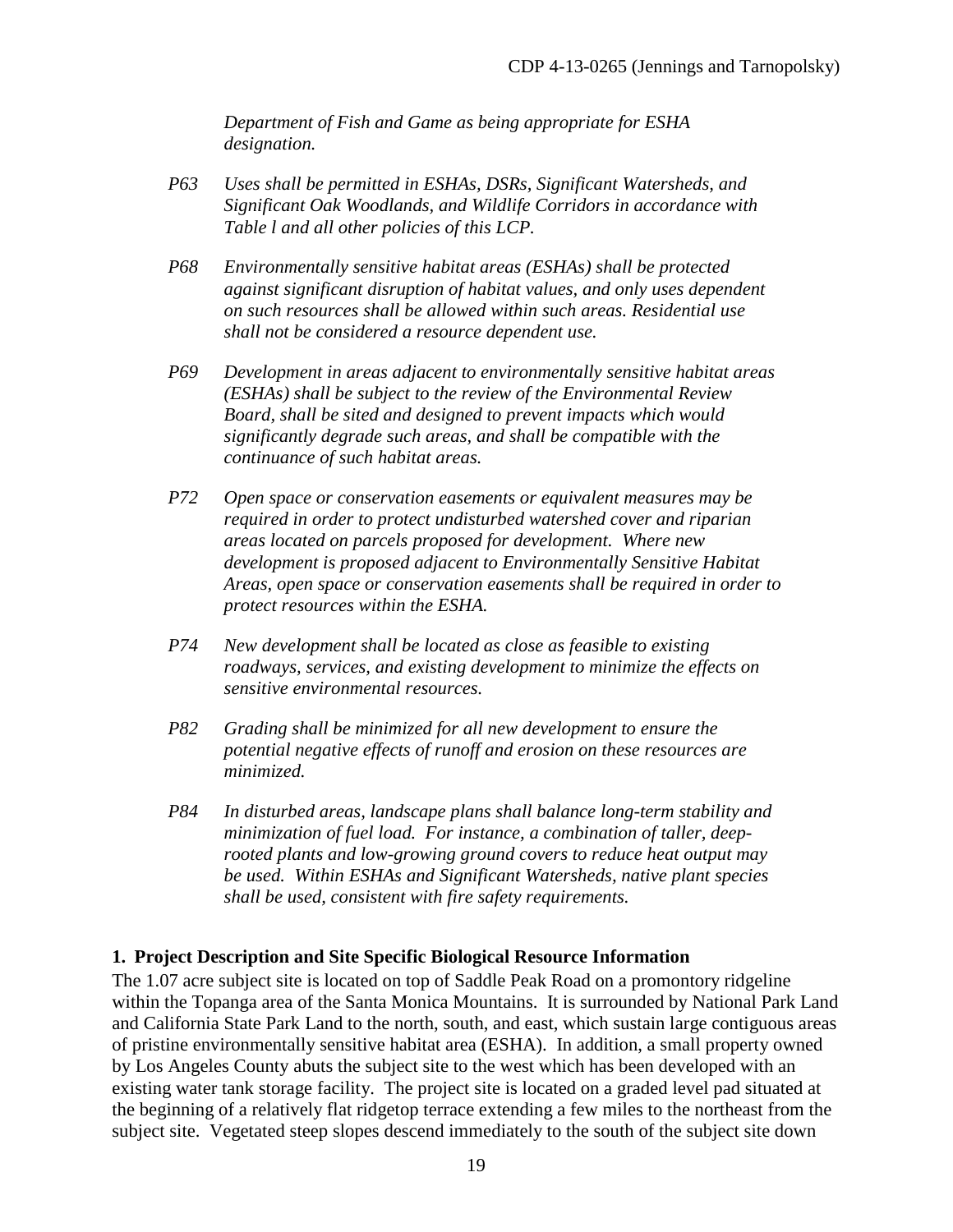towards the main Saddle Peak Road below.The subject site has been previously developed prior to the effective date of the Coastal Act and is relatively barren of vegetation.

The applicant submitted the Biological Assessment prepared by Steve Williams and dated 9/12/13, listed in the Substantive File Documents, which addresses the habitat present on the project site and the surrounding area. The report identifies that the area surrounding the subject site is largely dominated by Chamise (Adenostoma fasciculatum) and Greenbark Ceanothus (Ceanothus spinosus) with four Coast Live Oak trees located along the 2,210 ft. long access road.

According to public information, the applicant purchased the subject parcel in 2005 for \$950,000. The parcel was designated in the Los Angeles County Land Use Plan for residential use. The land use designation applicable to the property is "Rural Land I" which allows for 1 unit per 1-5 acres.. Public parkland has been acquired in this general vicinity, the Santa Monica Mountains National Recreation Area, and there is national parkland with public trails located directly adjacent to the project site. However, there is currently no offer to purchase the subject property from any public park agency.

The 1.07 acre subject site had been previously graded, cleared of almost all vegetation and developed, prior to certification of the Coastal Act, with the exception of some chaparral habitat remaining outside of the fenced developed pad. The existing structures on the subject site are not proposed to be demolished, undergo substantial physical alteration, or expansion as part of the proposed project. The proposed use of the existing equipment building as a residence would not require any additional fuel modification to occur on the property. The approximately 10-15 ft. wide dirt access road on site must be widened to 20 ft. in width in order to comply with the Los Angeles County Fire Department requirements. Although the increase in width of the road itself to 20 ft. in width will occur within previously disturbed areas of the site, the additional 10 ft. of vegetation clearance on each side of the road that will be necessary to meet the County Fire Department fuel modification requirements will result in impacts to environmentally sensitive habitat area (ESHA). In this case, the proposed project does not include any expansion of the existing structures on site and the applicant has submitted a Fuel Modification Plan approved by the Los Angeles County Fire Department that no additional fuel modification requirements will be required to allow for the residential use of the site. However, there will be some new fuel modification required on either side of the access roadway as a result of its expansion.

#### **ESHA Designation on the Project Site**

Pursuant to Section 30107.5, in order to determine whether an area constitutes an ESHA, and is therefore subject to the protections of Section 30240, the Commission must answer three questions:

1) Is there a rare species or habitat in the subject area?

2) Is there an especially valuable species or habitat in the area, which is determined based on:

a) whether any species or habitat that is present has a special nature, OR

b) whether any species or habitat that is present has a special role in the ecosystem;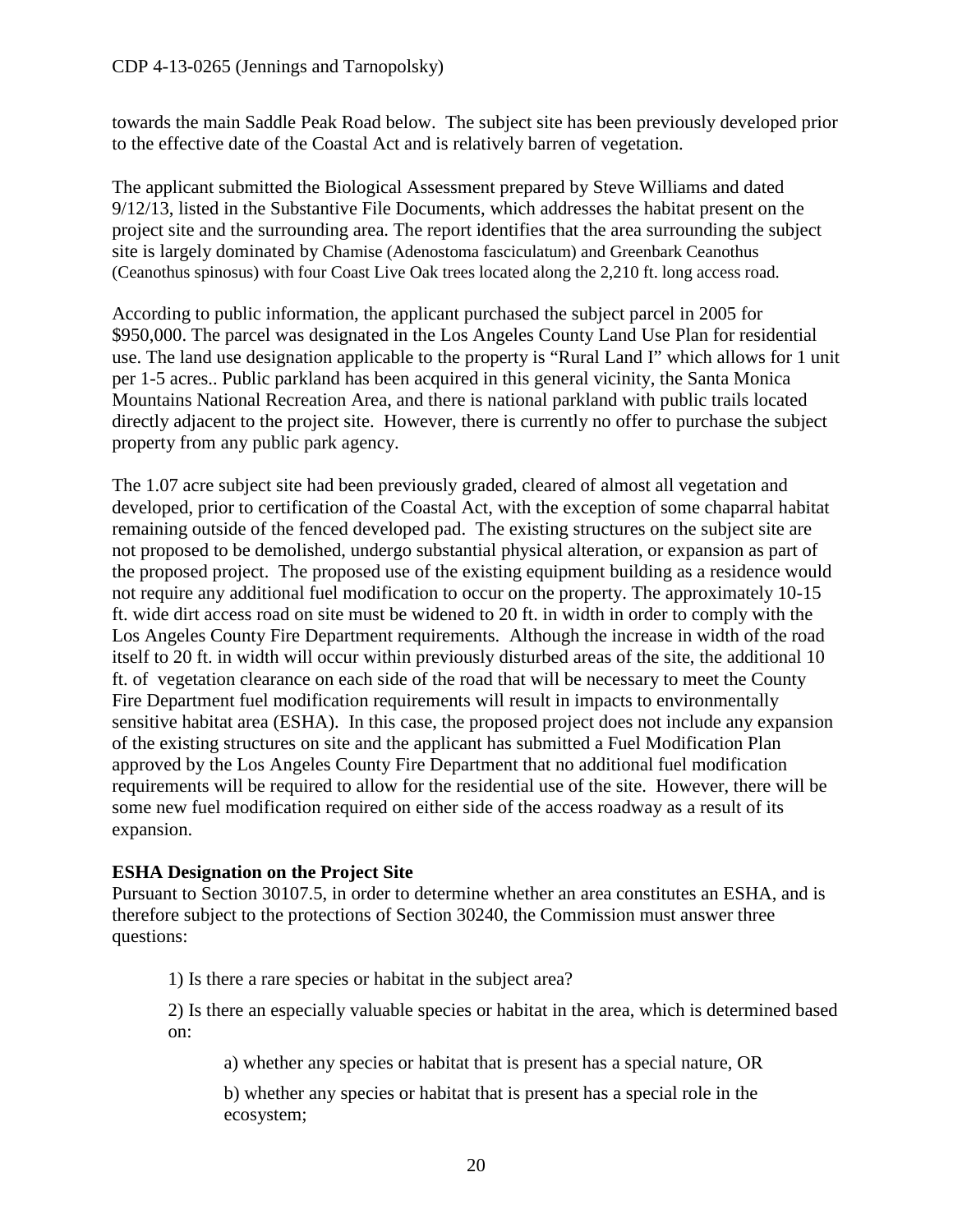3) Is any habitat or species that has met either test 1 or test 2 (i.e., that is rare or especially valuable) easily disturbed or degraded by human activities and developments?

If the answers to questions one or two and question three are "yes", the area is ESHA.

The project site is located within the Mediterranean Ecosystem of the Santa Monica Mountains. The Coastal Commission has found that the Mediterranean Ecosystem in the Santa Mountains is rare, and valuable because of its relatively pristine character, physical complexity, and resultant biological diversity. Large, contiguous, relatively pristine areas of native habitats, such as coastal sage scrub, chaparral, oak woodland, and riparian woodland have many special roles in the Mediterranean Ecosystem, including the provision of critical linkages between riparian corridors, the provision of essential habitat for species that require several habitat types during the course of their life histories, the provision of essential habitat for local endemics, the support of rare species, and the reduction of erosion, thereby protecting the water quality of coastal streams. Additional discussion of the special roles of these habitats in the Santa Monica Mountains ecosystem are discussed in the March 25, 2003 memorandum prepared by the Commission's Ecologist, Dr. John Dixon<sup>[1](#page-20-0)</sup> (hereinafter "Dr. Dixon Memorandum"), which is incorporated as if set forth in full herein.

Unfortunately, the native habitats of the Santa Monica Mountains, such as coastal sage scrub, chaparral, oak woodland and riparian woodlands are easily disturbed by human activities. As discussed in the Dr. Dixon Memorandum, development has many well-documented deleterious effects on natural communities of this sort. These environmental impacts may be both direct and indirect and include, but certainly are not limited to, the effects of increased fire frequency, of fuel modification, including vegetation clearance, of introduction of exotic species, and of night lighting. Increased fire frequency alters plant communities by creating conditions that select for some species over others. The removal of native vegetation for fire protection results in the direct removal or thinning of habitat area. Artificial night lighting of development affects plants, aquatic and terrestrial invertebrates, amphibians, fish, birds and mammals. Thus, large, contiguous, relatively pristine areas of native habitats, such as coastal sage scrub, chaparral, oak woodland, and riparian woodlands are especially valuable because of their special roles in the Santa Monica Mountains ecosystem and are easily disturbed by human activity. Accordingly, these habitat types meet the definition of ESHA. This is consistent with the Commission's past findings in support of its actions on many permit applications and in adopting the Malibu LCP<sup>[2](#page-20-1)</sup>.

As described above, the roadway prism contains habitat that is part of a large, contiguous block of pristine native vegetation. Approximately 3,200 sq. ft. of native chaparral is located within the roadway easement on either side of the existing road accessway that would be cleared as a result of vegetation clearance for fuel modification requirements. As discussed above and in the Dr. Dixon Memorandum, this habitat is especially valuable because of its special role in the ecosystem of the Santa Monica Mountains and it is easily disturbed by human activity.

 $\overline{a}$ 

<span id="page-20-0"></span> $1$  The March 25, 2003 Memorandum Regarding the Designation of ESHA in the Santa Monica Mountains, prepared by John Dixon, Ph. D, is available on the California Coastal Commission website at http://www.coastal.ca.gov/ventura/smm-esha-memo.pdf

<span id="page-20-1"></span><sup>&</sup>lt;sup>2</sup> Revised Findings for the City of Malibu Local Coastal Program (as adopted on September 13, 2002) adopted on February 6, 2003.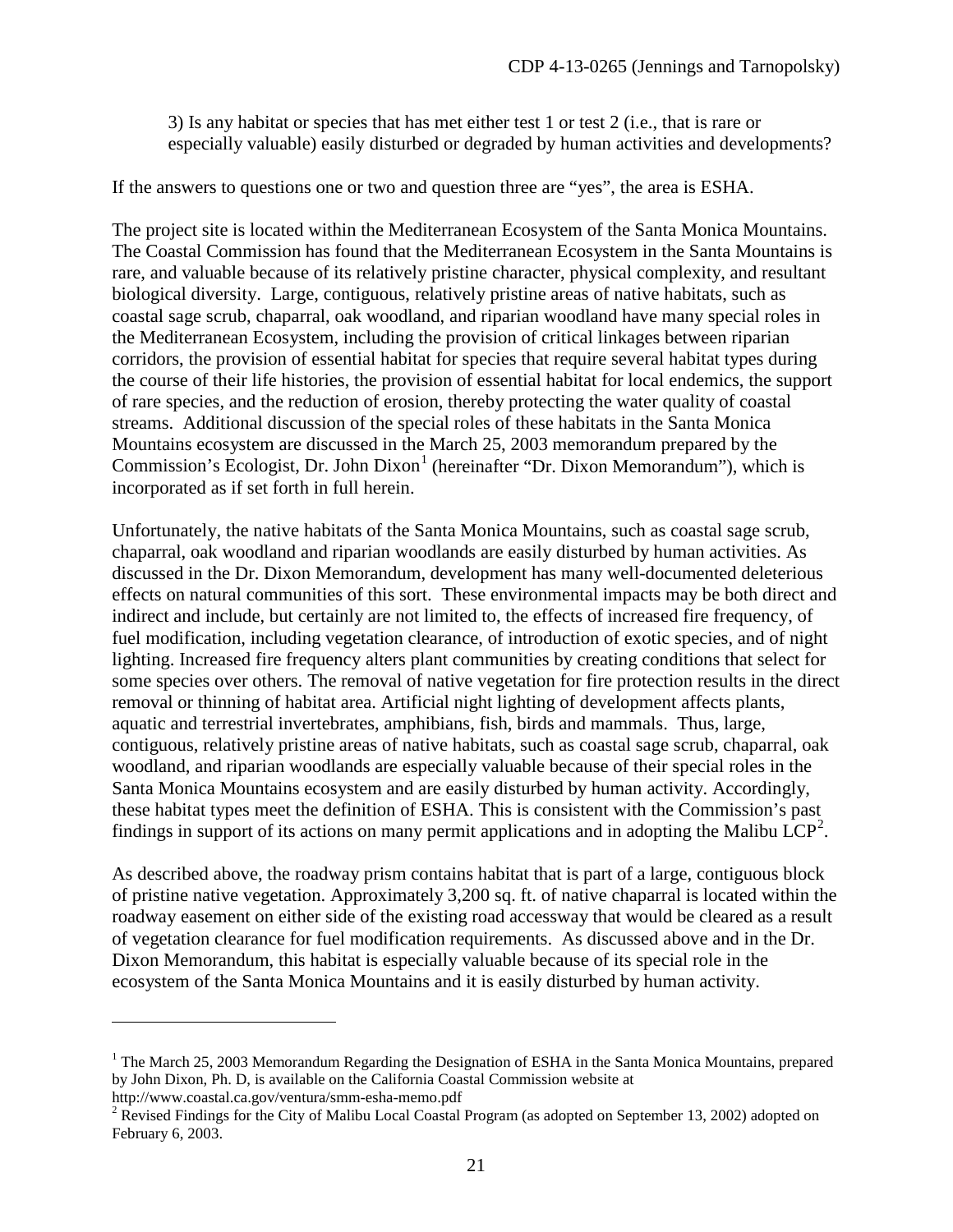Accordingly, the Commission finds that the habitat bordering the length of the access roadway meets the definition of ESHA in the Coastal Act.

#### **2. Resource Dependent Use**

The Commission finds that habitat on the portion of the project site where the vegetation clearance will occur in order to comply with Los Angeles County Fire Department fuel modification requirements and the surrounding area constitutes an environmentally sensitive habitat area (ESHA). Section 30240 of the Coastal Act restricts development within ESHA to only those uses that are dependent on the resource. The applicant proposes to remodel an existing Telecommunications Facility structure that was built prior to the effective date of the Coastal Act, in order to allow for residential use on the property. As neither single-family residences nor telecommunication facilities have to be located within ESHA to function, these developments would not be considered uses dependent on ESHA resources. Section 30240 also requires that ESHA be protected against significant disruption of habitat values. However, the proposed project constitutes a unique circumstance in that the proposed road widening would be necessary in order to comply with Fire Department requirements regardless of whether the subject site continued to be maintained as a Telecommunications Facility or is converted to residential use. Additionally, fuel modification will be required on either side of the 2,210 ft. long road accessway. As such, the proposed project would also significantly disrupt the habitat value in this location. Application of Section 30240, by itself, would therefore require denial of the project, because the project would result in significant disruption of habitat values and is not a use dependent on those sensitive habitat resources.

However, the Commission must also consider Section 30010, and the United States Supreme Court's decision in *Lucas v. South Carolina Coastal Council* (1992) 505 U.S. 1003, 112 S.Ct. 2886. Section 30010 of the Coastal Act provides that the Coastal Act shall not be construed as authorizing the Commission to exercise its power to grant or deny a permit in a manner that will take private property for public use. Application of Section 30010 may overcome the presumption of denial in some instances. The subject of what sort of government action results in a "taking" was addressed by the Court in the *Lucas* case. In *Lucas*, the Court identified several factors that should be considered in determining whether a proposed government action would result in a taking. For instance, the Court held that where a permit applicant has demonstrated that he or she has a sufficient real property interest in the property to allow the proposed project, and that project denial would deprive his or her property of all economically viable use, then denial of the project by a regulatory agency might result in a taking of the property for public use unless the proposed project would constitute a nuisance under State law. Other Supreme Court precedent establishes that another factor that should be considered is the extent to which a project denial would interfere with reasonable investment-backed expectations.

The Commission interprets Section 30010, together with the *Lucas* decision, to mean that if Commission denial of the project would deprive an applicant's property of all reasonable economic use, the Commission may be required to allow some development even if a Coastal Act policy would otherwise prohibit it, unless the proposed project would constitute a nuisance under state law. In other words, Section 30240 of the Coastal Act cannot be read to deny all economically beneficial or productive use of land because Section 30240 cannot be interpreted to require the Commission to act in an unconstitutional manner.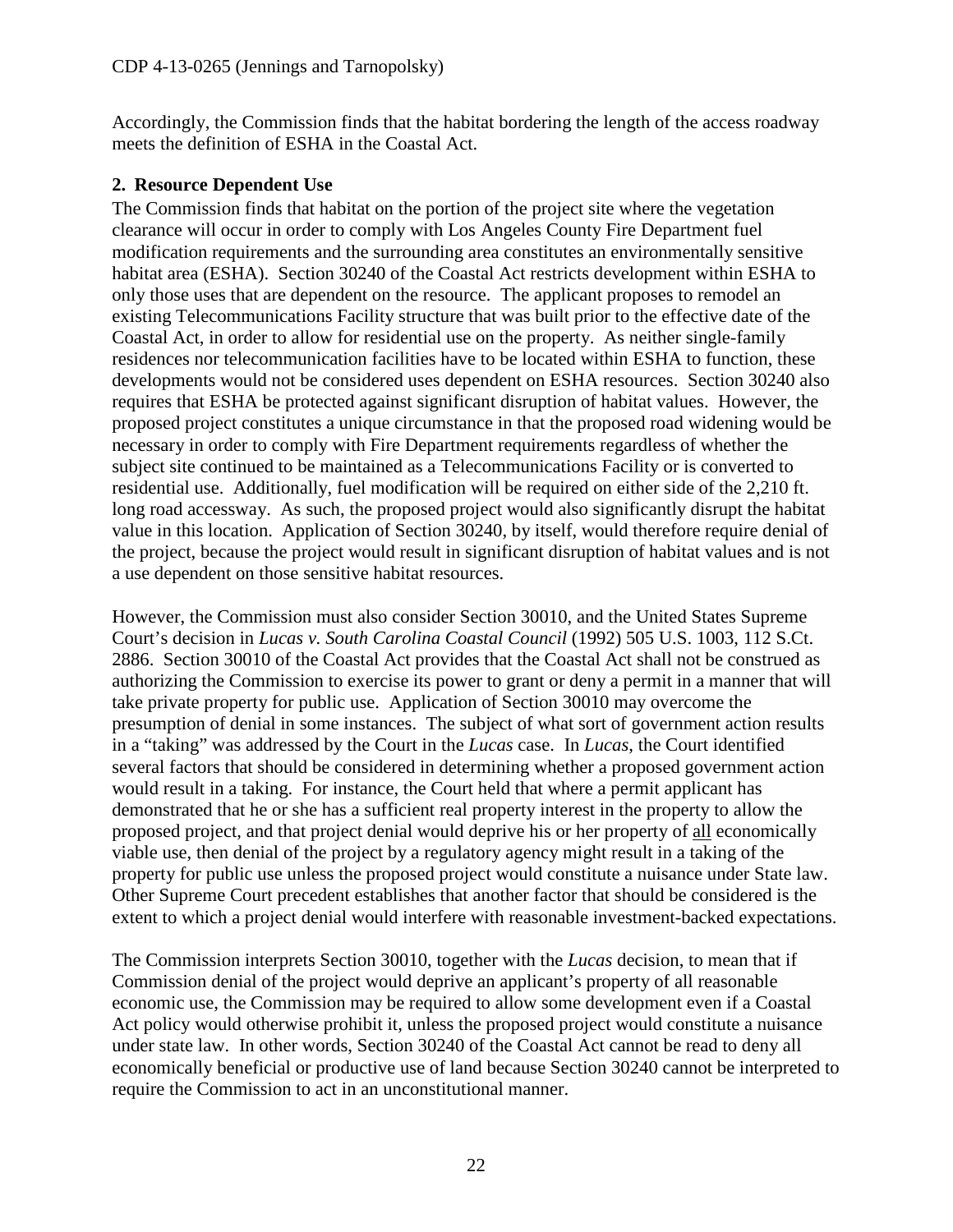As described above, the subject parcel was designated in the Los Angeles County Land Use Plan for residential use. Residential development has previously been approved by the Commission on sites in the surrounding region. At the time the applicant purchased the parcel, the County's certified Land Use Plan did not designate the vegetation on the site as ESHA and the applicant has no reason to believe that the subject property could not be repurposed for residential use.

The Commission finds that in this particular case, other allowable uses for the subject site, such as a recreational park or a nature preserve, are not feasible and would not provide the owner an economic return on the investment. There is currently no offer to purchase the property from any public park agency. The Commission thus concludes that in this particular case there is no viable alternative use for the site other than residential use. Especially considering that the property is currently in private ownership and will not be used for telecommunication purposes. The Commission finds, therefore, that outright denial of all residential use on the project site would interfere with reasonable investment-backed expectations and deprive the property of all reasonable economic use.

Next the Commission turns to the question of nuisance. There is no evidence that the use of this property as a residence would create a nuisance under California law. While this is a very particular circumstance due to the nature of the existing pre-coastal developments on the site, the development proposed by the applicant is minor and on its own will not create or contribute to a nuisance. The County's Health Department has not reported evidence of septic system failures on the site. In addition, the County has reviewed and approved the applicant's proposed septic system, ensuring that the system will not create public health problems. Furthermore, the use that is proposed is residential, rather than, for example, industrial, which might create noise, pollution, odors or otherwise create a public nuisance.

In conclusion, the Commission finds that, notwithstanding Section 30240, a residential project on the subject property must be allowed to permit the applicant a reasonable economic use of their property consistent with Section 30010 of the Coastal Act.

#### **3. Siting and Design Alternatives to Minimize Significant Disruption of Habitat Values**

While the applicant is entitled under Section 30010 to an assurance that the Commission will not act in such a way as to "take" the property, this section does not authorize the Commission to otherwise avoid application of the policies of the Coastal Act, including Section 30240,. Instead, the Commission is only directed to avoid construing these policies in a way that would take property. Aside from this instruction, the Commission is still otherwise directed to enforce the requirements of the Act. Therefore, in this situation, the Commission must still assure compliance with Section 30240 by avoiding impacts that would significantly disrupt and/or degrade environmentally sensitive habitat, to the extent this can be done without taking the property.

Obviously, the use of the property as a residence will require vegetation removal for the required fuel modification and will result in unavoidable loss of ESHA. While no substantial redevelopment on the subject property is proposed, the use of the pre-coastal building as a residence will result in some ESHA impacts due to the required fuel modification for the structure and the access roadway. The building pad and two existing structures on site were developed prior to certification of the Coastal Act and have not been modified or altered since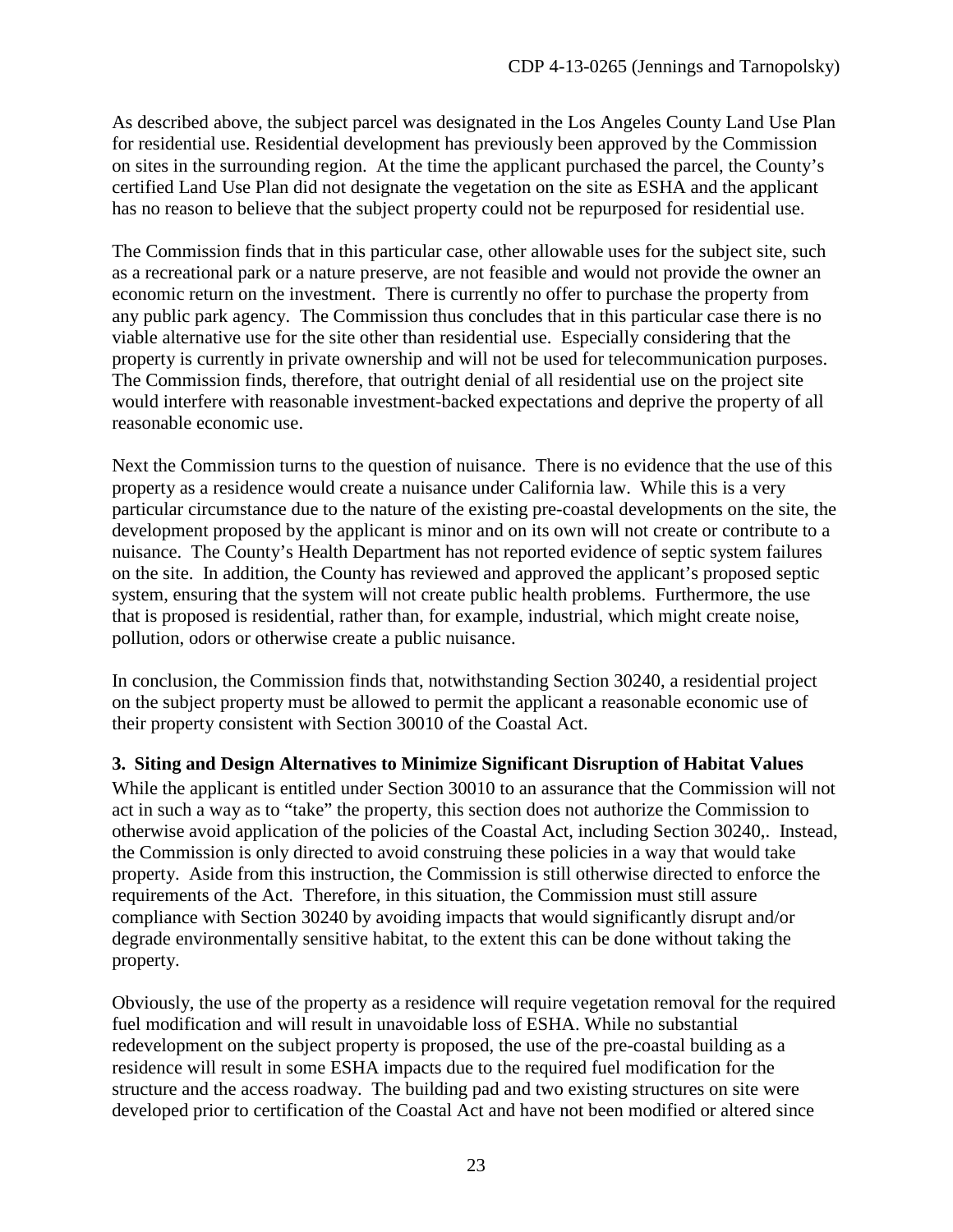their initial construction in the early 1970s. The applicants are not proposing any substantial redevelopment of the property, and the only significant physical development proposed as part of the proposed project would be the expansion and paving of the proposed access roadway.

Therefore, in this unusual case, there are no siting and design alternatives that could avoid or minimize impacts to ESHA. Additionally, the proposed access roadway is the minimum width necessary to provide for required fire department access. As such, the Commission concludes that the proposed siting and design of the project will minimize impacts to ESHA to the extent feasible. The Commission also finds that the proposed use of the property provides a reasonable economic use.

# **4. Habitat Impact Mitigation**

 $\overline{a}$ 

While impacts resulting from development within ESHA can be reduced through siting and design alternatives for new development and by ensuring that the remaining ESHA on the site is permanently protected, they cannot be completely avoided, given the location of ESHA on and around the project site, the high fire risk in the Santa Monica Mountains, and the need to modify fuel sources to protect life and property from wildfire.

Fuel modification is the removal or modification of combustible native or ornamental vegetation. It may include replacement with drought tolerant, fire resistant plants. The amount and location of required fuel modification will vary according to the fire history of the area, the amount and type of plant species on the site, topography, weather patterns, construction design, and siting of structures. There are typically three fuel modification zones applied by the Los Angeles County Fire Department, which include a setback zone immediately adjacent to the structure (Zone A) where all native vegetation must be removed, an irrigated zone adjacent to Zone A (Zone B) where most native vegetation must be removed or widely spaced, and a thinning zone (Zone C) where native vegetation may be retained if thinned or widely spaced although particular highfuel plant species must be removed. The combined required fuel modification area around structures can extend up to a maximum of 200 feet. If there is not adequate area on the project site to provide the required fuel modification for structures, then brush clearance may also be required on adjacent parcels. In this way, for a large area around any permitted structures, native vegetation will be cleared, selectively removed to provide wider spacing, and thinned. However, as previously explained, the fuel modification required for the proposed project will be contained entirely within the subject property limits and the associated roadway prism. In addition, 10 ft. of vegetation clearance is typically required on each side of roadways, such as the 10-15 ft. wide access road on the subject site that is proposed to be widened to 20 ft.

Obviously, native vegetation that is cleared and replaced with ornamental species or substantially removed and widely spaced will be lost as habitat and watershed cover. As discussed in the Dr. Dixon Memorandum<sup>[3](#page-23-0)</sup>, the cumulative loss of habitat cover also reduces the value of the sensitive resource areas as a refuge for birds and animals, for example by making them—or their nests and burrows—more readily apparent to predators. Further, fuel modification can result in changes to the composition of native plant and wildlife communities, thereby reducing their habitat value.

<span id="page-23-0"></span><sup>&</sup>lt;sup>3</sup> The March 25, 2003 Memorandum Regarding the Designation of ESHA in the Santa Monica Mountains, prepared by John Dixon, Ph. D, is available on the California Coastal Commission website at http://www.coastal.ca.gov/ventura/smm-esha-memo.pdf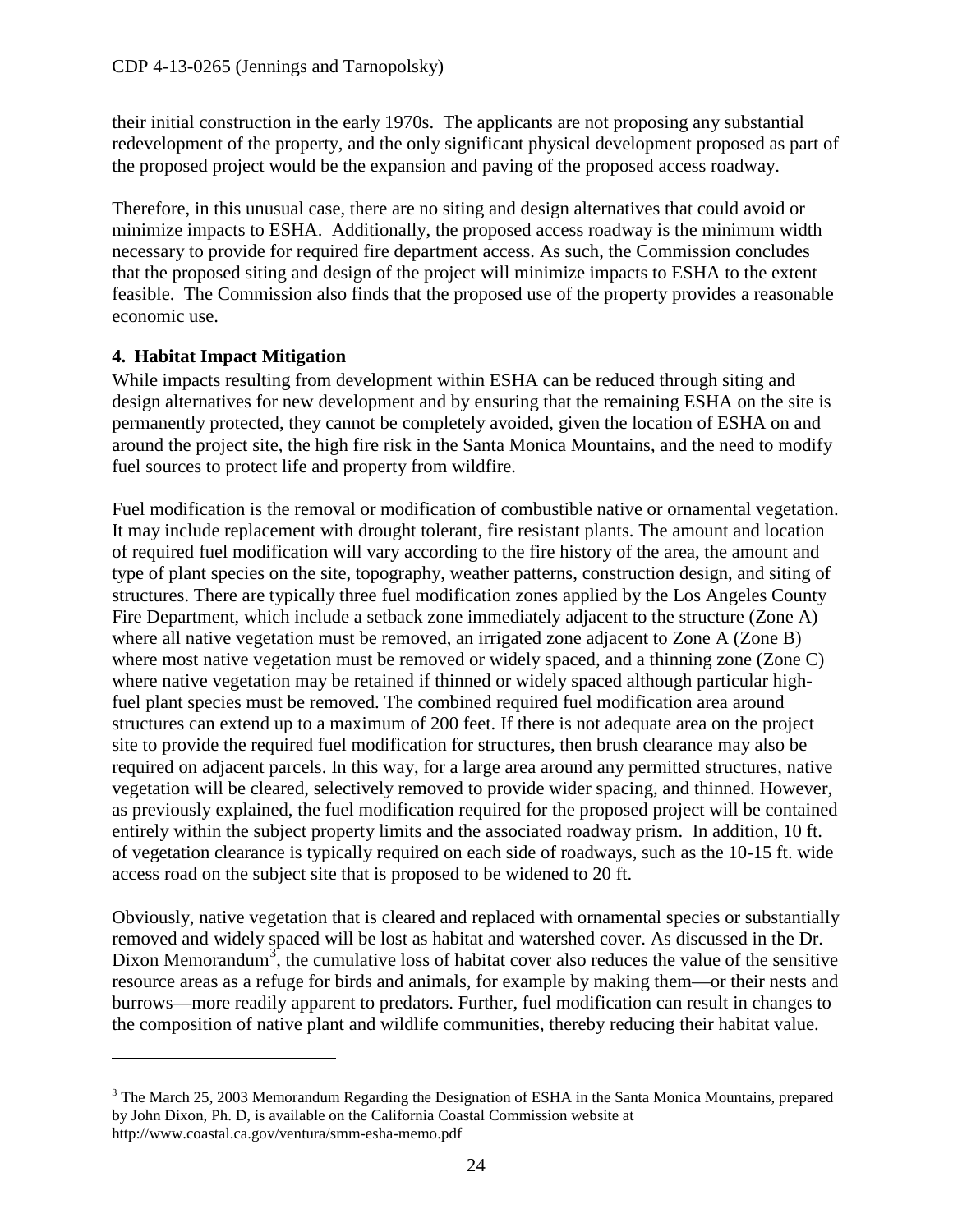Although the impacts from habitat removal cannot be avoided, the Commission finds that the loss of ESHA resulting from the removal, conversion, or modification of natural habitat for residential use of a property, including the building site area and fuel modification, can be mitigated in order to ensure that ESHA impacts are minimized to the extent feasible.

The Commission has identified three appropriate methods for providing mitigation for the unavoidable loss of ESHA resulting from development; namely, habitat restoration, habitat conservation, and payment for mitigation. The Commission finds that any of these measures is appropriate in this case to mitigate the loss of ESHA on the project site. The first method is to provide mitigation through the restoration of an area of degraded habitat (either on the project site, or at an off-site location) that is equivalent in size to the area of habitat impacted by the development. A restoration plan must be prepared by a biologist or qualified resource specialist and must provide performance standards, and provisions for maintenance and monitoring. The restored habitat must be permanently preserved through the recordation of an open space easement.

The second habitat impact mitigation method is habitat conservation. This includes the conservation of an area of intact habitat of a similar type as that impacted equivalent to the area of the impacted habitat. The parcel containing the habitat conservation area must be restricted from future development and permanently preserved. If the mitigation parcel is larger in size than the impacted habitat area, the excess acreage could be used to provide habitat impact mitigation for other development projects that impact ESHA.

The third habitat impact mitigation option is the payment for mitigation of impacts to habitat. The payment is based on the habitat types in question, the cost per acre to restore or create comparable habitat types, and the acreage of habitat affected by the project. The Commission has, in past permit decisions, determined the appropriate payment for the restoration or creation of chaparral and coastal sage scrub habitat, based on research carried out by the Commission's biologist. A range of cost estimates was obtained that reflected differences in restoration site characteristics including topography (steeper is harder), proximity to the coast (minimal or no irrigation required at coastal sites), types of plants (some plants are rare or difficult to cultivate), density of planting, severity of weed problem, condition of soil, etc.

The Commission has determined that the appropriate mitigation for loss of coastal sage scrub or chaparral ESHA should be based on the actual installation of replacement plantings on a disturbed site, including the cost of acquiring the plants (seed mix and container stock) and installing them on the site (hydroseeding and planting). The payment amount found by the Commission to be appropriate to provide mitigation for the habitat impacts to ESHA areas where all native vegetation will be removed (building site, the "A" zone required for fuel modification, and off-site brush clearance areas), and where vegetation will be significantly removed and any remaining vegetation will be subjected to supplemental irrigation (the "B" zone or any other irrigated zone required for fuel modification) is \$12,000 per acre. Further, the Commission has required a payment of \$3,000 per acre for areas where the vegetation will be thinned, but not irrigated ("C" zone or other non-irrigated fuel modification zone).

The acreage of ESHA that is impacted must be determined based on the size of the development area, required fuel modification (as identified on the fuel modification plan approved by the Los Angeles County Fire Department) on the site, and required brush clearance adjacent to the access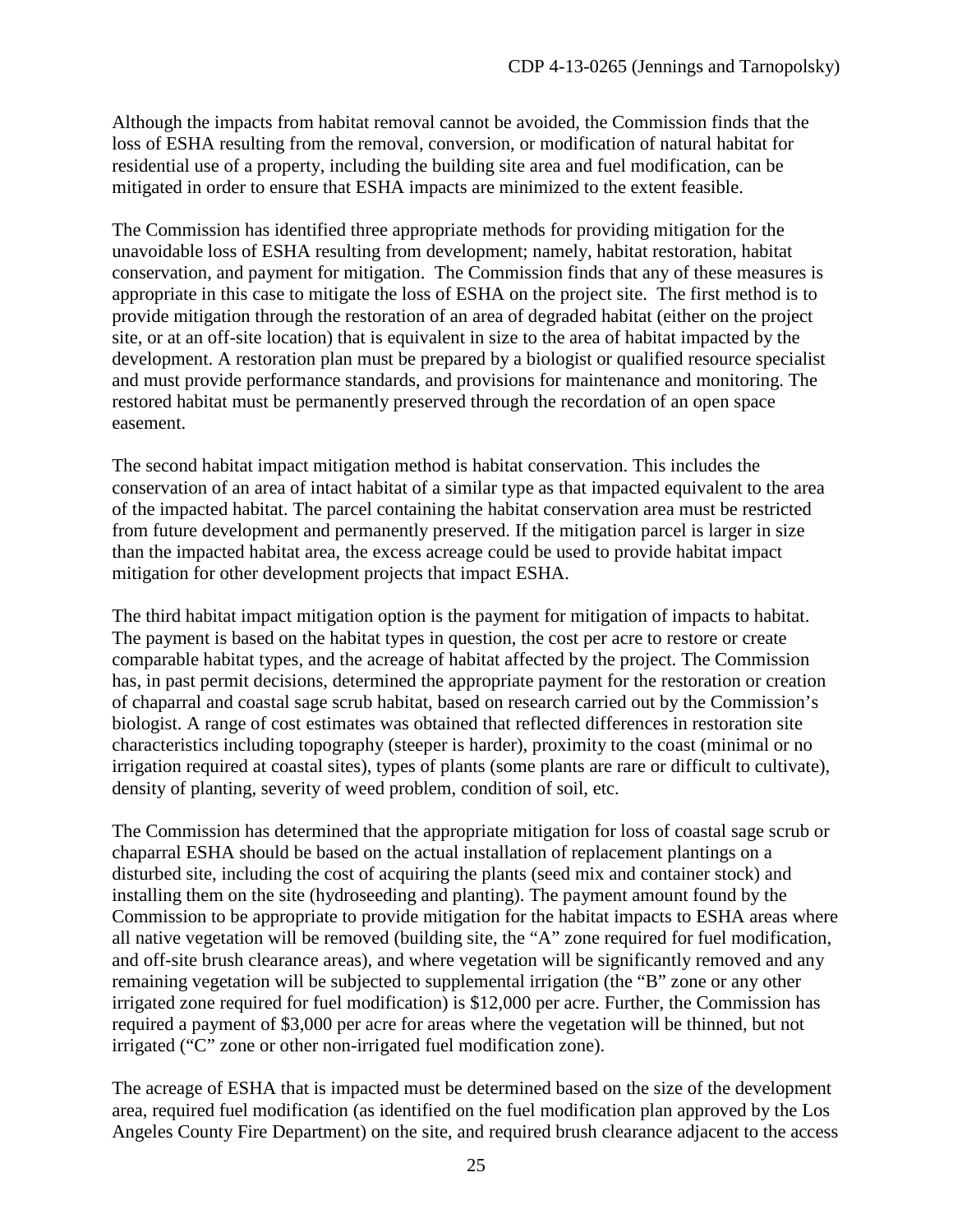road. The Commission finds that it is necessary to condition the applicant to delineate the total acreage of ESHA on the site and on either side of the improved access roadway will be impacted by the proposed development, and provide mitigation to compensate for this loss of habitat, through one of the three methods described above. Only as conditioned will the proposed project minimize impacts to ESHA, pursuant to Section 30240 of the Coastal Act as applied here in light of Section 30010.

### **5. Protection of Oaks**

The project site contains four (4) individual oak trees that are interspersed with the chaparral habitat located along the length of the 2,210 ft. long access roadway within an area that meets the definition of ESHA. Through past permit actions in the Santa Monica Mountains, the Commission has found that native oak trees are an important coastal resource, especially where they are part of a larger woodland or other habitat area that is ESHA. As required by Section 30250 of the Coastal Act, the proposed new development can be approved only where it will not have impacts on coastal resources. Additionally, oak trees are an important component of the visual character of the area and must be protected in order to ensure that the proposed development is visually compatible with this character, as required by Section 30251 of the Coastal Act. Furthermore, native trees prevent the erosion of hillsides and stream banks, moderate water temperatures in streams through shading, provide food and habitat, including nesting, roosting, and burrowing to a wide variety of wildlife. Individual oak trees such as those on or adjacent to the subject site do provide habitat for a wide variety of wildlife species and are considered to be an important part of the character and scenic quality of the area.

Oak trees are easily damaged. They are shallow-rooted and require air and water exchange near the surface. The oak tree root system is extensive, extending as much as 50 feet beyond the spread of the canopy, although the area within the "protected zone" (the area around an oak tree that is five feet outside the dripline or fifteen feet from the trunk, whichever is greater) is the most important. Oaks are therefore sensitive to surrounding land uses, grading or excavation at or near the roots and irrigation of the root area particularly during the summer dormancy. Improper watering, especially during the hot summer months when the tree is dormant and disturbance to root areas are the most common causes of tree loss. Oak trees in residentially landscaped areas often suffer decline and early death due to conditions that are preventable. Damage can often take years to become evident and by the time the tree shows obvious signs of disease it is usually too late to restore the health of the tree.

Obviously, the removal of an oak tree results in the total loss of the habitat values of the tree. Encroachments into the protected zone of an oak tree can also result in significant adverse impacts. Changes in the level of soil around a tree can affect its health. Excavation can cut or severely damage roots and the addition of material affects the ability of the roots to obtain air or water. Soil compaction and/or pavement of areas within the protected zone will block the exchange of air and water through the soil to the roots and can have serious long term negative effects on the tree.

In order to ensure that oak trees are protected so that development does not have impacts on coastal resources and so that the development is compatible with the visual character of the area, the Commission has required, in past permit actions, that the removal of native trees, particularly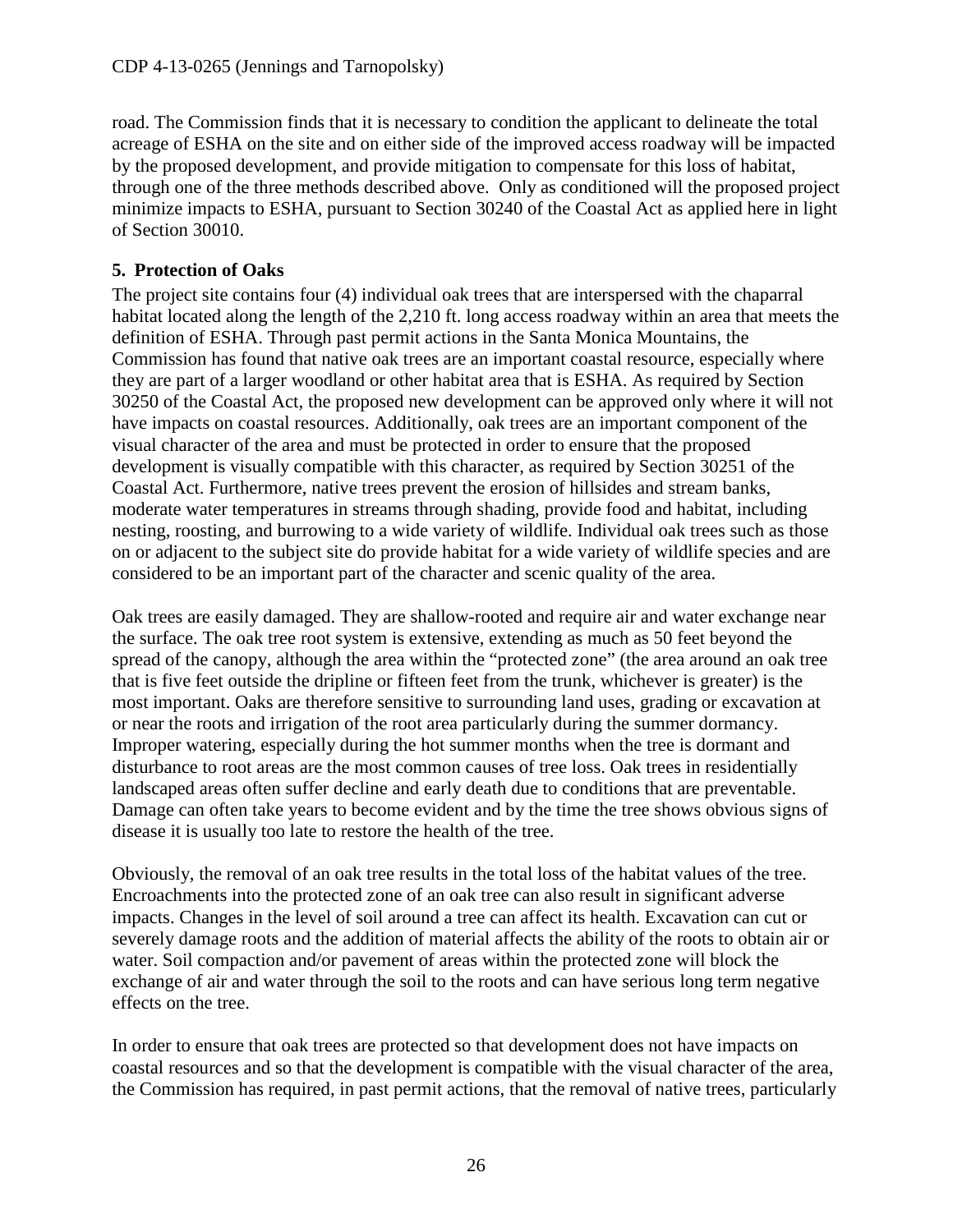oak trees, or encroachment of structures into the root zone be avoided unless there is no feasible alternative for the siting of development.

#### **a. Project Impacts**

The Oak Tree Report, listed in the Substantive File Documents, indicates that 4 oak trees are located adjacent to the subject access roadway in the immediate vicinity of the proposed project site. The proposed roadway expansion and paving will not require the removal of any of the existing oak trees. Furthermore, the proposed roadway expansion and paving will not encroach into the protected zone of any of the four existing oak trees.

Even though no direct impacts to any existing oak trees are proposed to result as part of the subject project, the Commission finds that the potential for any unforeseen impacts to oak trees on the project or adjacent sites can be minimized or avoided by employing protective measures during project construction. As such, in order to avoid any potential adverse impacts to oak trees, Special Condition 14 requires that the applicant install temporary protective barrier fencing around the protected zones (5 feet beyond dripline or 15 feet from the trunk, whichever is greater) of all oak trees and retained during all construction operations. If required construction operations cannot feasibly be carried out in any location with the protective barrier fencing in place, then temporary flagging must be installed on all oak trees to ensure protection during construction. Further, Special Conditoin 14 requires that a biological consultant, arborist, or other resource specialist shall be present on-site during all construction operations on site and shall be directed to immediately notify the Executive Director if unpermitted activities occur or if any oak trees are damaged, removed, or impacted beyond the scope of the work allowed by this coastal development permit. This monitor will have the authority to require the applicant to cease work should any breach in permit compliance occur, or if any unforeseen sensitive habitat issues arise.

#### **6. Additional Mitigation Measures to Address Additional ESHA Impacts**

The Commission finds that the use of non-native and/or invasive plant species for residential landscaping results in both direct and indirect adverse effects to native plants species indigenous to the Malibu/Santa Monica Mountains area. Direct adverse effects from such landscaping result from the direct occupation or displacement of native plant communities by new development and associated non-native landscaping, and mitigation for that effect was discussed in the previous section. Indirect adverse effects include offsite migration and colonization of native plant habitat by non-native/invasive plant species (which tend to outcompete native species) adjacent to new development. The Commission notes that the use of exotic plant species for residential landscaping has already resulted in significant adverse effects to native plant communities in the Malibu/Santa Monica Mountains area. This sort of impact was not addressed in the prior section. Therefore, in order to minimize adverse effects to the indigenous plant communities of the Malibu/Santa Monica Mountains area that are not directly and immediately affected by the proposed development, the Commission requires that all landscaping consist primarily of native plant species and that invasive plant species shall not be used.

In addition, the Commission has found that night lighting of ESHA areas in the Malibu/Santa Monica Mountains may alter or disrupt feeding, nesting, and roosting activities of native wildlife species. Therefore, the Lighting Restriction condition limits night lighting of the site in general; limits lighting to the developed area of the site; and requires that lighting be shielded downward.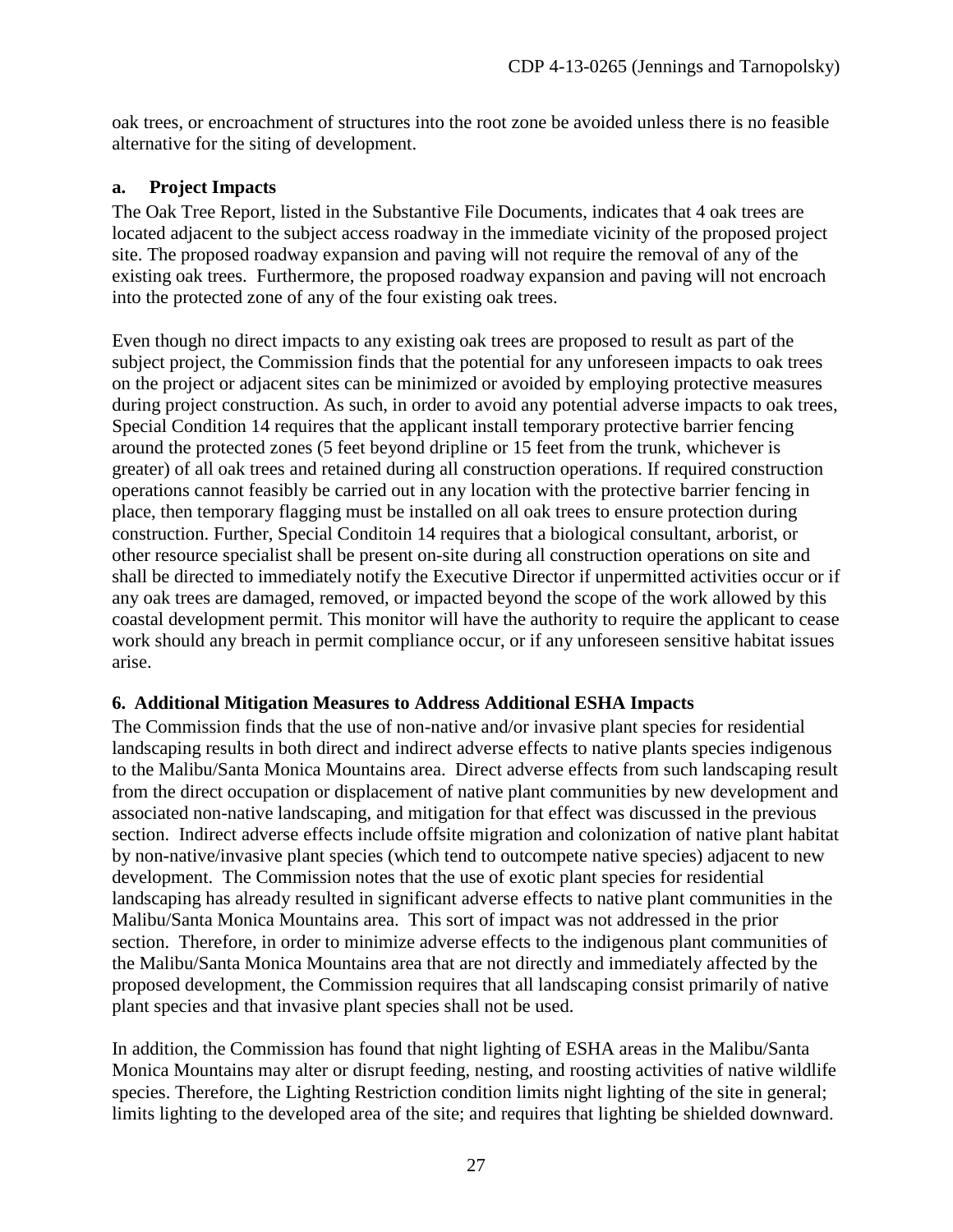Limiting security lighting to low intensity security lighting will assist in minimizing the disruption of wildlife that is commonly found in this rural and relatively undisturbed area and that traverses the area at night.

Additionally, in order to ensure that vegetation clearance for fire protection purposes does not occur prior to commencement of grading or construction of the proposed structures, the Commission finds that it is necessary to require that natural vegetation shall not be removed until grading or building permits have been secured and construction of the permitted structures has commenced. This limitation avoids loss of natural vegetation coverage resulting in unnecessary erosion in the absence of adequately constructed drainage and run-off control devices and implementation of the landscape and interim erosion control plans.

The Commission also finds that the amount and location of any new development that could be built in the future on the subject site consistent with the resource protection policies of the Coastal Act is significantly limited by the unique nature of the site and the environmental constraints discussed above. Therefore, the permitting exemptions that apply by default under the Coastal Act for, among other things, improvements to existing single family homes and repair and maintenance activities may be inappropriate here. In recognition of that fact, and to ensure that any future structures, additions, change in landscaping or intensity of use at the project site that may otherwise be exempt from coastal permit requirements are reviewed by the Commission for consistency with the resource protection policies of the Coastal Act, the future development restriction is required. In addition, the existing approximately 75 ft. high tower on site constitutes an existing, non-conforming structure. Any new improvements or changes to this structure may increase the non-conformity of the structure. To ensure that new improvements or changes to this structure do not increase the non-conformity of the structure or result in new adverse impacts to ESHA, Special Condition Eleven (11) clarifies that no additions or improvements to the tower are approved as part of this permit and prohibits the use of any new lights on the tower structure, including any lights on the stairway and multiple deck/platforms located on the different levels of the tower structure, other than the minimum necessary for aviation safety. In addition, Special Condition 11 requires the applicant to monitor the stability of the structure over time to ensure that if the structure poses a threat to public safety or becomes a hazard, then the property owner shall be responsible for demolishing/removing the tower subject to a coastal development permit.

Further, the Commission requires the applicant to record a deed restriction that imposes the terms and conditions of this permit as restrictions on use and enjoyment of the property and thereby provides any prospective purchaser of the site with recorded notice that the restrictions are imposed on the subject property.

As described above, a residential project on the subject property must be allowed to permit the applicant a reasonable economic use of their property consistent with Section 30010 of the Coastal Act. Nonetheless, the Commission must still assure compliance with Section 30240 by avoiding impacts that would significantly disrupt and/or degrade environmentally sensitive habitat, subject only to their limitations against taking the property. The following special conditions are required, as determined in the findings above, to assure that the project is consistent with Section 30240 of the Coastal Act to the maximum extent possible:

Special Condition 5. Landscaping and Fuel Modification Plans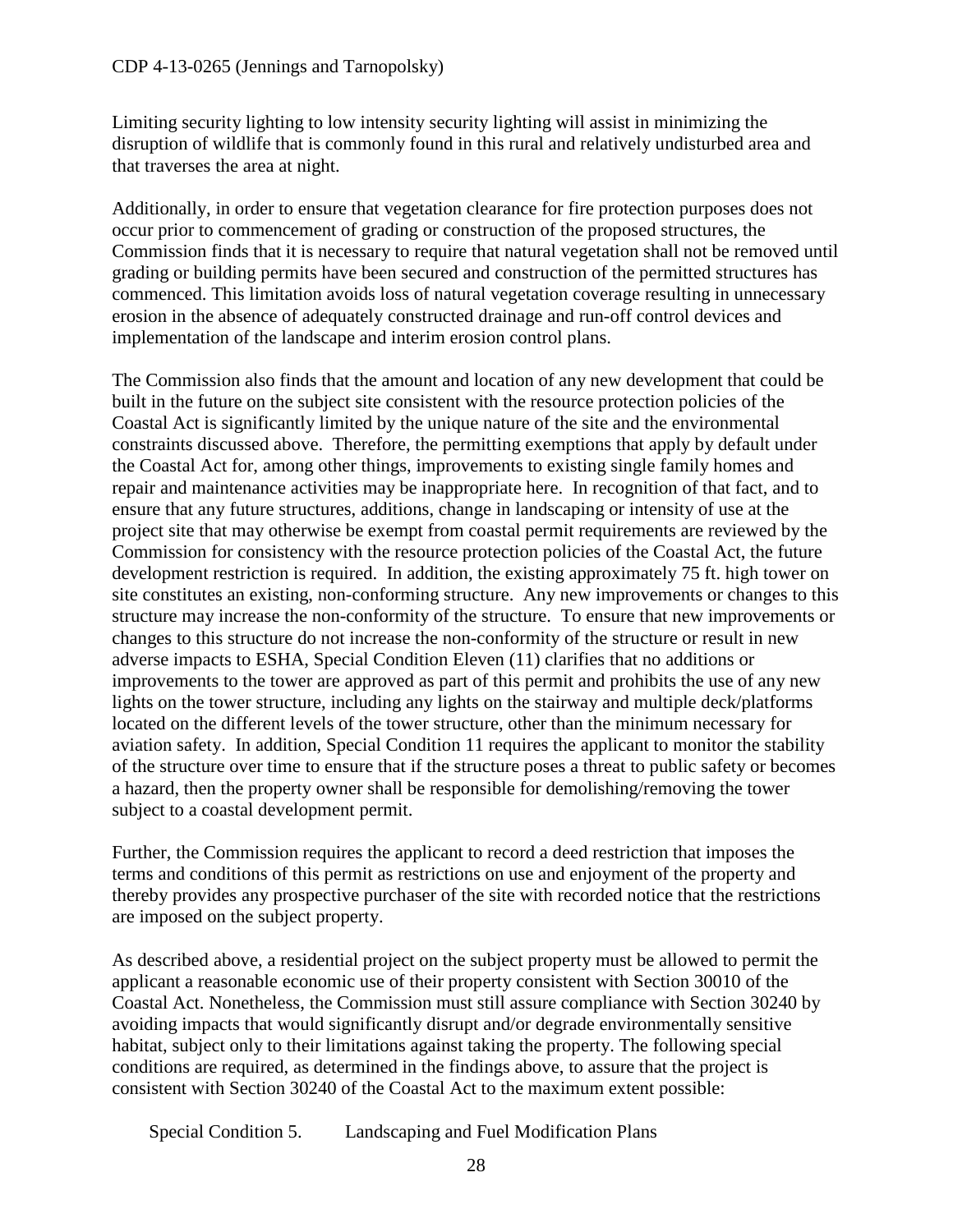| Special Condition 7.  | <b>Lighting Restriction</b>           |
|-----------------------|---------------------------------------|
| Special Condition 8.  | <b>Future Development Restriction</b> |
| Special Condition 9.  | Deed Restriction                      |
| Special Condition 10. | <b>Habitat Impact Mitigation</b>      |
| Special Condition 12. | <b>Removal of Natural Vegetation</b>  |
| Special Condition 14. | Oak Tree Monitoring                   |

For the reasons set forth above, the Commission finds that the proposed project, as conditioned, is consistent with Section 30240 of the Coastal Act, as limited by Section 30010.

#### <span id="page-28-0"></span>**C. VISUAL RESOURCES**

Section 30251 of the Coastal Act states:

*The scenic and visual qualities of coastal areas shall be considered and protected as a resource of public importance. Permitted development shall be sited and designed to protect views to and along the ocean and scenic coastal areas, to minimize the alteration of natural land forms, to be visually compatible with the character of surrounding areas, and, where feasible, to restore and enhance visual quality in visually degraded areas. New development in highly scenic areas such as those designated in the California Coastline Preservation and Recreation Plan prepared by the Department of Parks and Recreation and by local government shall be subordinate to the character of its setting.*

The proposed project area is located within a rural region characterized by expansive, naturally vegetated mountains and hillsides. The site is visible from Saddle Peak Road, a public road, approximately 200 feet away below the subject property to the east. Additionally, the development will be visible from a section of the public backbone trail on national park land to the northeast of the subject site. The proposed project raises two issues regarding the protection of visual resources in the area: (1) whether or not public views from public roadways will be adversely affected; or, (2) whether or not public views from public lands and trails will be affected.

The subject site contains two existing structures, both constructed prior to certification of the Coastal Act as part of a telecommunications facility, which was completed and in operational use in the 1970's. The first is a steel and concrete microwave tower structure, which was built when the property was owned by pacific telephone in the 1970's. The tower was constructed pursuant to a Special Use Permit issued by Los Angeles County in 1970, which authorized the tower to be 96 ft. in height. As described in the submitted project materials, the as-built height of the tower is approximately 75 ft. The tower is visible from many surrounding public roadways including Saddle Peak road, located below the subject site, and the public backbone trail located directly adjacent to the subject site on National Park Service land. While the tower is visually obtrusive throughout the surrounding area, it has become a point of interest to hikers along the backbone trail. The 75ft. tall tower exists as a legally non-conforming structure, such that , if it were constructed today it would be non-conforming with the height restriction policies for development on the subject property. However, the applicants are not proposing any work, improvements or other alterations to the existing tower as part of this application. As such,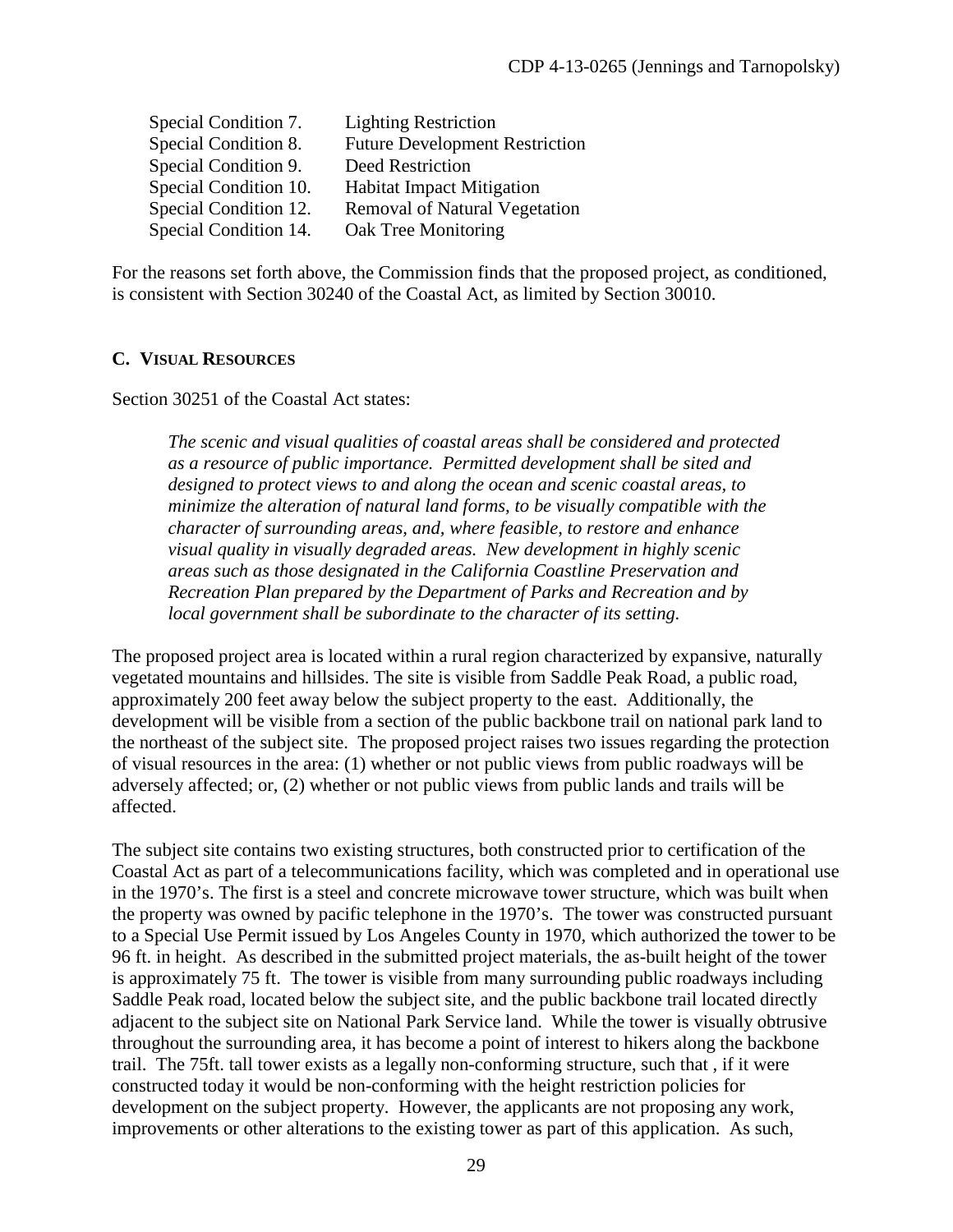although the tower does result in visual impacts to the surrounding area, the proposed project will not increase the degree of non-conformity of the structure or increase its visibility. Additionally, in order to further ensure that the tower does not increase in visibility in the future; Special Condition Eleven (11) prohibits the property owners from installing lights on any portion of the subject tower (including on the stairway and on any of the multiple decks/platforms) except the minimum lighting necessary for aviation safety purposes.

The second existing structure on the subject property is a 1,995 sq. ft., 18 ft. tall, concrete and steel building, which was built to be used as the equipment center and operational building for the telecommunications facility. The building has not been substantially modified, remodeled, or otherwise altered since its initial construction. No expansion of the height or footprint of the existing building is proposed as part of the subject project. The only work proposed to this existing structure consists of an interior remodel to include the addition of windows and doors to the structure and minor improvements to the existing interior electrical and plumbing facilities. The existing structure is currently not visible from any public roadways and the proposed improvements will not increase its visibility. However, the existing structure is visible from the directly adjacent public backbone trail. While the existing structure is visible from this public trail, the structure is a concrete building with a greyish color, which is not visually obtrusive or prominent. The proposed project does not involve any substantial demolition or reconstruction of the existing building. Additionally, there is no alternative location on the subject site which would reduce the visibility of the existing structure proposed for residential use. To minimize any potential visual impacts associated with residential of the project site, the Commission requires: that the structure either be maintained with its current gray concrete finish or be finished in a color consistent with the surrounding natural landscape; that windows on the development be made of non-reflective glass; use of appropriate, adequate, and timely planting of native landscaping to soften the visual impact of the development from public view areas; and a limit on night lighting of the site to protect the nighttime rural character of this portion of the Santa Monica Mountains.

In recognition that future development normally associated with a single-family residence, that might otherwise be exempt, has the potential to impact scenic and visual resources of the area, the Commission requires that any future improvements on the subject property shall be reviewed by the Commission for consistency with the resource protection policies of the Coastal Act through a coastal development permit.

Additionally, the Commission requires the applicant to record a deed restriction that imposes the terms and conditions of this permit as restrictions on use and enjoyment of the property and provides any prospective purchaser of the site with recorded notice that the restrictions are imposed on the subject property.

The following special conditions are required to assure the project's consistency with Section 30251 of the Coastal Act:

Special Condition 5. Landscaping and Fuel Modification Plans Special Condition 6. Structural Appearance Special Condition 7. Lighting Restriction Special Condition 8. Future Development Restriction Special Condition 9. Deed Restriction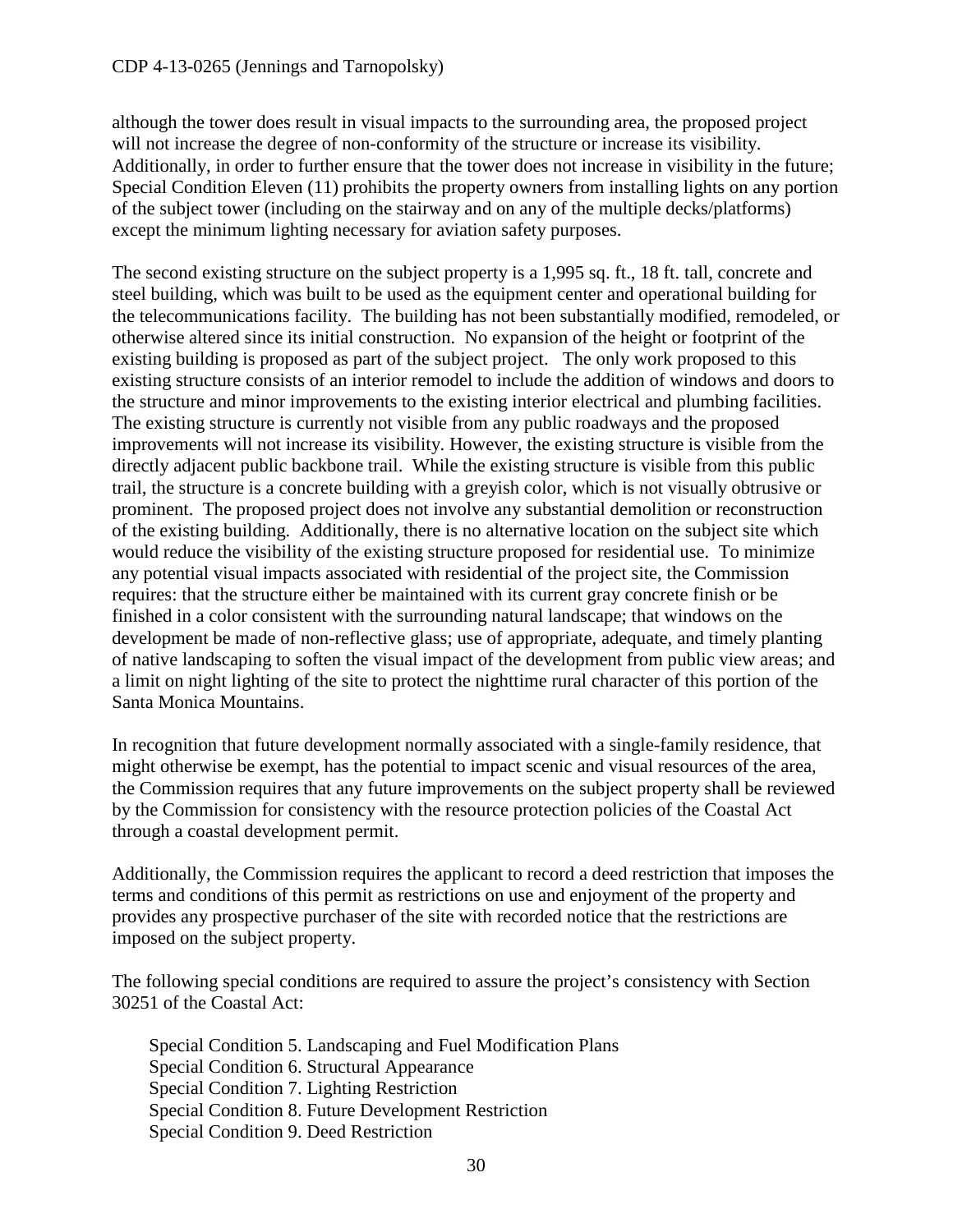Special Condition 11. Non-Conforming Structure

For the reasons set forth above, the Commission finds that the proposed project, as conditioned, is consistent with Section 30251 of the Coastal Act.

#### <span id="page-30-0"></span>**D. WATER QUALITY**

Section 30231 of the Coastal Act states that:

*The biological productivity and the quality of coastal waters, streams, wetlands, estuaries, and lakes appropriate to maintain optimum populations of marine organisms and for the protection of human health shall be maintained and, where feasible, restored through, among other means, minimizing adverse effects of waste water discharges and entrainment, controlling runoff, preventing depletion of ground water supplies and substantial interference with surface water flow, encouraging waste water reclamation, maintaining natural vegetation buffer areas that protect riparian habitats, minimizing alteration of natural streams.*

The Commission recognizes that new development in the Santa Monica Mountains has the potential to adversely impact coastal water quality and aquatic resources because changes such as the removal of native vegetation, the increase in impervious surfaces, and the introduction of new residential uses cause increases in runoff, erosion, and sedimentation, reductions in groundwater recharge and the introduction of pollutants such as petroleum, cleaning products, pesticides, and other pollutants, as well as effluent from septic systems. The main project elements proposed on the subject property are limited to the minor interior remodeling of an existing structure and after the fact approval of a 1,500 gallon septic system. As such, no expansion of impervious surfaces will occur on the subject property.

However, the proposed development will still result in an increase in impervious surfaces, due to the proposed widening and paving of the existing 2,210 ft. long access road and construction of nine retaining wall segments, which will vary from 1-3 ft. in height. The paving and expansion of the access roadway will result in an increase in the volume and velocity of stormwater runoff that can be expected to leave the area and eventually be discharged to coastal waters, including streams, wetlands, and estuaries downslope.

Therefore, in order to minimize the potential for such adverse impacts to water quality and aquatic resources resulting from runoff both during construction and in the post-development stage, the Commission requires the incorporation of Best Management Practices designed to control the volume, velocity and pollutant load of stormwater and dry weather flows leaving the developed roadway prism, including: 1) site design, source control and/or treatment control measures; 2) implementing erosion sediment control measures during construction and post construction.

Additionally, the applicant's geologic consultants have concluded that the site is suitable for the proposed septic system and that there would be no adverse impact to the site or surrounding areas from the use of a septic system. The County of Los Angeles Environmental Health Department has given in-concept approval of the proposed septic system, indicating that it meets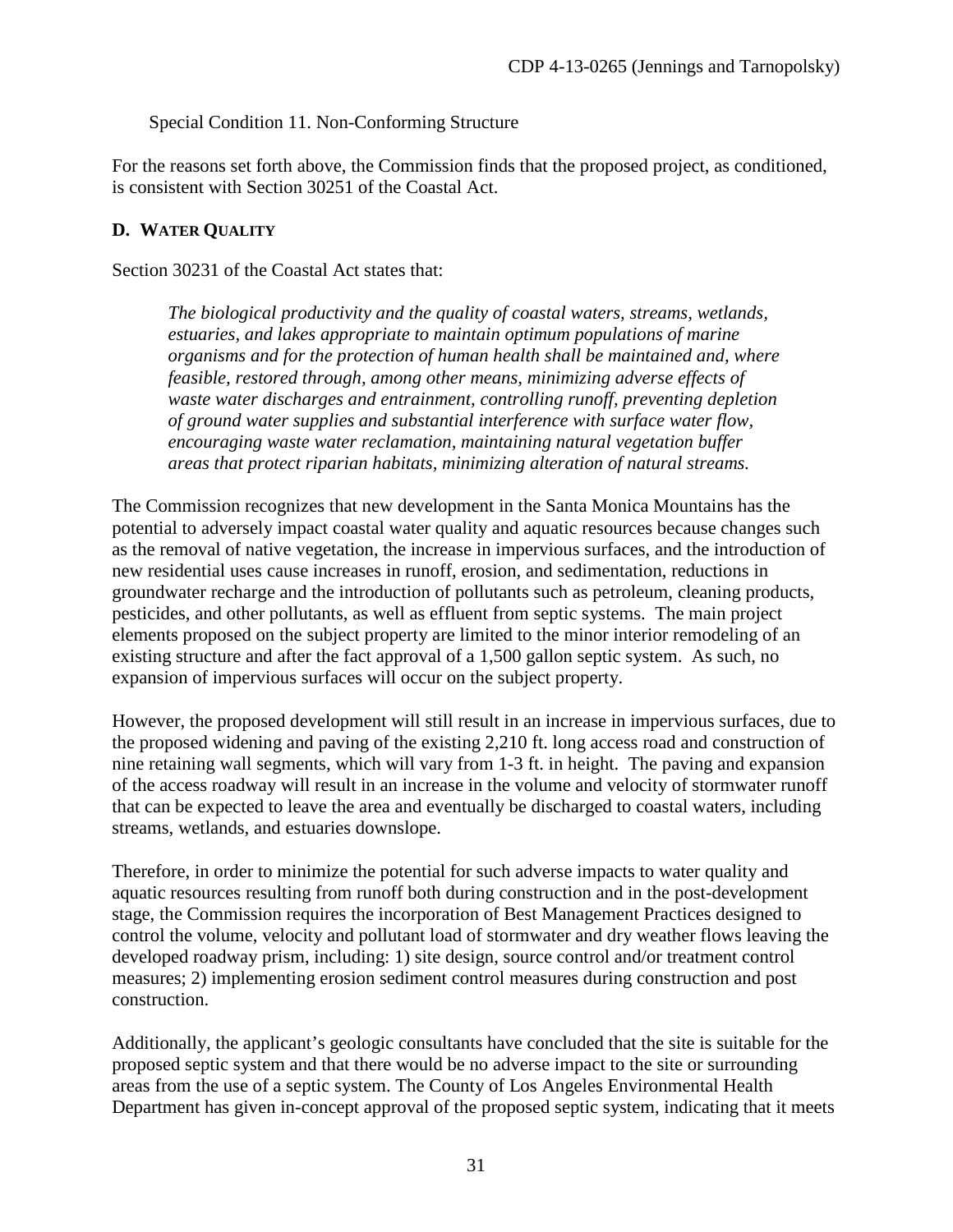the plumbing code requirements. The Commission has found that conformance with the provisions of the plumbing code is protective of water resources.

The following special conditions are required, as determined in the findings above, to assure the project's consistency with Section 30231 of the Coastal Act:

| Special Condition 3: Permanent Drainage and Polluted Runoff Control Plans            |
|--------------------------------------------------------------------------------------|
| Special Condition 4: Interim Erosion Control Plans and Construction Responsibilities |
| Special Condition 5: Landscaping and Erosion Control Plans                           |
| Special Condition 14: Removal of Native Vegetation                                   |

Therefore, the Commission finds that the proposed project, as conditioned, is consistent with Section 30231 of the Coastal Act.

# <span id="page-31-0"></span>**E. GEOLOGIC HAZARDS**

Section 30253 of the Coastal Act states, in pertinent part, that new development shall:

(1) Minimize risks to life and property in areas of high geologic, flood, and fire hazard.

(2) Assure stability and structural integrity, and neither create nor contribute significantly to erosion, instability, or destruction of the site or surrounding area or in any way require the construction of protective devices that would substantially alter natural landforms along bluffs and cliffs.

The proposed development is located in the Malibu/Santa Monica Mountains area, an area historically subject to significant natural hazards including, but not limited to, landslides, erosion, flooding and wild fire. While only minor remodeling and upgrades to an existing structure are proposed on the subject site, the applicant is proposing to widen and improve an existing 2,210 ft. long road access way to facilitate residential use of the site. The submitted geologic and soils engineering exploration report referenced as a Substantive File Document concludes that the project site and access roadway are suitable for the proposed project based on the evaluation of the site's geology in relation to the proposed development. The report contains recommendations to be incorporated into the project plans to ensure the stability and geologic safety of the proposed project, the project site, and the adjacent properties. To ensure stability and structural integrity and to protect the site and the surrounding sites, the Commission requires the applicant to comply with the recommendations contained in the applicable reports, to incorporate those recommendations into all final design and construction plans, and to obtain the geotechnical consultant's approval of those plans prior to the commencement of construction.

Additionally, to minimize erosion and ensure stability of the project site, the project must include adequate drainage and erosion control measures. In order to achieve these goals, the Commission requires the applicant to submit drainage and interim erosion control plans certified by the geotechnical engineer.

Although the conditions described above render the project sufficiently stable to satisfy the requirements of Section 30253, no project is wholly without risks. Due to the fact that the proposed project is located in an area subject to an extraordinary potential for damage or destruction from natural hazards, including wildfire and erosion, those risks remain substantial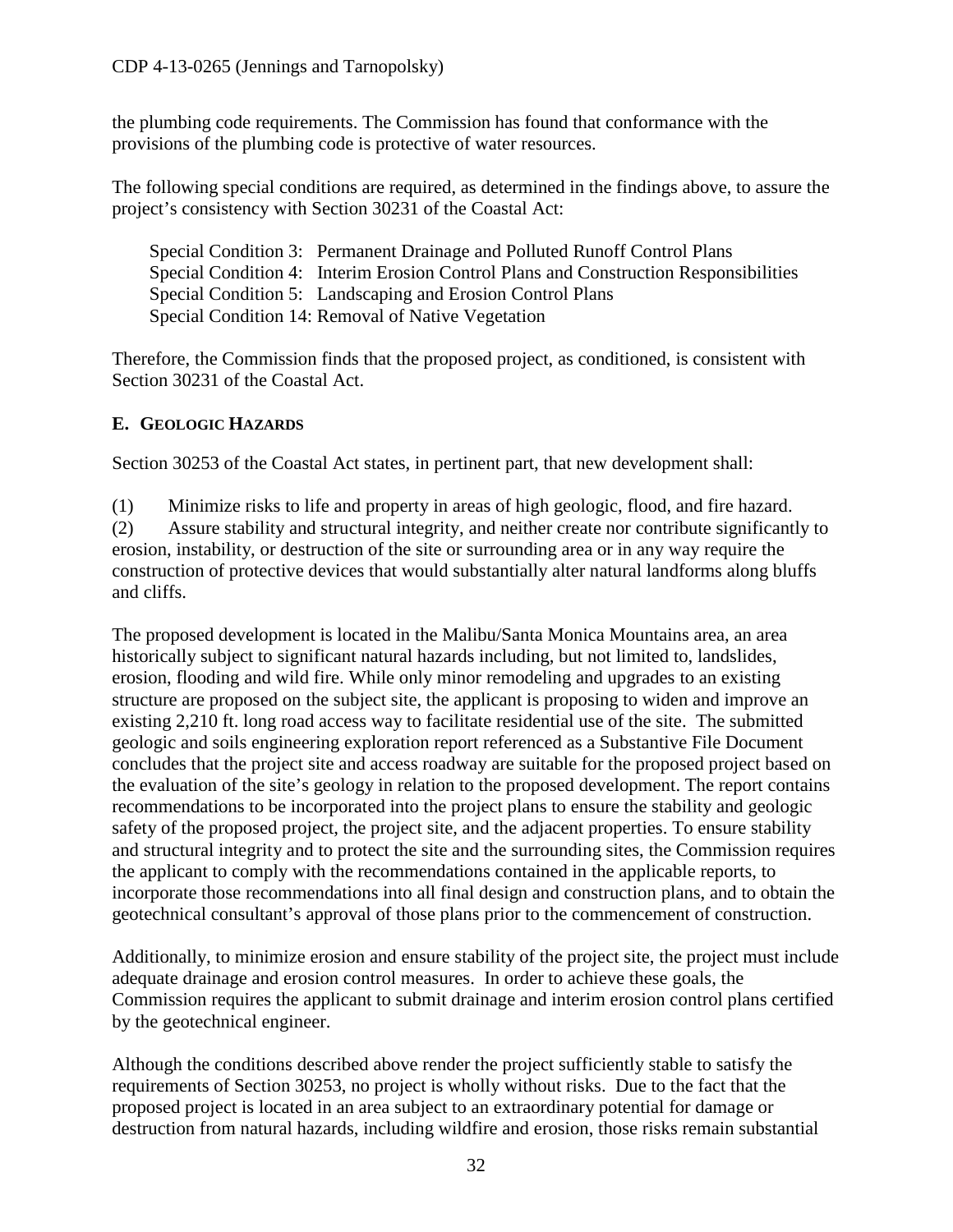here. If the applicant nevertheless chooses to proceed with the project, the Commission requires the applicant to assume the liability from these associated risks. Through the assumption of risk condition, the applicant acknowledges the nature of the fire and/or geologic hazard that exists on the site and that may affect the safety of the proposed development.

The following special conditions are required, as determined in the findings above, to assure the project's consistency with Section 30253 of the Coastal Act and as a response to the risks associated with the project:

Special Condition 2: Assumption of Risk, Waiver of Liability and Indemnity Special Condition 3: Roadway Permanent Drainage and Polluted Runoff Control Plans Special Condition 4: Interim Erosion Control Plans and Construction Responsibilities

For the reasons set forth above, the Commission finds that, as conditioned, the proposed project is consistent with Section 30253 of the Coastal Act.

### <span id="page-32-0"></span>**F. UNPERMITTED DEVELOPMENT**

Development has occurred on the subject site without the required coastal development permit, consisting of the removal of an existing pre-coastal septic system and the installation of a new 1,500 gallon septic system and construction of an associated leach field.

The applicant is proposing after the fact approval for installation of the 1,500 gallon septic system and associated leach field as part of this application. The County of Los Angeles Environmental Health Department has given in-concept approval of the proposed septic system, indicating that it meets the plumbing code requirements.

Although development has occurred prior to submission of this permit application, consideration of this application by the Commission has been based solely upon the Chapter 3 policies of the Coastal Act. Commission review and action on this permit application does not constitute a waiver of any legal action with regard to the alleged violation nor does it constitute an admission as to the legality of any development undertaken on the subject site without a coastal permit.

# <span id="page-32-1"></span>**G. LOCAL COASTAL PROGRAM PREPARATION**

Section 30604(a) of the Coastal Act states:

*(a) Prior to certification of the local coastal program, a coastal development permit shall be issued if the issuing agency, or the commission on appeal, finds that the proposed development is in conformity with the provisions of Chapter 3 (commencing with Section 30200) of this division and that the permitted development will not prejudice the ability of the local government to prepare a local coastal program that is in conformity with the provisions of Chapter 3 (commencing with Section 30200).*

Section 30604(a) of the Coastal Act provides that the Commission shall issue a Coastal Development Permit only if the project will not prejudice the ability of the local government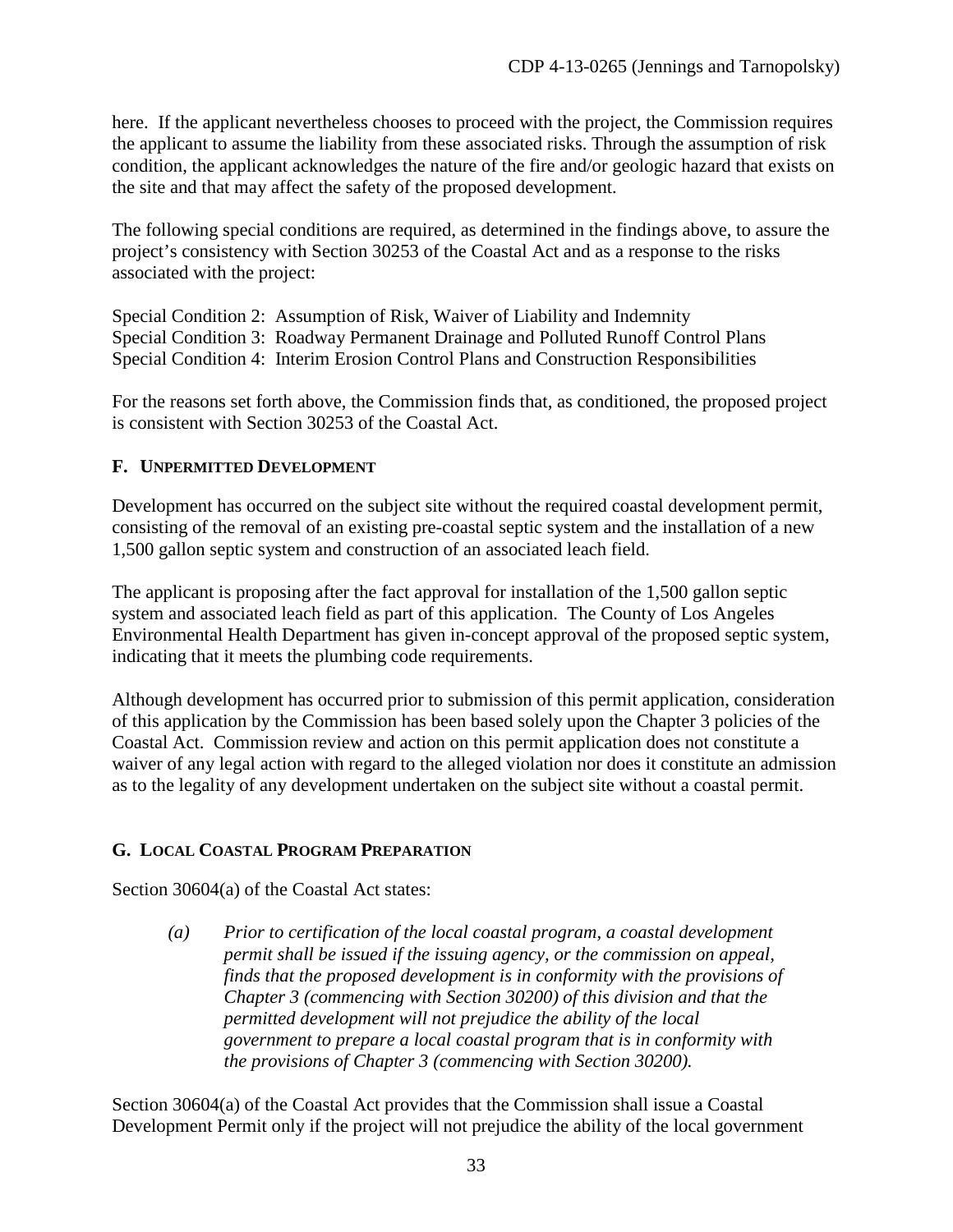having jurisdiction to prepare a Local Coastal Program, which conforms to Chapter 3 policies of the Coastal Act. The preceding sections provide findings that the proposed projects will be in conformity with the provisions of Chapter 3 if certain conditions are incorporated into the projects and are accepted by the applicant. As conditioned, the proposed development will avoid or minimize adverse impacts and is found to be consistent with the applicable policies contained in Chapter 3. The following special conditions are required to assure the project's consistency with Section 30604 of the Coastal Act:

Special Conditions 1 through 15

Therefore, the Commission finds that approval of the proposed development, as conditioned, will not prejudice the County of Los Angeles' ability to prepare a Local Coastal Program for this area which is also consistent with the policies of Chapter 3 of the Coastal Act, as required by Section 30604(a).

# <span id="page-33-0"></span>**H. CALIFORNIA ENVIRONMENTAL QUALITY ACT**

Section 13096(a) of the Commission's administrative regulations requires Commission approval of a Coastal Development Permit application to be supported by a finding showing the application, as conditioned by any conditions of approval, to be consistent with any applicable requirements of the California Environmental Quality Act (CEQA). Section 21080.5(d)(2)(A) of CEQA prohibits a proposed development from being approved if there are feasible alternatives or feasible mitigation measures available which would substantially lessen any significant adverse effect that the activity may have on the environment.

The Commission incorporates its findings on Coastal Act consistency at this point as if set forth in full. These findings address and respond to all public comments regarding potential significant adverse environmental effects of the project that were received prior to preparation of the staff report. As discussed in detail above, mitigation measures have been considered and incorporated into the project. Five types of mitigation actions include those that are intended to avoid, minimize, rectify, reduce, or compensate for significant impacts of development. Mitigation measures required as part of this coastal development permit include n. include requiring drainage best management practices (water quality), interim erosion control (water quality and ESHA), limiting lighting (ESHA), restricting structure color (visual resources), and requiring future improvements to be considered through a CDP. Finally, the habitat impact mitigation condition is a measure required to compensate for impacts to ESHA.

The following special conditions are required to assure the project's consistency with Section 13096 of the California Code of Regulations:

Special Conditions 1 through 15

As conditioned, there are no feasible alternatives or feasible mitigation measures available, beyond those required, which would substantially lessen any significant adverse impact that the activity may have on the environment. Therefore, the Commission finds that the proposed project, as conditioned to mitigate the identified impacts, can be found to be consistent with the requirements of the Coastal Act to conform to CEQA.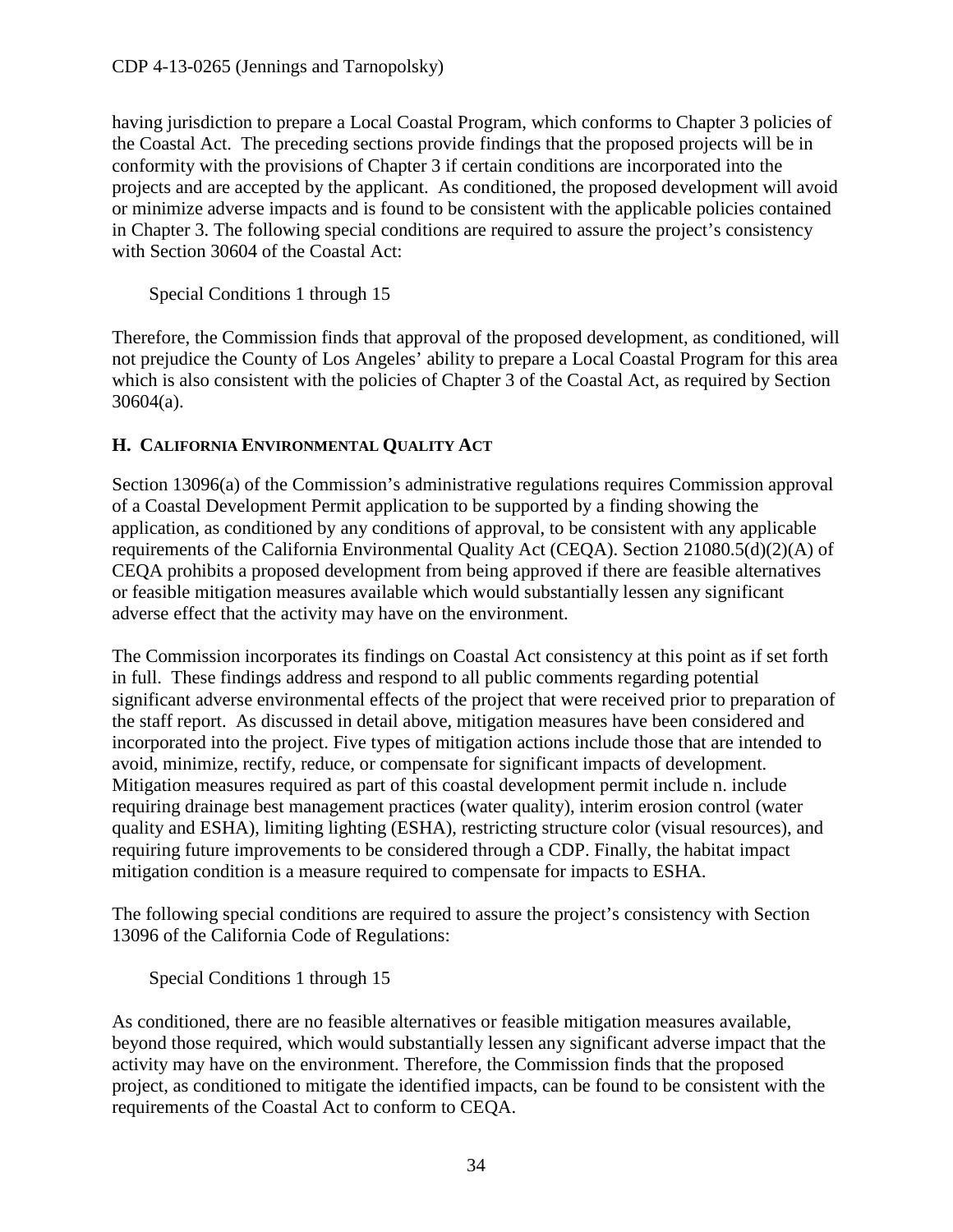# **APPENDIX 1**

# **Substantive File Documents**

Certified Malibu/Santa Monica Mountains Land Use Plan; The March 25, 2003 Memorandum Regarding the Designation of ESHA in the Santa Monica Mountains, prepared by John Dixon, Ph. D; Biological Report dated 9/12/13, Oak Tree Report dated 9/12/13, Letter from National Park Service Dated 2/15/11, Geologic and Soils Engineering Report dated 12/6/11, Los Angeles County Geologic Review Sheet dated 2/11/13.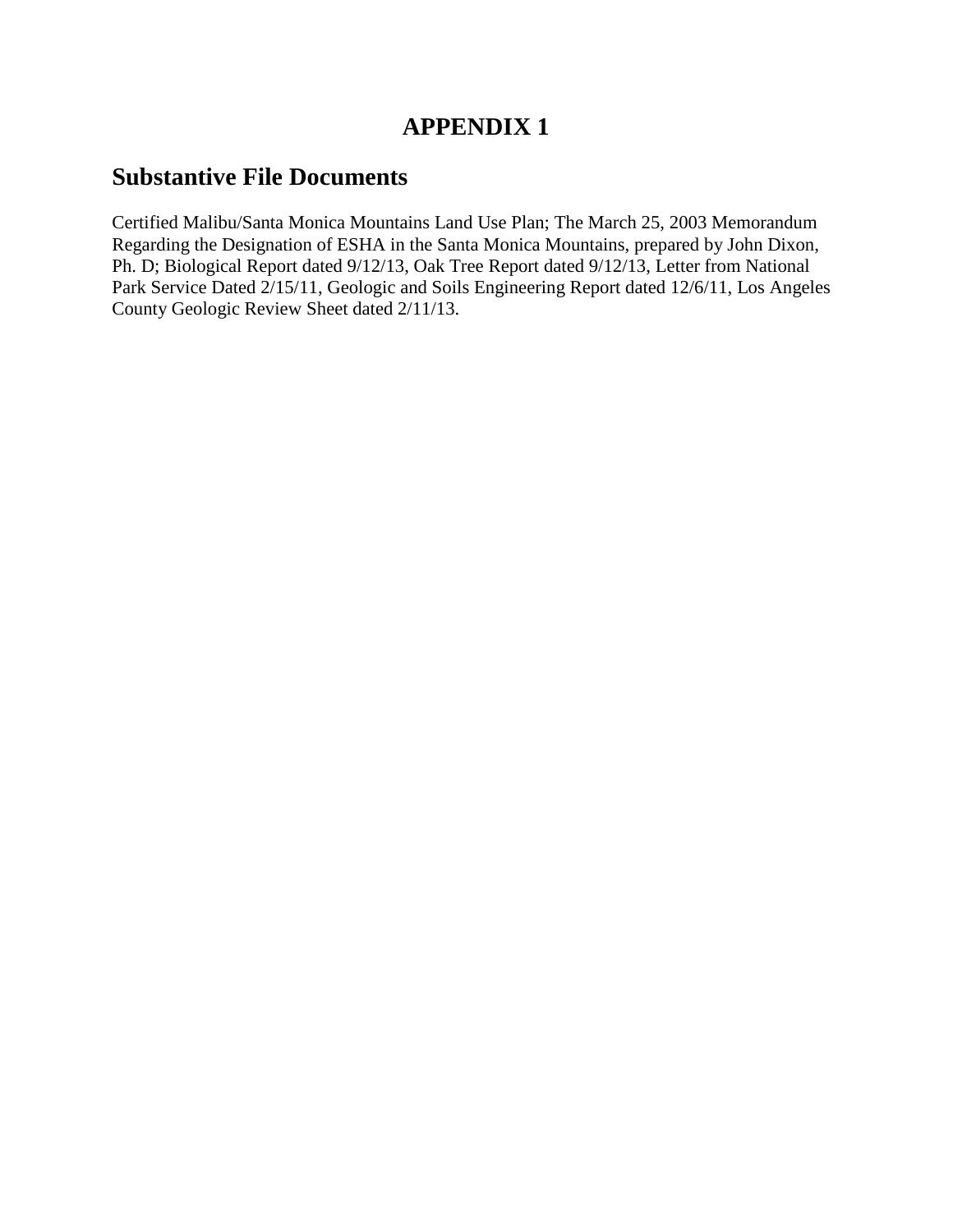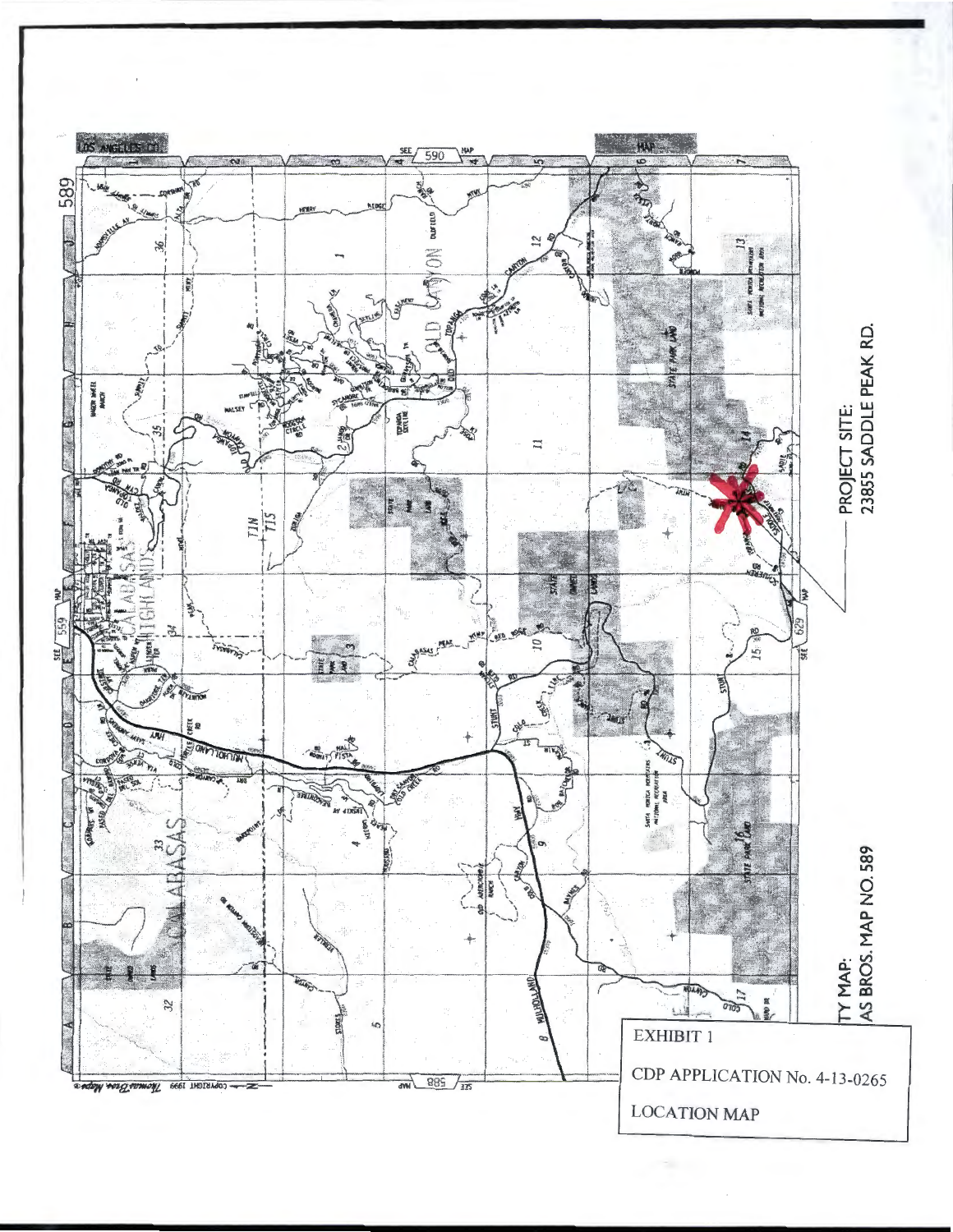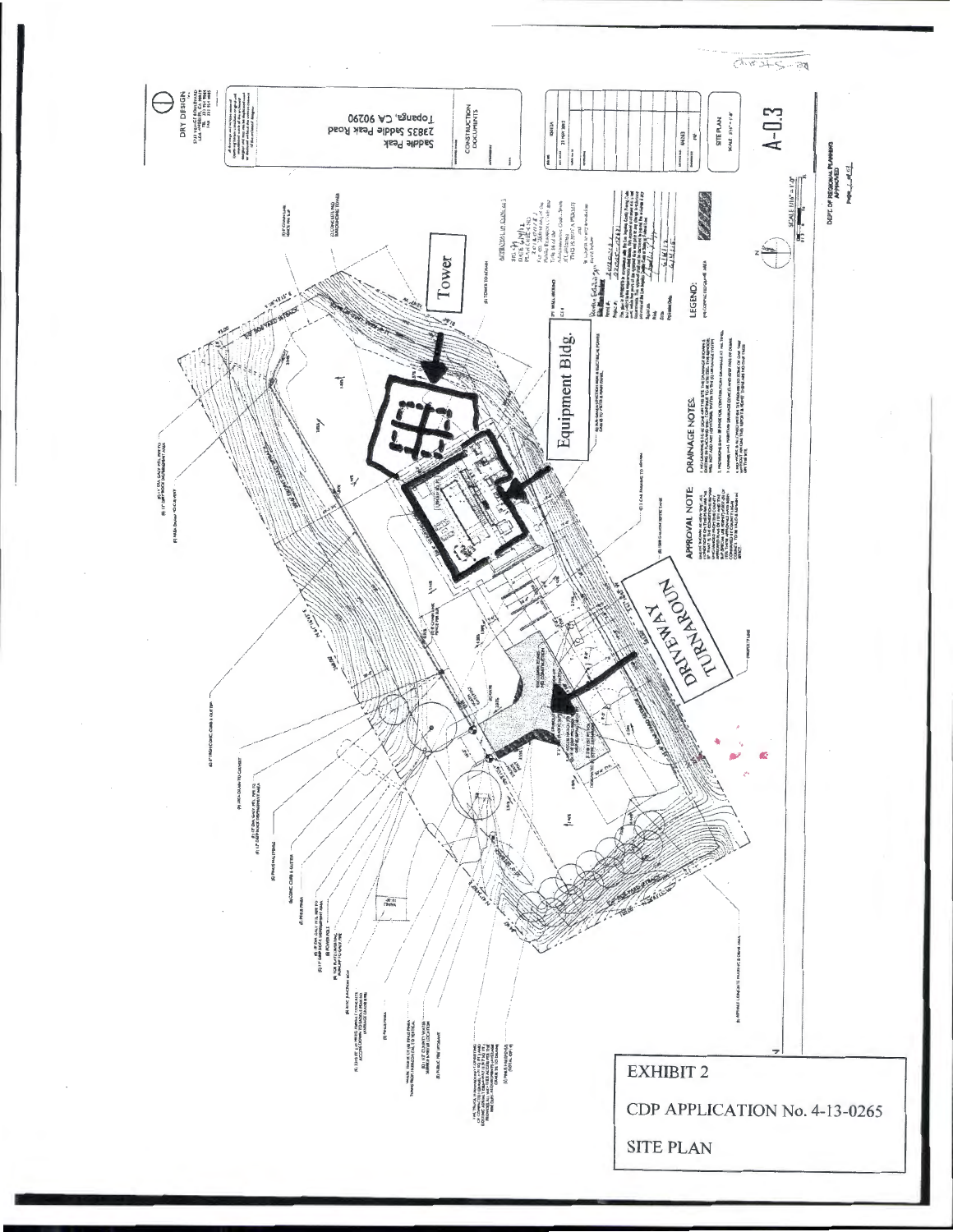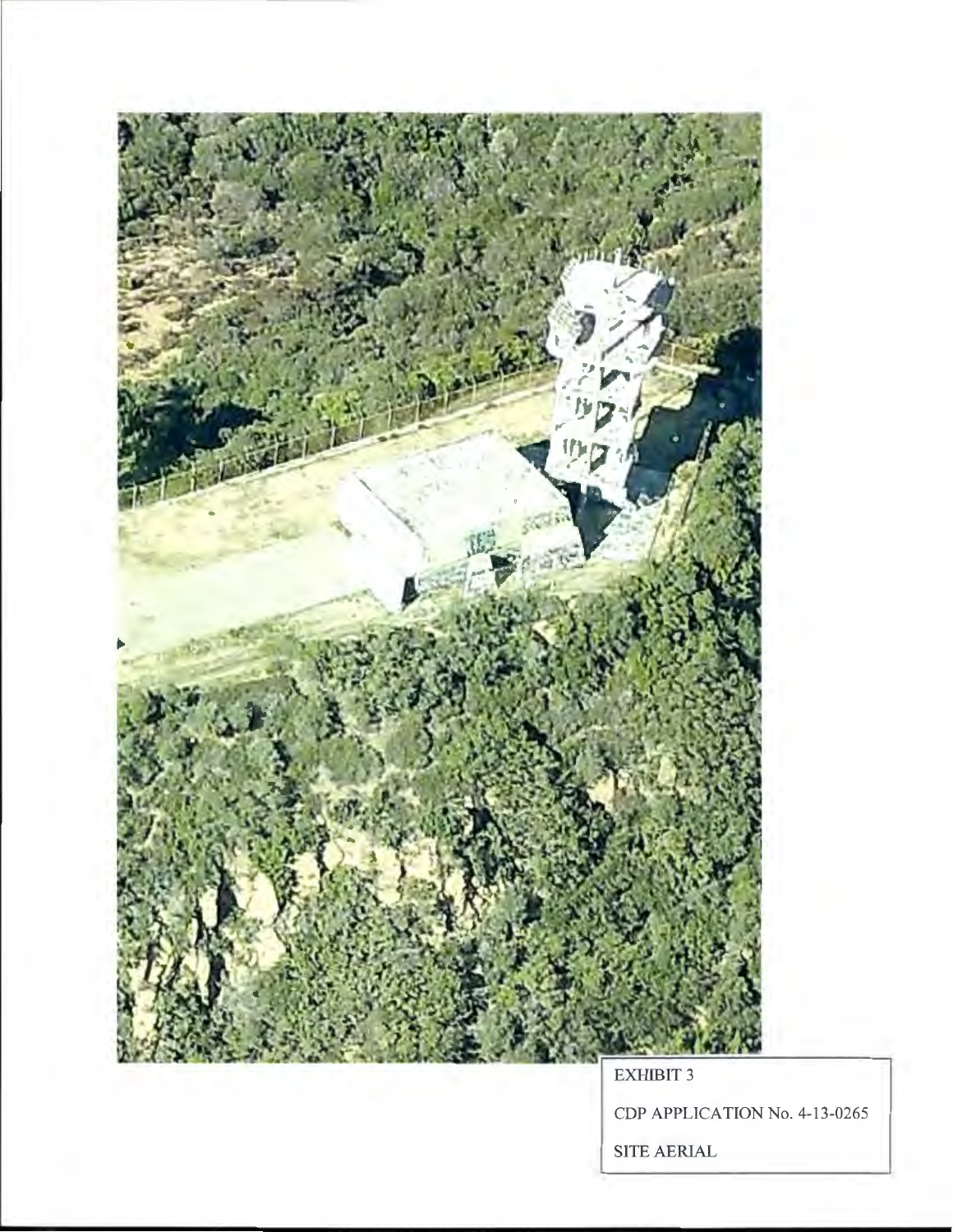

STRUCTURE ON SITE IS EXISTING WITH BRUSH CLEARANCE REQUIREMENTS IN EFFECT. NO ADDITIONAL CLEARANCE REQUIREMENTS FOR THE PROPOSED REMODEL.

CDP APPLICATION No. 4-13-0265

AERIAL PROPERTY VIEW

Project Address: 23855 Saddle Peak Road Topanga, California 90290

0 20' 100' L\_l -----'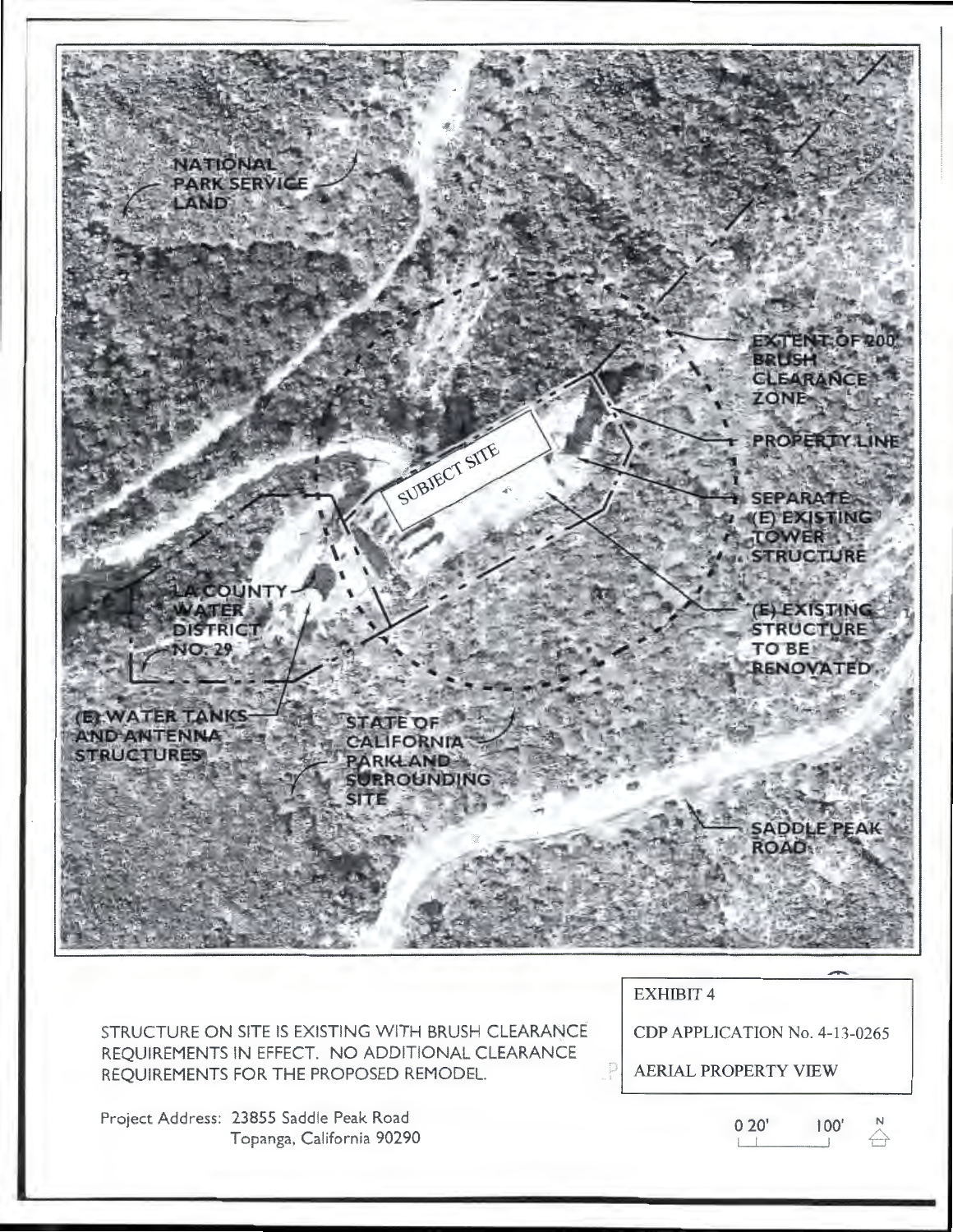